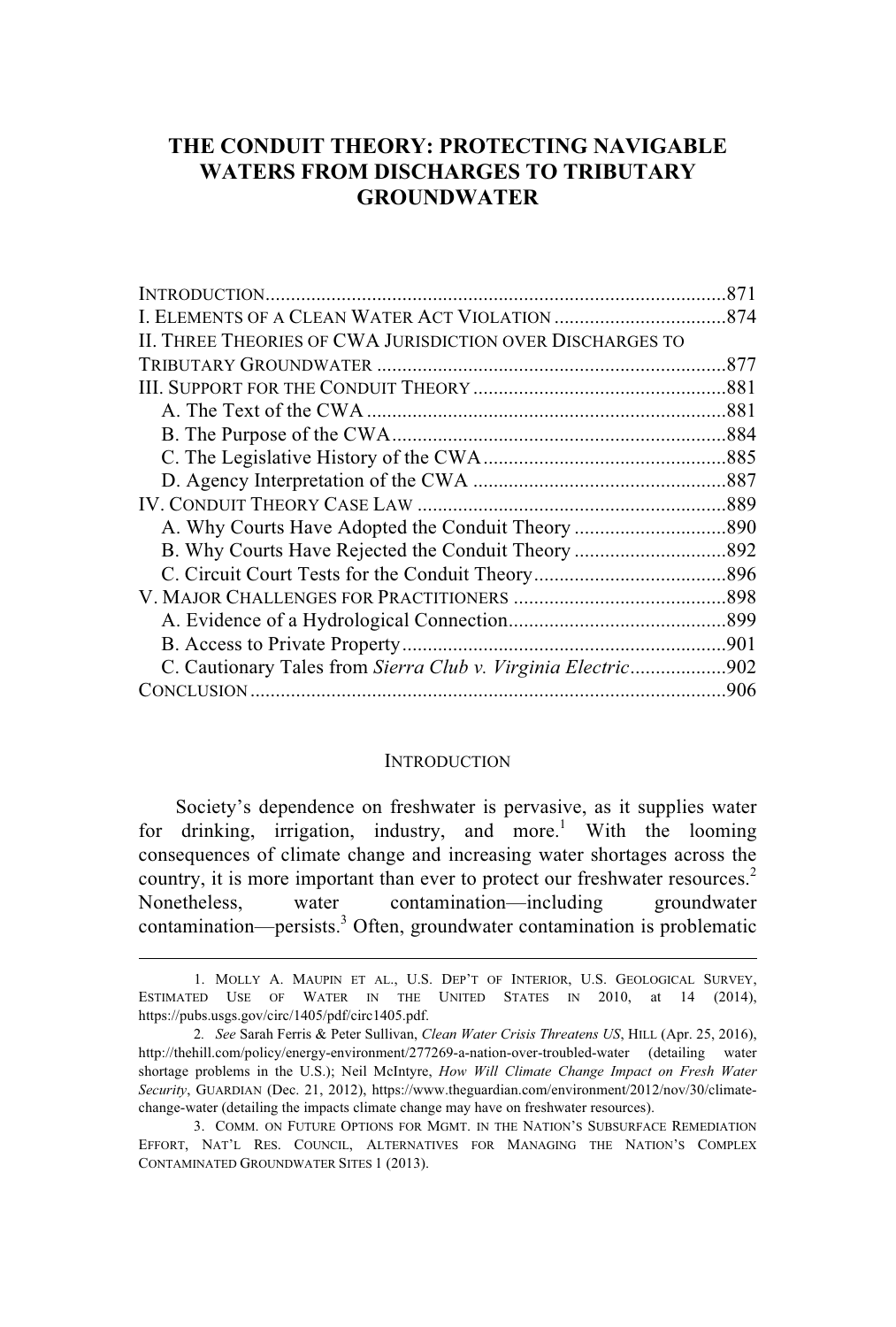where aquifers supply drinking water.<sup>4</sup> Another, more obscure, problem occurs when contaminants in groundwater seep into surface waters.<sup>5</sup> Groundwater is commonly hydrologically connected to surface waters, serving as a source of recharge for waterbodies such as streams and lakes.<sup>6</sup> This input can be significant, providing as much as 90% of a waterbody's average flow.<sup>7</sup> Where this type of hydrological connectivity is present, water moving between ground and surface waters frequently carries pollutants along with it.<sup>8</sup>

Yet, despite the important connection between ground and surface waters, no federal law explicitly prohibits discharges to tributary groundwater.<sup>9</sup> Even the Clean Water Act (CWA), the most comprehensive water quality statute, fails to directly regulate groundwater.<sup>10</sup> The CWA only prohibits discharges to "navigable waters," the definition of which excludes groundwater. $^{11}$  But some courts have found CWA violations when facilities discharge pollutants to groundwater that is a tributary of a navigable surface water.<sup>12</sup> Rather than regulating groundwater itself, these courts view groundwater as a conduit between point sources and navigable waters. <sup>13</sup> Accordingly, this theory of jurisdiction is sometimes called *the conduit theory*. 14

9. Mary Christina Wood, *Regulating Discharges into Groundwater: The Crucial Link in Pollution Control Under the Clean Water Act*, 12 HARV. ENVTL. L. REV. 569, 570 (1988).

10*. See* 40 C.F.R. § 122.2(2)(v) (2018) (exempting groundwater from CWA's definition of jurisdictional waters); Revised Definition of "Waters of the United States," 84 Fed. Reg. 4154, 4155 (proposed Feb. 14, 2019) (to be codified at 33 C.F.R. pt. 328 and 40 C.F.R. pts. 110, 112, 116, 117, 122, 230, 232, 300, 302, & 401) (indicating that the Army Corps of Engineers and EPA are proposing a rule redefining "waters of the United States," which exempts groundwater); *infra* Part II (explaining that groundwater is not a jurisdictional water of the United States under CWA regulations).

11. 33 U.S.C. §§ 1311, 1362(7), 1362(12) (2012); 40 C.F.R. § 122.2(2)(v); Revised Definition of "Waters of the United States," 84 Fed. Reg. at 4155; *see infra* notes 45–56 and accompanying text (explaining the definition of "navigable waters").

12*. See, e.g.*, Haw. Wildlife Fund v. Cty. of Maui, 886 F.3d 737, 749 (9th Cir. 2018) (holding the County of Maui liable under the CWA for discharging pollutants through groundwater to the Pacific Ocean), *cert. granted*, 139 S. Ct. 1164 (2019).

13*. See, e.g.*, Haw. Wildlife Fund v. Cty. of Maui, 24 F. Supp. 3d 980, 994 (D. Haw. 2014) ("[L]iability arises even if the groundwater . . . is not itself protected by the Clean Water Act, as long as the groundwater is a conduit through which pollutants are reaching navigable-in-fact water."), *aff'd*, 886 F.3d 737 (9th Cir. 2018), *cert. granted*, 139 S. Ct. 1164 (2019).

14. Ky. Waterways All. v. Ky. Utils. Co., 905 F.3d 925, 932–33 n.5 (6th Cir. 2018).

<sup>4.</sup> *See, e.g.*, U.S. ENVTL. PROT. AGENCY, WELLHEAD PROTECTION: A GUIDE FOR SMALL COMMUNITIES 17 (1993) (describing a situation where a town spent \$5 million rehabilitating an aquifer that was contaminated by "a leaking underground storage tank").

<sup>5.</sup> WINTER ET AL., U.S. DEP'T OF INTERIOR, U.S. GEOLOGICAL SURVEY, GROUND WATER AND SURFACE WATER: A SINGLE RESOURCE 1 (1999).

<sup>6</sup>*. Id.* at 1, 9, 18.

<sup>7</sup>*. See, e.g.*, *id.* at 12 (reporting that "about 90 percent of [the Sturgeon River's] average annual flow is contributed by ground water").

<sup>8</sup>*. Id.* at 1.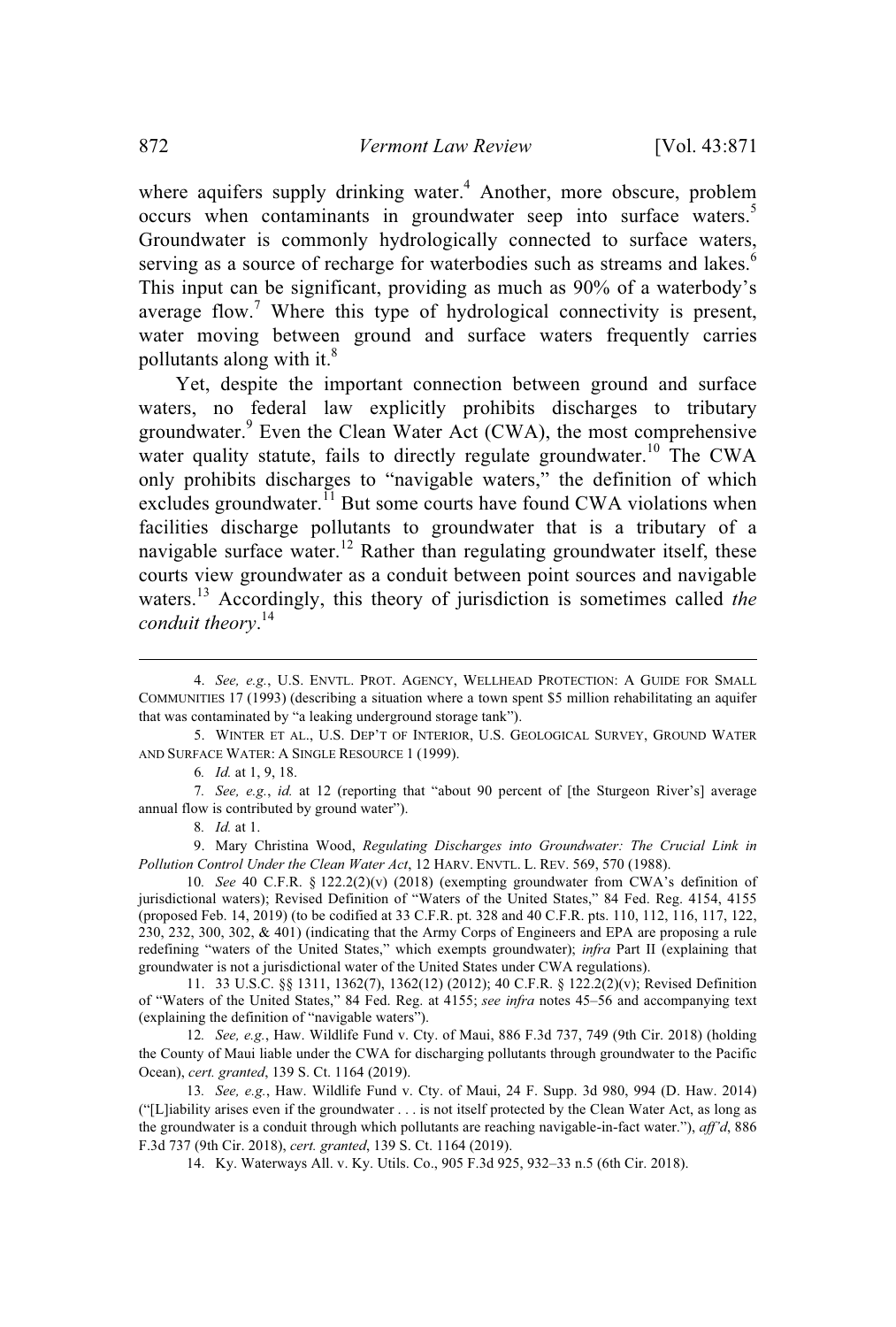Recently, a circuit split has developed over the legitimacy of the conduit theory.<sup>15</sup> The Fourth and Ninth Circuits have each adopted the conduit theory; although, they applied different tests for determining when a hydrological connection is sufficiently proximate for CWA jurisdiction to exist.<sup>16</sup> The Sixth Circuit, on the other hand, has unequivocally rejected the conduit theory.<sup>17</sup> Petitions for certiorari have been filed in the Fourth,<sup>18</sup> Sixth,<sup>19</sup> and Ninth Circuits,<sup>20</sup> and the Supreme Court has announced that it will hear the Ninth Circuit case in its 2019–2020 term.<sup>21</sup> The Court therefore has the opportunity to resolve the circuit split and determine whether the conduit theory is an appropriate interpretation of the CWA.<sup>22</sup>

This Note evaluates the conduit theory of CWA jurisdiction over discharges to tributary groundwater. Part I highlights the elements of a CWA violation. <sup>23</sup> Part II outlines the three major theories of CWA jurisdiction over discharges to tributary groundwater.<sup>24</sup> Part III explains the validity of the conduit theory as a matter of law.<sup>25</sup> Part IV describes conduit theory case law, explaining the reasoning of various courts.<sup>26</sup> Finally, Part V provides the major challenges to practitioners attempting to hold dischargers liable under the conduit theory.<sup>27</sup>

18. Upstate Forever v. Kinder Morgan Energy Partners, L.P., 887 F.3d 637 (4th Cir.), *petition for cert. filed*, (U.S. Aug. 28, 2018) (No. 18-268).

19. Tenn. Clean Water Network v. Tenn. Valley Auth., 905 F.3d 436 (6th Cir. 2018), *petition for cert. filed* (U.S. Apr. 15, 2019) (No. 18-1307).

20. *Haw. Wildlife Fund*, 886 F.3d 737 (9th Cir. 2018), *cert. granted*, 139 S. Ct. 1164 (2019).

21. *Id.* (granting certiorari on the first question in County of Maui's petition). The Fourth and Sixth Circuit petitions are still pending, and it is likely that the Supreme Court will ultimately remand the cases in light of its decision in the Ninth Circuit case. Patrick A. Parenteau, *Supreme Court to Visit Maui*, AM. C. ENVTL. LAW. (Feb. 21, 2019), http://www.acoel.org/post/2019/02/21/Supreme-Court-to-Visit-Maui.aspx [hereinafter, Parenteau, *Maui*].

22. Parenteau, *Maui*, *supra* note 21.

23*. See infra* Part I (explaining the elements of a CWA violation).

24*. See infra* Part II (describing the point source theory, the navigable waters theory, and the conduit theory).

25*. See infra* Part III (analyzing the support for the conduit theory).

26*. See infra* Part IV (providing cases in which courts adopted, rejected, or failed to consider the conduit theory).

27*. See infra* Part V (describing the challenges practitioners will face in conduit theory cases).

<sup>15</sup>*. Compare Haw. Wildlife Fund*, 886 F.3d at 749 (adopting the conduit theory), *and* Upstate Forever v. Kinder Morgan Energy Partners, L.P., 887 F.3d 637, 651 (4th Cir.) (adopting the conduit theory), *petition for cert. filed* (U.S. Aug. 28, 2018) (No. 18-268), *with Ky. Waterways All.*, 905 F.3d at 938 (rejecting the conduit theory).

<sup>16</sup>*. Compare Haw. Wildlife Fund*, 886 F.3d at 749 (requiring that pollutants be "fairly traceable from the point source to a navigable water"), *with Upstate Forever*, 887 F.3d at 652 (requiring a "direct hydrological connection").

<sup>17.</sup> *Ky. Waterways All.*, 905 F.3d at 933.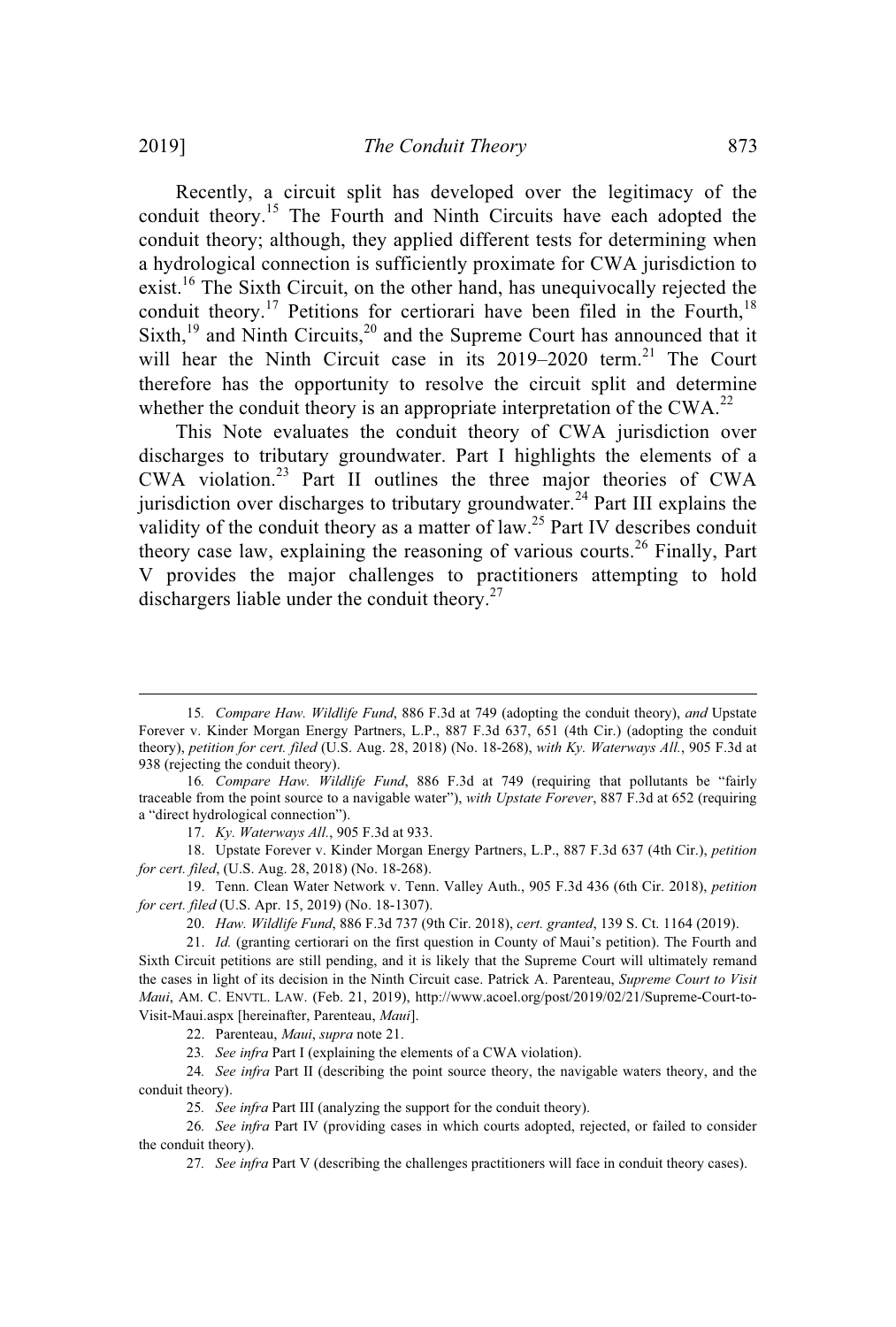## I. ELEMENTS OF A CLEAN WATER ACT VIOLATION

Congress passed the CWA in 1972 with the objective of "restor[ing] and maintain[ing] the chemical, physical, and biological integrity of the Nation's waters."<sup>28</sup> The Act also declared an aggressive goal of eliminating "the discharge of pollutants into ... navigable waters ... by  $1985.^{29}$ Section 301(a) of the Act prohibits "the discharge of any pollutant" except as allowed under specific regulatory programs.<sup>30</sup> Broadly, a  $\S 301$  violation has six elements: (1) the discharge (2) of a pollutant (3) from a point source (4) to a navigable water (5) by a person (6) without a permit.<sup>31</sup> The CWA defines each of these elements.<sup>32</sup>

"Discharge":

A "discharge" is "any addition of any pollutant to navigable waters from any point source."<sup>33</sup> Congress did not define the term "addition,"<sup>34</sup> but the Environmental Protection Agency (EPA) and the courts have construed the term broadly.<sup>35</sup> Furthermore, the CWA applies whether these additions are intentional or incidental, making the CWA a strict liability statute.<sup>36</sup>

"Pollutant":

Under the CWA, pollutants include, among other things, "sewage, garbage, . . . chemical wastes, . . . and industrial, municipal, and agricultural waste."<sup>37</sup> Some natural pollutants are covered as well, such as "biological materials, ... heat, ... rock, [and] sand."<sup>38</sup> Thus, the term "pollutant" is quite broad and includes almost anything that is not naturally present in a given navigable water. 39

34*. See id.* (containing no definition of "addition").

35. JEFFREY G. MILLER, PLAIN MEANING, PRECEDENT, AND METAPHYSICS: INTERPRETING THE ELEMENTS OF THE CLEAN WATER ACT OFFENSE 1 (2017) [hereinafter MILLER, ELEMENTS].

37. 33 U.S.C. § 1362(6).

38*. Id.*

39. 36 AM. JUR. PROOF OF FACTS 3D, *supra* note 36, § 2.

<sup>28.</sup> 33 U.S.C. § 1251(a) (2012).

<sup>29</sup>*. Id*. § 1251(a)(1).

<sup>30</sup>*. Id.* § 1311(a).

<sup>31</sup>*. Id.* (prohibiting "the discharge of any pollutant by any person"); *id.* § 1362(12)(A) (defining "discharge of a pollutant" as "any addition of any pollutant to navigable waters from any point source"); *id.* § 1342(k) (allowing the discharge of pollutants with a NPDES permit); *id.* § 1344(p) (allowing the discharge of dredge and fill material with a permit).

<sup>32</sup>*. Id.* § 1362(5), (6), (7), 12(A), (14).

<sup>33</sup>*. Id.* § 1362(12)(A).

<sup>36.</sup> 36 AM. JUR. PROOF OF FACTS 3D *Proof of Wrongful Discharge of Pollutant into Waterway Under Federal Clean Water Act* § 6 (2018).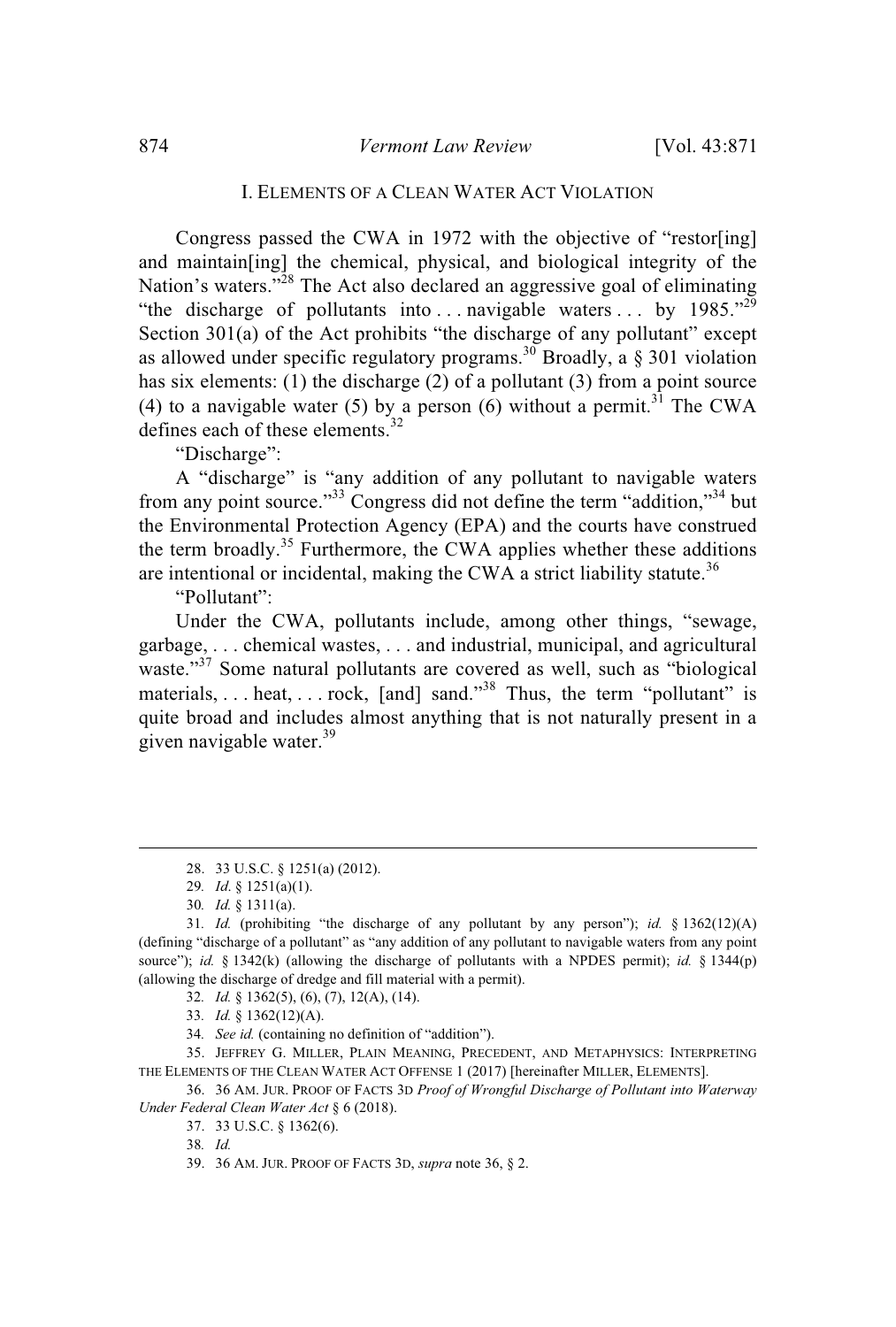"Point Source":

A "point source" is generally "any discernible, confined and discrete conveyance . . . from which pollutants are or may be discharged."<sup>40</sup> The CWA does not regulate nonpoint source pollution, which is diffuse and often takes the form of runoff.<sup>41</sup> For example, the CWA explicitly excludes the regulation of "agricultural stormwater."<sup>42</sup> Nonpoint source pollution is left to the states<sup>43</sup>—an example of the CWA's commitment to federalism.<sup>44</sup>

"Navigable Waters":

The term "navigable waters" has different definitions across federal and state law depending on the context in which it is used.<sup>45</sup> "Traditionally navigable waters" are those that "are used, or are susceptible of being used, in their ordinary condition, as highways for commerce," as well as those subject to the "ebb and flow of the tide."<sup>46</sup> Under the CWA, Congress departed from this traditional meaning, instead defining "navigable waters" as "the waters of the United States, including the territorial seas."<sup>47</sup> Courts have frequently invoked this decision as evidence that Congress intended to create broad federal authority under the CWA.<sup>48</sup>

42. 33 U.S.C. § 1362(14). This term is problematic, however. Agricultural runoff can be a point source when farmers over apply fertilizer that runs off into a navigable water. *See* Concerned Area Residents for Env't v. Southview Farm, 34 F.3d 114, 121 (2d Cir. 1994) ("[T]he jury could properly find that the run-off was primarily caused by the over-saturation of the fields rather than the rain and that sufficient quantities of manure were present so that the run-off could not be classified as 'stormwater.'").

43. *See* 33 U.S.C. § 1329 (laying out state duties and providing a grant program for nonpoint source management).

44*. See id.* § 1251(b) ("It is the policy of the Congress to recognize, preserve, and protect the primary responsibilities and rights of States . . . .").

45. JEFFREY G. MILLER ET AL., INTRODUCTION TO ENVIRONMENTAL LAW: CASES AND MATERIALS ON WATER POLLUTION CONTROL 220 (2d ed. 2017) [hereinafter MILLER, WATER POLLUTION CONTROL].

46. The Daniel Ball, 77 U.S. (10 Wall.) 557, 563 (1870); Phillips Petroleum Co. v. Mississippi, 484 U.S. 469, 481 (1988) (affirming that "navigable waters" also includes waters subject to the ebb and flow of the tide).

47. 33 U.S.C. § 1362(7).

48*. See* United States v. Riverside Bayview Homes, Inc., 474 U.S. 121, 133 (1985) ("In adopting this definition of 'navigable waters,' Congress evidently intended to repudiate limits that had been placed on federal regulation by earlier water pollution control statutes and to exercise its powers under the Commerce Clause to regulate at least some waters that would not be deemed 'navigable' under the classical understanding of that term."); Nat. Res. Def. Council, Inc. v. Callaway, 392 F. Supp. 685, 686 (D.D.C. 1975) ("Congress by defining the term 'navigable waters' . . . to mean 'the waters of the United States' . . . asserted federal jurisdiction over the nation's waters to the maximum extent permissible under the Commerce Clause of the Constitution. Accordingly, as used in the Water Act, the term is not limited to the traditional tests of navigability." (citation omitted) (quoting 33 U.S.C. § 1362(7))).

<sup>40</sup>*.* 33 U.S.C. § 1362(14).

<sup>41.</sup> *Id.* §§ 1311, 1362(12), 1362(14); James C. Buresh, *State and Federal Land Use Regulation: An Application to Groundwater and Nonpoint Source Pollution Control*, 95 YALE L.J. 1433, 1434 & n.6 (1986).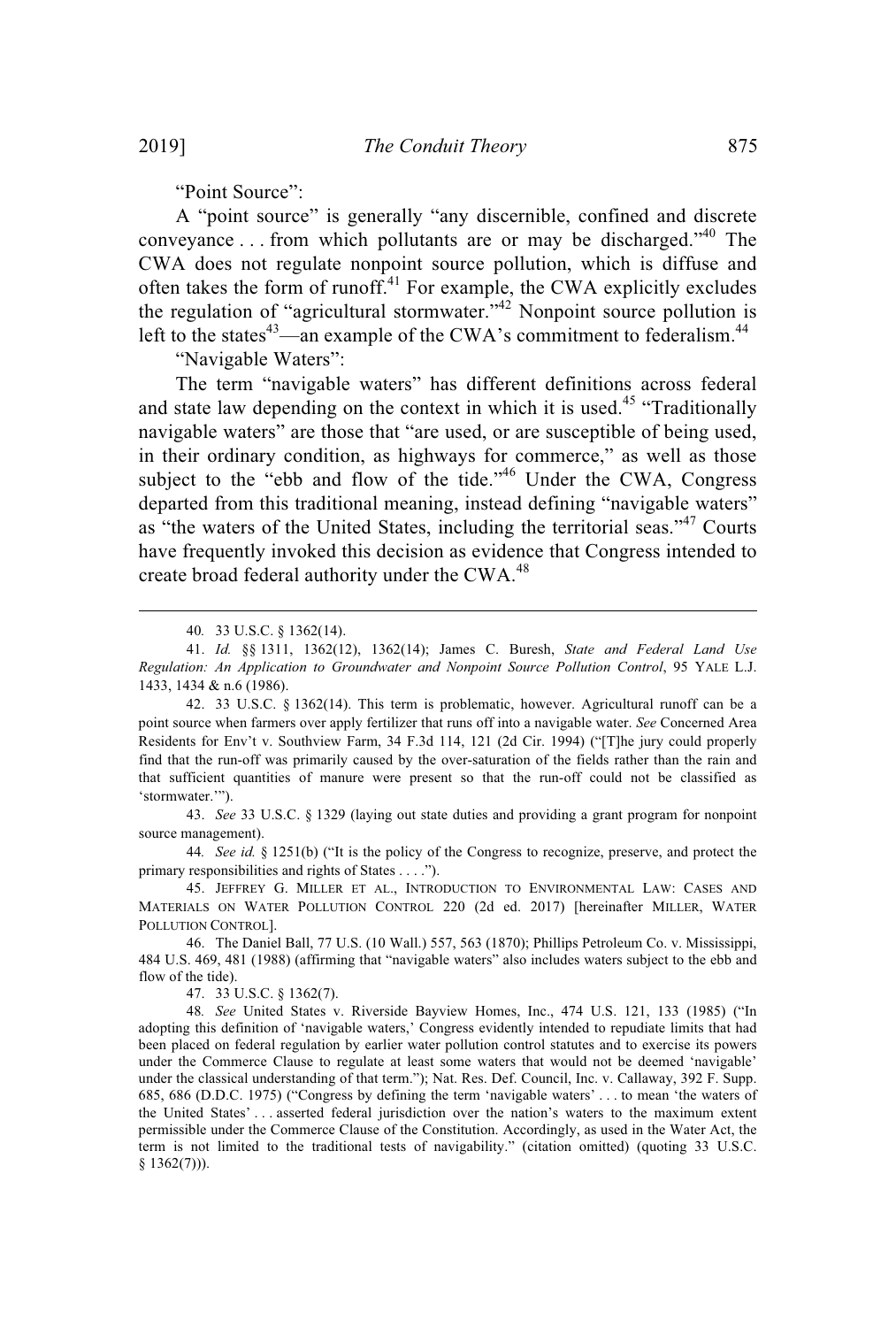The exact scope of "[w]aters of the United States" is unclear, however; the meaning of the term has been highly controversial.<sup>49</sup> In 2015, under the Obama Administration, EPA and the U.S. Army Corps of Engineers (the Corps) promulgated the Clean Water Rule, clarifying the meaning of "waters of the United States."<sup>50</sup> Two years later, President Trump signed an executive order requiring EPA and the Corps to review the Clean Water Rule,<sup>51</sup> and as a result, the agencies recently proposed to rescind it.<sup>52</sup> Then, in February 2019, the Agencies proposed a rule redefining "waters of the United States."<sup>53</sup> Thus, the meaning of the term is currently in limbo, and the controversy is ultimately beyond the scope of this Note.<sup>54</sup> Regardless, one thing is clear—the term does not encompass groundwater.<sup>55</sup> Both the 2015 Rule and the forthcoming revision explicitly exempt groundwater from the meaning of "waters of the United States."<sup>56</sup>

"Person":

Under the CWA, "person" includes more than individual people. $57$  The term also means a "corporation, partnership, association, State, municipality, commission, or political subdivision of a State, or any interstate body."<sup>58</sup> A discharge by any of these entities constitutes a discharge by a "person."<sup>59</sup>

"Without a Permit":

There are two types of permits under the CWA: § 402 and § 404 permits.<sup>60</sup> Section 404 covers dredged and fill material and is not pertinent

<sup>49.</sup> *See* Jeff Daniels, *Trump Executive Order Seeks to Roll Back Controversial Obama Water Rules*, CNBC (Feb. 28, 2017), https://www.cnbc.com/2017/02/28/trump-executive-order-seeks-to-rollback-controversial-obama-water-rule.html (explaining that agricultural and industrial groups have been critical of the 2015 Clean Water Rule).

<sup>50.</sup> Clean Water Rule: Definition of "Waters of the United States," 80 Fed. Reg. 37,054, 37,054–55 (June 29, 2015) (to be codified at 33 C.F.R. pt. 328 and 40 C.F.R. pts. 110, 112, 116, 117, 122, 230, 232, 300, 302 & 401).

<sup>51.</sup> Exec. Order No. 13,778, 3 C.F.R. § 296 (2017).

<sup>52.</sup> Definition of "Waters of the United States"—Recodification of Pre-Existing Rules, 82 Fed. Reg. 34,899, 34,899 (July 27, 2017) (to be codified at 33 C.F.R. pt. 328 and 40 C.F.R. pts. 110, 112, 116, 117, 122, 230, 232, 300, 302 & 401).

<sup>53.</sup> Revised Definition of "Waters of the United States," 84 Fed. Reg. 4154, 4155 (proposed Feb. 14, 2019) (to be codified at 33 C.F.R. pt. 328 and 40 C.F.R. pts. 110, 112, 116, 117, 122, 230, 232, 300, 302 & 401).

<sup>54.</sup> *Id.*

<sup>55.</sup> Clean Water Rule: Definition of "Waters of the United States," 80 Fed. Reg. at 37,055; Revised Definition of "Waters of the United States," 84 Fed. Reg. at 4155.

<sup>56.</sup> Clean Water Rule: Definition of "Waters of the United States," 80 Fed. Reg. at 37,055; Revised Definition of "Waters of the United States," 84 Fed. Reg. at 4155.

<sup>57.</sup> 33 U.S.C. § 1362(5) (2012).

<sup>58</sup>*. Id.*

<sup>59</sup>*. Id.* §§ 1311(a), 1362(5).

<sup>60</sup>*. Id.* §§ 1342, 1344.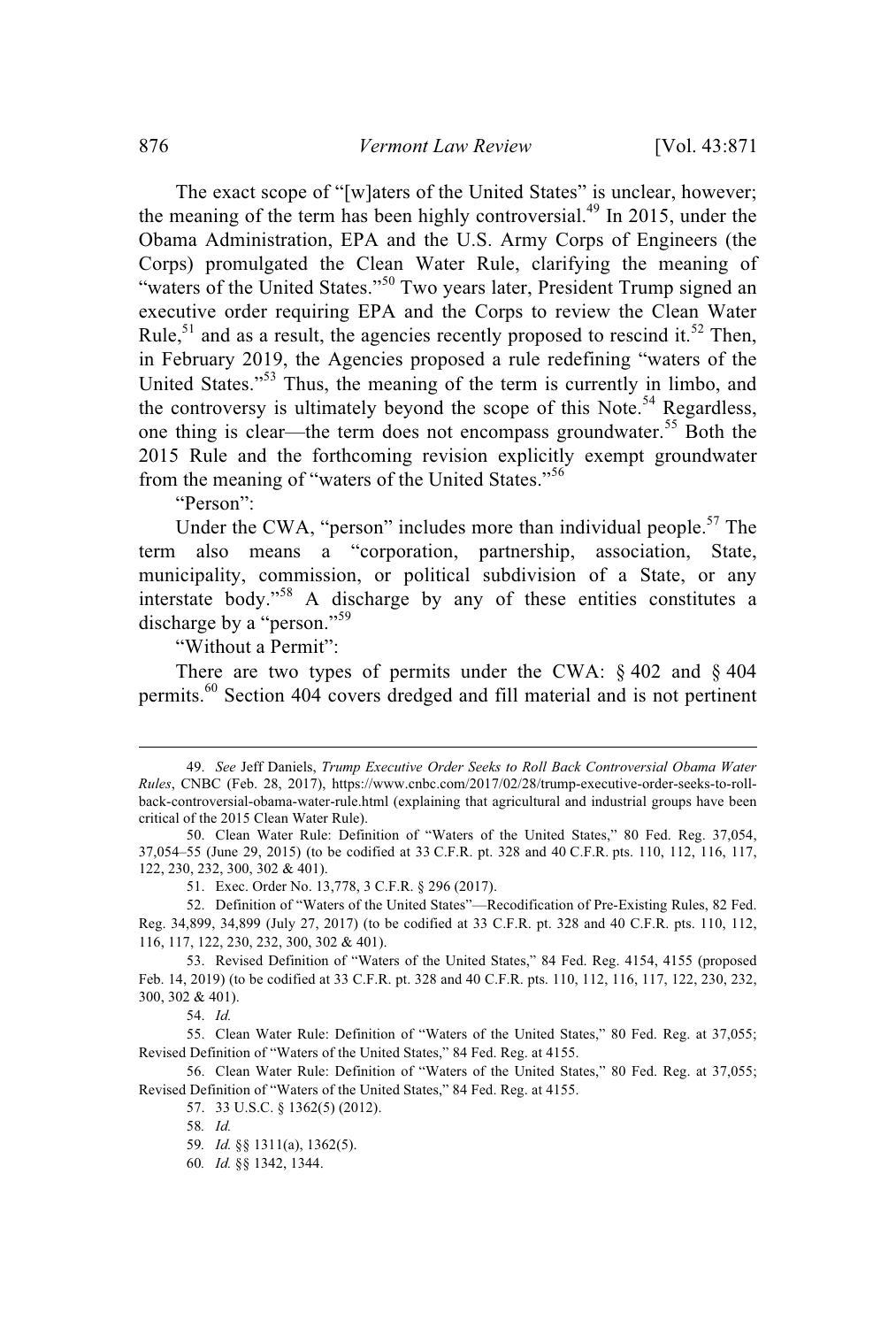for discharges to groundwater.<sup>61</sup> On the other hand,  $\frac{1}{2}$  and  $\frac{1}{2}$  is directly relevant here, as it broadly covers the discharge of pollutants.<sup>62</sup> Under § 402, EPA and federally approved state environmental agencies may issue permits that allow facilities to discharge specific pollutants at set levels. $63$ The National Pollutant Discharge Elimination System (NPDES) program provides the federal permitting scheme and the approval process for State Pollutant Discharge Elimination System (SPDES) programs.<sup>64</sup> To gain EPA approval, state programs must be at least as stringent as the federal program.<sup>65</sup> EPA has approved a SPDES program in 46 states.<sup>66</sup> When a facility pollutes waters without a permit, or in violation of a permit, that facility is subject to an enforcement action by EPA or an authorized state.<sup>67</sup> The CWA also allows for enforcement via citizen suits.<sup>68</sup> Citizens can initiate a civil action against a person who violates the CWA and the Administrator of EPA for failing to fulfill their mandatory duties.<sup>69</sup>

# II. THREE THEORIES OF CWA JURISDICTION OVER DISCHARGES TO TRIBUTARY GROUNDWATER

Although CWA regulation has historically focused on surface waters, $\frac{70}{10}$ the statute is an effective federal tool for protecting surface waters from discharges to tributary groundwater.<sup>71</sup> To bring groundwater under the

70. Wood, *supra* note 9, at 572.

71. Other statutes that somewhat address groundwater contamination include the Safe Drinking Water Act (SDWA), the Comprehensive Environmental Response, Compensation, and Liability Act (CERCLA), and the Resource Conservation and Recovery Act (RCRA). *Id.* at 570. However, these acts only address a limited scope of groundwater contamination. *Id.* First, SDWA only protects public water systems. Safe Drinking Water Act § 1411, 42 U.S.C. § 300g (2012). But pollution also affects groundwater that is not used for public drinking water. *See* Wood, *supra* note 9, at 570 (explaining that the SDWA "fails to reach a significant number of private wells which rely on pure groundwater"). Second, CERCLA is reactive; it does not prohibit future actions but merely provides the procedures for addressing contamination, or threats of contamination, that stem from past pollution. Comprehensive Environmental Response, Compensation, and Liability Act §§ 102, 104, 42 U.S.C. §§ 9602(a), 9604(a)(1) (2012). Finally, RCRA is limited to regulating facilities that treat, store, or dispose of hazardous waste. Resource Conservation and Recovery Act of 1976 § 3005, 42 U.S.C. § 6925(a) (2012).

<sup>61</sup>*. Id.* § 1344.

<sup>62</sup>*. Id.* § 1342.

<sup>63</sup>*. Id.*

<sup>64</sup>*. Id.*

<sup>65</sup>*. Id.* § 1342(b)–(c); Colburn T. Cherney & Karen M. Wardzinski, *State and Federal Roles Under the Clean Water Act*, 1 NAT. RESOURCES & ENV'T, Winter 1986, at 19.

<sup>66</sup>*. See NPDES State Program Information: Authority*, EPA, https://www.epa.gov/npdes/ npdes-state-program-information (last visited Apr. 27, 2019) (listing states with an approved SPDES program).

<sup>67.</sup> 33 U.S.C. § 1319(a).

<sup>68</sup>*. Id.* § 1365(a).

<sup>69</sup>*. Id.*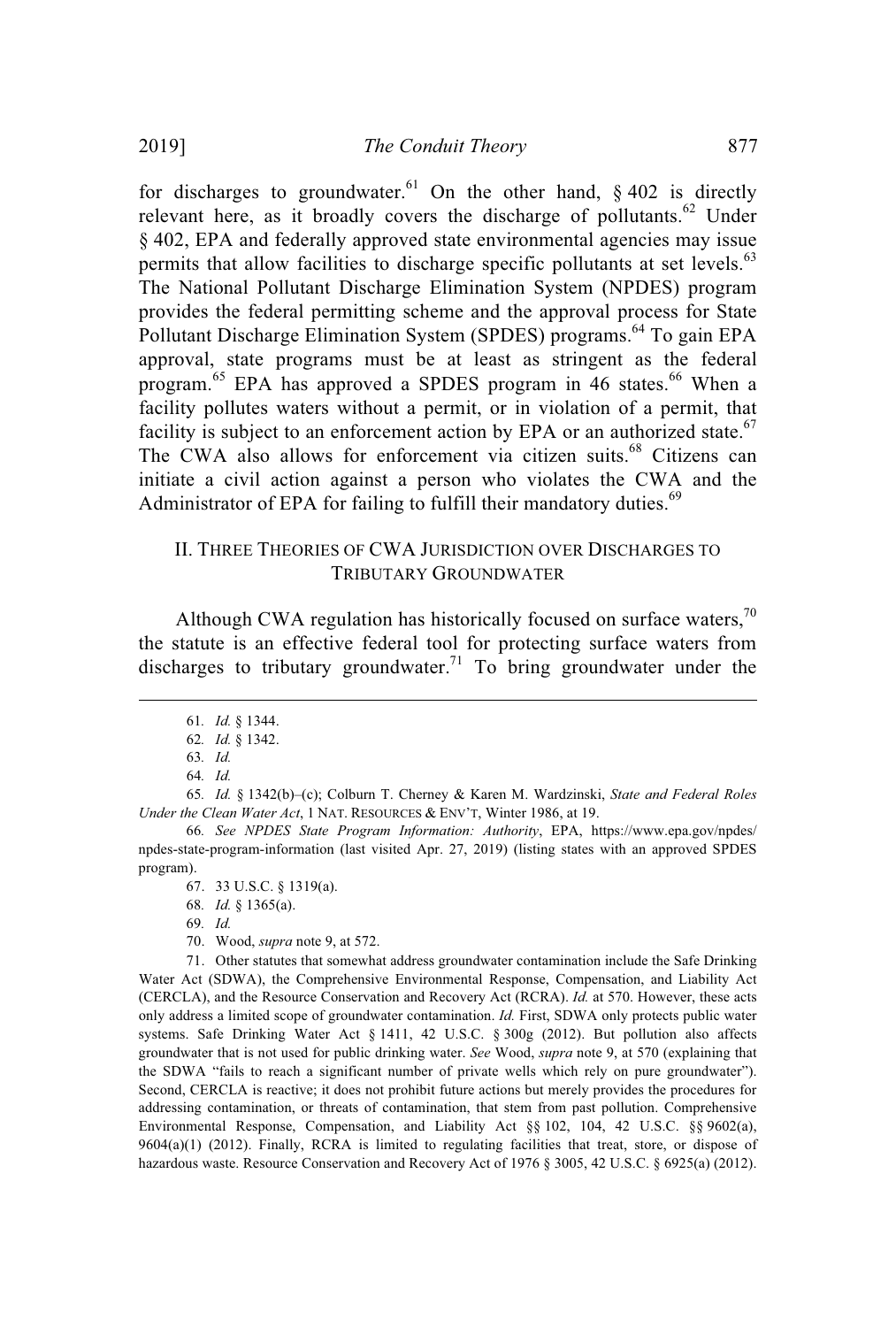purview of the CWA, it must fit within the major elements of a CWA violation: a discharge of pollutants *from a point source to a navigable* water.<sup>72</sup> Three competing theories exist regarding which CWA element provides jurisdiction over discharges to tributary groundwater: the point source theory, the navigable waters theory, and the conduit theory.<sup>73</sup> Generally, the navigable waters theory has been the least successful,  $74$  while the conduit theory has been the most successful.<sup>75</sup>

First, the "point source theory" asserts that groundwater is itself a point source.<sup>76</sup> The CWA definition of a point source includes terms such as "channel," "conduit," and "well,"<sup>77</sup> which could be liberally construed to encompass groundwater.<sup>78</sup> However, this theory is counterintuitive to traditional CWA analysis and stretches the statutory language too far. The CWA requires that point sources affirmatively convey a pollutant to water, as "'point source' means any discernible, confined and discrete

77. 33 U.S.C. § 1362(14).

This scope leaves out many other sources of groundwater contamination, and RCRA specifically exempts certain wastes covered by the CWA. *Id.* § 6903(27). Applying this exemption in the inverse, the Sixth Circuit determined that coal ash pits—which are regulated under RCRA—cannot also be regulated under the CWA (even when they discharge pollutants through groundwater to surface waters). *See* Ky. Waterways All. v. Ky. Utils. Co., 905 F.3d 925, 937–38 (6th Cir. 2018) ("Were we to read the CWA to cover [defendant]'s conduct here, [defendant]'s coal ash treatment and storage practice would be exempted from RCRA's coverage. But coal ash is solid waste, and RCRA is specifically designed to cover solid waste."). Yet the potential for overlap between RCRA and the CWA is limited. For example, RCRA does not cover "domestic sewage," 42 U.S.C. § 6903(27), only the CWA does, 33 U.S.C. § 1362(6). Consequently, RCRA could not regulate, for instance, discharges to tributary groundwater from a wastewater treatment facility (but the CWA could). *See* Haw. Wildlife Fund v. Cty. of Maui, 886 F.3d 737, 749 (9th Cir. 2018) (holding the County of Maui liable under the CWA for discharging effluent through groundwater to the Pacific Ocean), *cert. granted*, 139 S. Ct. 1164 (2019). Therefore, RCRA is limited in its ability to address groundwater contamination. Although SDWA, CERCLA, and RCRA are all powerful tools, none encompasses all types of groundwater contamination. The gaps in this regulatory scheme can, however, be filled by the CWA. *See infra* Part III (detailing why CWA jurisdiction encompasses discharges to tributary groundwater).

<sup>72.</sup> 33 U.S.C. § 1311(a) (prohibiting "the discharge of any pollutant"); *id.* § 1362(12)(A) (defining "discharge of a pollutant" as "any addition of any pollutant to navigable waters from any point source").

<sup>73.</sup> Ky. Waterways All. v. Ky. Utils. Co., 303 F. Supp. 3d 530, 542 (E.D. Ky. 2017), *aff'd in part*, 905 F.3d 925 (6th Cir. 2018).

<sup>74</sup>*. Id.* ("Courts have overwhelmingly found that groundwater, even if hydrologically connected to navigable waters, is not itself a navigable water under the CWA.").

<sup>75</sup>*. See* Upstate Forever v. Kinder Morgan Energy Partners, L.P., 887 F.3d 637, 651 (4th Cir.) (adopting the conduit theory), *petition for cert. filed* (U.S. Aug. 28, 2018) (No. 18-268); *Haw. Wildlife Fund*, 886 F.3d at 749 (adopting the conduit theory).

<sup>76</sup>*. Ky. Waterways All.*, 303 F. Supp. 3d at 542.

<sup>78.</sup> Raritan Baykeeper, Inc. v. NL Indus., Inc., No. 09-CV-4117 (JAP), 2013 WL 103880, at \*15 (D.N.J. Jan. 8, 2013) ("Plaintiffs have sufficiently pleaded that groundwater is a point source because it is hydrologically connected to the river.").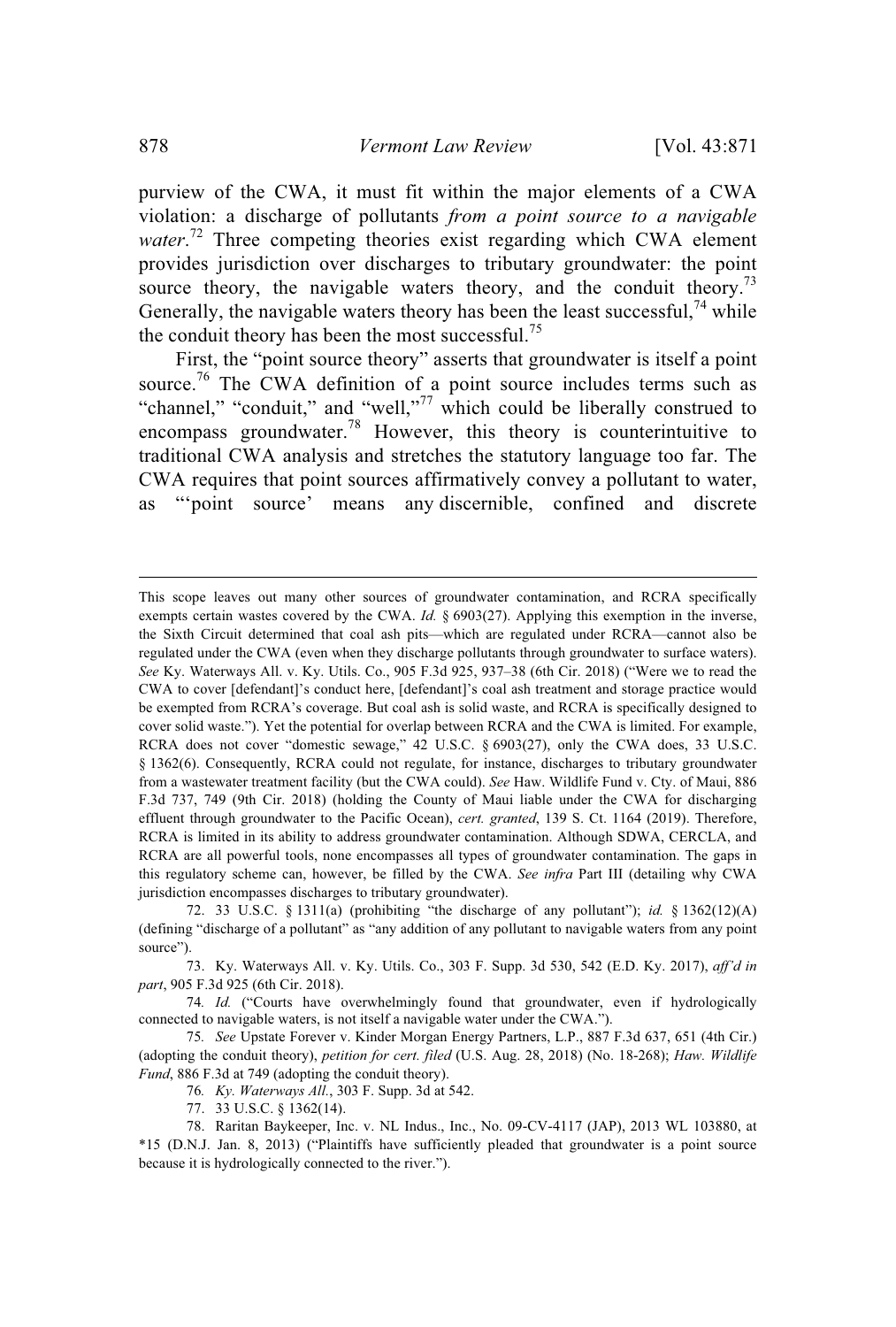conveyance."<sup>79</sup> In *Hawai'i Wildlife Fund v. County of Maui*, the court relied on this specific language to hold that injection wells (rather than groundwater) were point sources of pollutants.<sup>80</sup> The wells were "discrete" and identifiable, and they "collect[ed] and inject[ed] pollutants . . . into groundwater connected to the Pacific Ocean."<sup>81</sup> Therefore, the wells constituted a point source.<sup>82</sup> This analysis more naturally fits with CWA interpretation than one that classifies groundwater as a point source. Because a point source must be a "discrete conveyance,"<sup>83</sup> and groundwater seepage is often diffuse, groundwater would not meet the definition of point source in a strong majority of cases.<sup>84</sup> Accordingly, courts have frequently held that the point source theory is invalid.<sup>85</sup>

The second theory, "the navigable waters theory," asserts that groundwater is a jurisdictional navigable water under the CWA.<sup>86</sup> This theory rests on a broad interpretation of "navigable waters" because the Act defines the term as "waters of the United States."<sup>87</sup> While "traditionally navigable waters" only include tidally influenced waters and waters capable of being used in commerce,<sup>88</sup> "waters of the United States" is more expansive.<sup>89</sup> The term includes some waters that are not traditionally

- 80*. Haw. Wildlife Fund*, 886 F.3d at 745.
- 81*. Id.*
- 82*. Id.*
- 83. 33 U.S.C. § 1362(14).

84*. See* Sierra Club v. El Paso Gold Mines, Inc., 421 F.3d 1133, 1140–41 n.4 (10th Cir. 2005) ("Groundwater seepage that travels through fractured rock would be nonpoint source pollution . . . .").

85*. See, e.g.*, Ky. Waterways All. v. Ky. Utils. Co., 905 F.3d 925, 933 (6th Cir. 2018) ("[T]he CWA's text forecloses an argument that groundwater is a point source.").

86. Ky. Waterways All. v. Ky. Utils. Co., 303 F. Supp. 3d 530, 542 (E.D. Ky. 2017), *aff'd in part*, 905 F.3d 925 (6th Cir. 2018).

87*. See* Wood, *supra* note 9, at 586 (asserting that "[t]he CWA . . . allows room for groundwater within the term 'navigable waters,' since navigable waters are defined . . . as 'waters of the United States'" (quoting 33 U.S.C. § 1362(7))).

88. The Daniel Ball, 77 U.S. (10 Wall.) 557, 563 (1870).

89*. See* United States v. Riverside Bayview Homes, Inc., 474 U.S. 121, 133 (1985) ("In adopting this definition of 'navigable waters,' Congress evidently intended to repudiate limits that had been placed on federal regulation by earlier water pollution control statutes and to exercise its powers under the Commerce Clause to regulate at least some waters that would not be deemed 'navigable' under the classical understanding of that term."); Nat. Res. Def. Council, Inc. v. Callaway, 392 F. Supp. 685, 686 (D.D.C. 1975) ("Congress by defining the term 'navigable waters' . . . to mean 'the waters of the United States' . . . asserted federal jurisdiction over the nation's waters to the maximum extent permissible under the Commerce Clause of the Constitution. Accordingly, as used in the Water Act, the term is not limited to the traditional tests of navigability." (citation omitted) (quoting 33 U.S.C.  $§ 1362(7))$ .

<sup>79.</sup> 33 U.S.C. § 1362(14); *see* Sierra Club v. Va. Elec. & Power Co. (*Virginia Electric II*), 903 F.3d 403, 411 (4th Cir. 2018) (finding that coal ash pits were not point sources because they "were not discrete conveyances," but rather "static recipients of the precipitation and groundwater that flowed through them").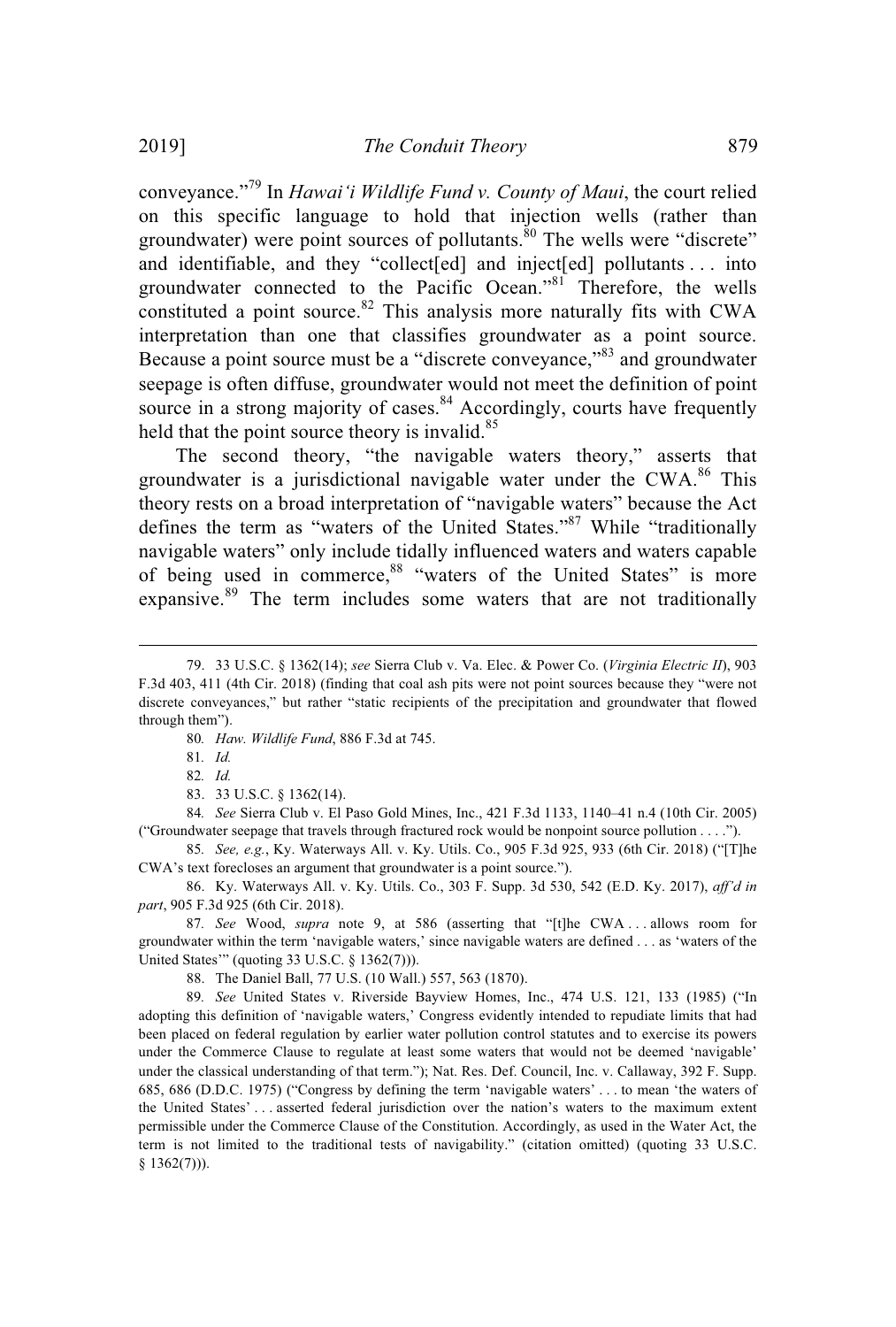navigable—including tributaries and adjacent waters, such as wetlands.  $90$ As follows, the theory suggests that tributary groundwater, though not traditionally navigable, could fit within the Act's jurisdiction.<sup>91</sup>

However, the regulatory definition of "waters of the United States" excludes groundwater. $92$  In 2015, EPA and the Corps explicitly excluded groundwater in their definition of "waters of the United States" when they promulgated the Clean Water Rule.<sup>93</sup> The Agencies recently proposed to rescind this rule<sup>94</sup> and subsequently proposed a new rule redefining "waters" of the United States."<sup>95</sup> This proposed rule also excludes groundwater from CWA jurisdiction. <sup>96</sup> Because the regulatory definition of "waters of the United States" does not, and likely will not, encompass groundwater, the navigable waters theory is futile. In fact, many courts rejected this theory even before EPA promulgated the Clean Water Rule.<sup>97</sup>

The third theory, "the conduit theory," has been more successful.<sup>98</sup> Under this theory, groundwater is not a point source or a navigable water but rather a conduit between the two.<sup>99</sup> As EPA has explained, "discharges to [tributary groundwater] are regulated because such discharges are

91*. See* Wood, *supra* note 9, at 619 (summarizing the navigable waters theory).

92. 40 C.F.R. § 122.2(2)(v); Revised Definition of "Waters of the United States," 84 Fed. Reg. at 4155. Additionally, the Supreme Court has held that the term "navigable" must be given effect, and groundwater is not navigable in any sense of the term. Solid Waste Agency of N. Cook Cty. v. U.S. Army Corps of Eng'rs, 531 U.S. 159, 172 (2001).

93. Clean Water Rule: Definition of "Waters of the United States," 80 Fed. Reg. 37,054, 37,114 (June 29, 2015) (to be codified at 33 C.F.R. pt. 328 and 40 C.F.R. pts. 110, 112, 116, 117, 122, 230, 232, 300, 302 & 401).

94. Definition of "Waters of the United States"—Recodification of Pre-Existing Rules, 82 Fed. Reg. 34,899, 34,899 (proposed July 27, 2017) (to be codified at 33 C.F.R. pt. 328 and 40 C.F.R. pts. 110, 112, 116, 117, 122, 230, 232, 300, 302 & 401).

95. Revised Definition of "Waters of the United States," 84 Fed. Reg. at 4155.

96*. Id.*

97. *See, e.g.*, Wash. Wilderness Coal. v. Hecla Mining Co., 870 F. Supp. 983, 990 (E.D. Wash. 1994) ("[C]ourts that have considered the issue agree that 'waters of the United States' do not include 'isolated/nontributary groundwater.'").

98*. See* Upstate Forever v. Kinder Morgan Energy Partners, L.P., 887 F.3d 637, 651 (4th Cir.) (adopting the conduit theory), *petition for cert. filed* (U.S. Aug. 28, 2018) (No. 18-268); Haw. Wildlife Fund v. Cty. of Maui, 886 F.3d 737, 749 (9th Cir. 2018) (adopting the conduit theory), *cert. granted*, 139 S. Ct. 1164 (2019).

99. Ky. Waterways All. v. Ky. Utilities Co., 303 F. Supp. 3d 530, 542 (E.D. Ky. 2017), *aff'd in part*, 905 F.3d 925 (6th Cir. 2018).

<sup>90</sup>*. See* 40 C.F.R. § 122.2(1)(v) (2018) (defining "waters of the United States" to include tributaries of navigable waters); *id.* § 122.2(1)(vi) (defining "waters of the United States" to include "waters adjacent to" navigable waters, "including wetlands"); *see also* Revised Definition of "Waters of the United States," 84 Fed. Reg. 4154, 4155 (proposed Feb. 14, 2019) (to be codified at 33 C.F.R. pt. 328 and 40 C.F.R. pts. 110, 112, 116, 117, 122, 230, 232, 300, 302 & 401) (defining "waters of the United States" to include tributaries of navigable waters); *id.* (defining "waters of the United States" to include wetlands adjacent to navigable waters).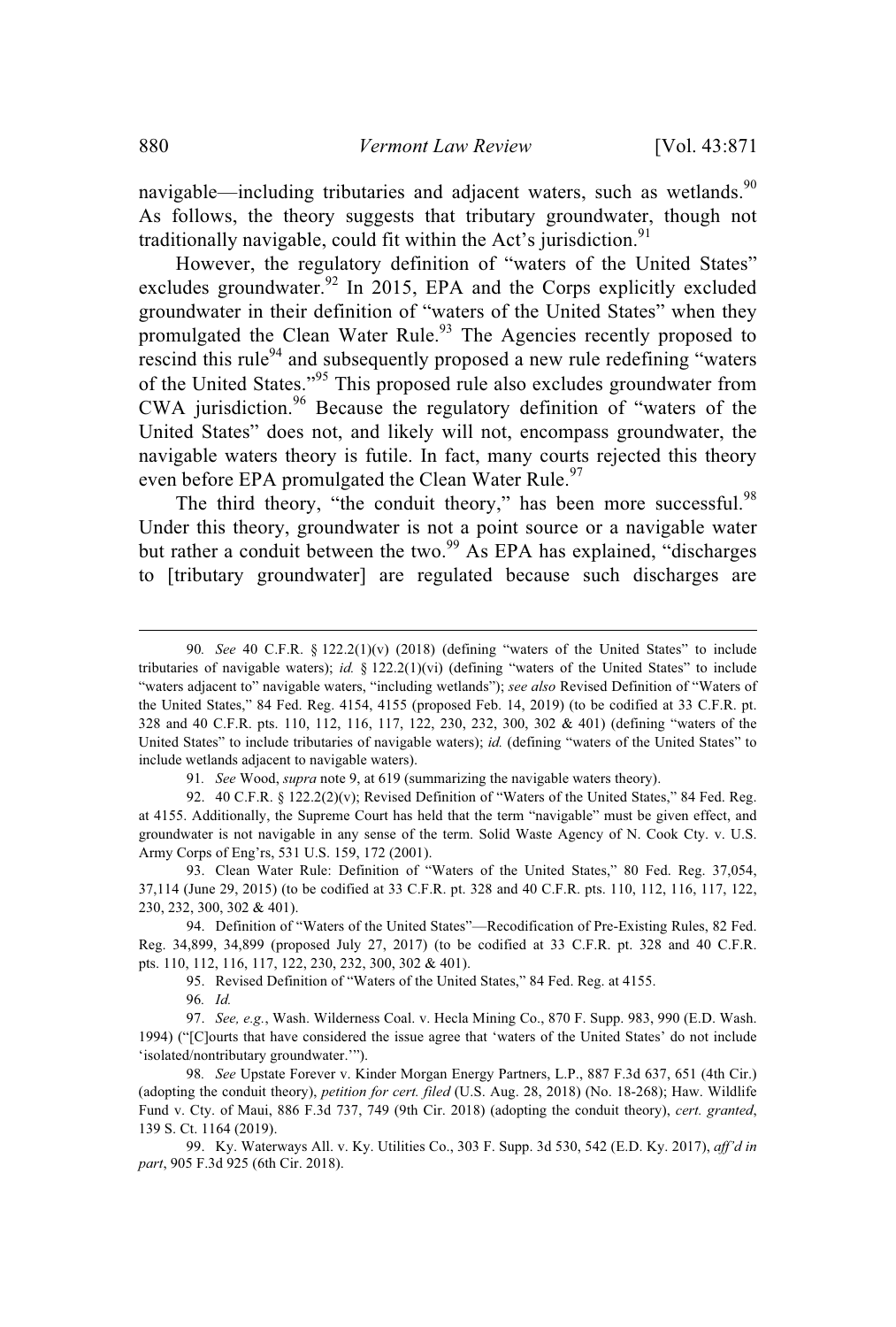effectively discharges to the directly connected surface waters."<sup>100</sup> The theory relies largely on a textualist interpretation of the CWA, as the statute prohibits the discharge of pollutants "to navigable waters"—not the discharge of pollutants *directly into* navigable waters.<sup>101</sup> As follows, the CWA applies when groundwater transports pollutants from an initial point source *to* a navigable surface water.<sup>102</sup> The conduit theory therefore requires facilities to obtain a NPDES permit when they discharge pollutants to tributary groundwater.<sup>103</sup> Ultimately, the conduit theory is the best argument for regulating discharges to groundwater, and courts have been more accepting of this theory than others.<sup>104</sup> The next Part presents evidence that the conduit theory is a valid interpretation of the CWA.

#### III. SUPPORT FOR THE CONDUIT THEORY

The conduit theory finds support in several places. First, the CWA's plain text suggests that it encompasses indirect discharges.<sup>105</sup> Second, the purpose of the CWA is broad and would be defeated if the CWA excluded discharges to tributary groundwater.<sup>106</sup> Third, several preambles to NPDES regulations indicate that EPA has historically supported the conduit theory. 107

# *A. The Text of the CWA*

The CWA's plain language affirms that it encompasses discharges to tributary groundwater. The Act prohibits any discharge of pollutants from a

<sup>100.</sup> Amendments to the Water Quality Standards Regulation That Pertain to Standards on Indian Reservations, 56 Fed. Reg. 64,876, 64,892 (Dec. 12, 1991) (to be codified at 40 C.F.R. pt. 131).

<sup>101</sup>*. See Upstate Forever*, 887 F.3d at 650 ("[T]he CWA's definition of a discharge of a pollutant does not require a discharge directly to navigable waters . . . ." (citation omitted) (citing Rapanos v. United States, 547 U.S. 715, 743 (2006))).

<sup>102.</sup> *See* WINTER ET AL., *supra* note 5, at 66 (describing how a pollutant could travel from a point source discharge through groundwater to a surface water).

<sup>103.</sup> Non-tributary groundwater would still fall outside CWA jurisdiction, as it does not result in a discharge to a navigable water. Idaho Rural Council v. Bosma, 143 F. Supp. 2d 1169, 1179 (D. Idaho 2001). Yet this is not a flaw in the conduit theory. It is widely accepted that the CWA does not regulate non-tributary groundwater; instead, that regulatory authority falls to individual states. *See id.* (noting that courts agree the CWA does not encompass non-tributary groundwater).

<sup>104</sup>*. See Upstate Forever*, 887 F.3d at 651 (adopting the conduit theory); Haw. Wildlife Fund v. Cty. of Maui, 886 F.3d 737, 749 (9th Cir. 2018) (adopting the conduit theory), *cert. granted*, 139 S. Ct. 1164 (2019).

<sup>105</sup>*. See infra* Part III.A (discussing how the CWA's text supports the conduit theory).

<sup>106</sup>*. See infra* Part III.B (discussing how the CWA's purpose supports the conduit theory).

<sup>107</sup>*. See infra* Part III.D (discussing EPA interpretations that support the conduit theory).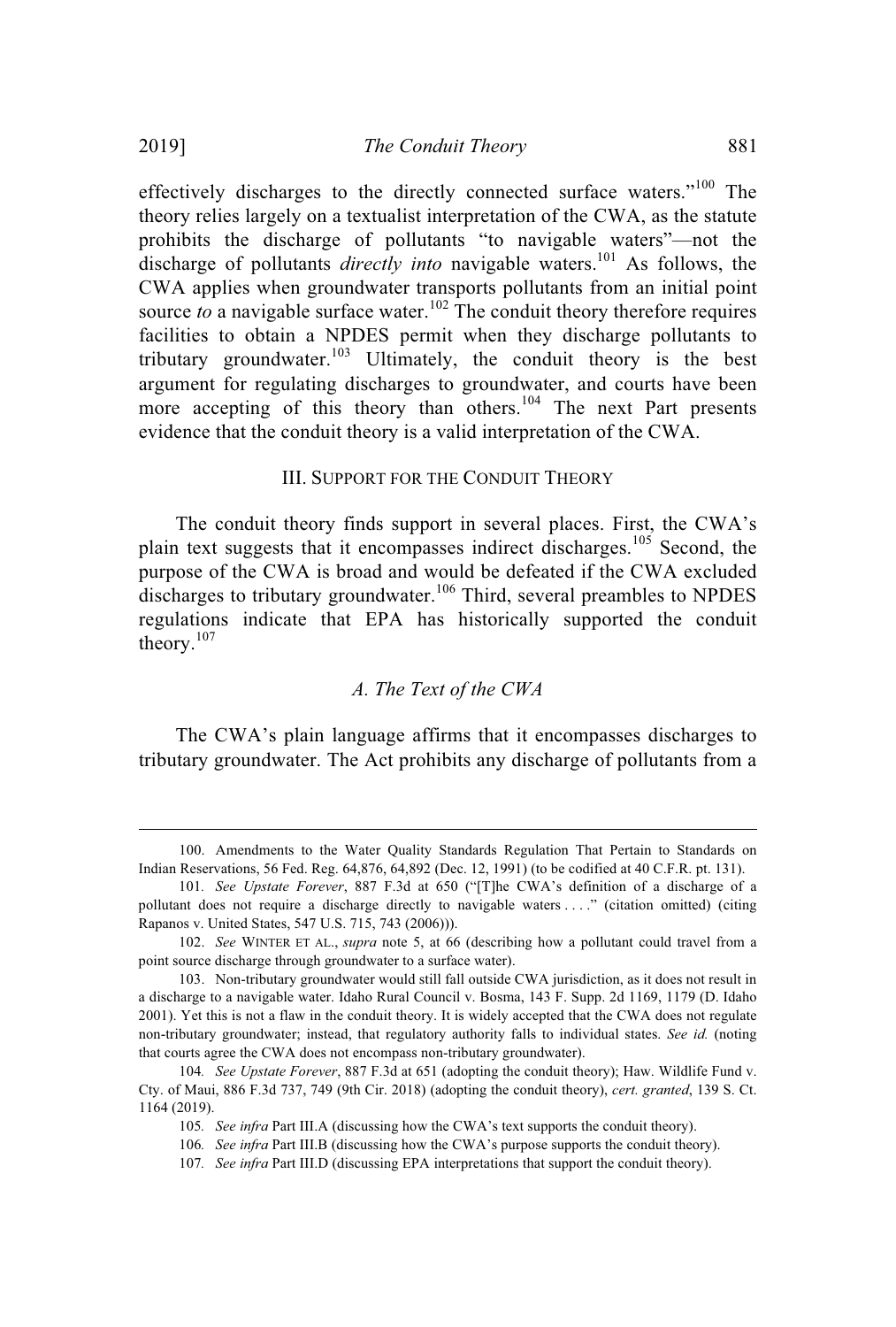point source *to* a navigable water.<sup>108</sup> It does not prohibit discharges directly *into* a navigable water.<sup>109</sup> This word choice implies that there need not be an immediate connection between a point source and surface water. Merriam-Webster defines "to" as "a function word . . . suggestive of *movement toward* a place, person, or thing reached."<sup>110</sup> On the other hand, Merriam-Webster defines "into" as "a function word *to indicate entry*, introduction, insertion, superposition, or inclusion."<sup>111</sup> Thus, Congress's intentional use of the word "to" suggests that the CWA reaches discharges that move toward navigable waters through an indirect channel. Even Justice Scalia noted for his strict construction of statutory  $text{text}^{112}$ —acknowledged this distinction in his plurality opinion in *Rapanos v. United States*:

> The Act does not forbid the "addition of any pollutant *directly* to navigable waters from any point source," but rather the "addition of any pollutant *to* navigable waters." Thus, . . . lower courts have held that the discharge into intermittent channels of any pollutant *that naturally washes downstream* likely violates [the CWA], even if the pollutants discharged from a point source do not emit "directly into" covered waters, but pass "through conveyances" in between.<sup>113</sup>

Admittedly, Justice Scalia only contemplated surface waters in *Rapanos*. <sup>114</sup> Still, he perfectly articulated the textual support for the conduit theory and provided a useful foundation for its future application to

<sup>108.</sup> 33 U.S.C. § 1311(a) (2012) (prohibiting "the discharge of any pollutant"); *id.* § 1362(12) (defining "discharge of a pollutant" as "any addition of any pollutant to navigable waters from any point source").

<sup>109</sup>*. See id.* § 1362(12) (defining "discharge of a pollutant" to mean "any addition of any pollutant *to navigable waters* from any point source" (emphasis added)); Rapanos v. United States, 547 U.S. 715, 743 (2006) (plurality opinion).

<sup>110</sup>*. To*, MERRIAM-WEBSTER, https://www.merriam-webster.com/dictionary/to?src=search-dictbox (last visited Apr. 27, 2019) (emphasis added).

<sup>111</sup>*. Into*, MERRIAM-WEBSTER, https://www.merriam-webster.com/dictionary/into (last visited Apr. 27, 2019) (emphasis added)*.*

<sup>112.</sup> Jonathan R. Siegel, *Legal Scholarship Highlight: Justice Scalia's Textualist Legacy*, SCOTUSBLOG (Nov. 14, 2017), https://www.scotusblog.com/2017/11/legal-scholarship-highlightjustice-scalias-textualist-legacy/.

<sup>113</sup>*. Rapanos*, 547 U.S. at 743 (citations omitted) (first quoting 33 U.S.C. § 1362(12)(A); then quoting United States v. Velsicol Chem. Corp., 438 F. Supp. 945, 946–47 (W.D. Tenn. 1976)).

<sup>114</sup>*. See id.* at 730 (determining whether certain wetlands were waters of the U.S. under the CWA).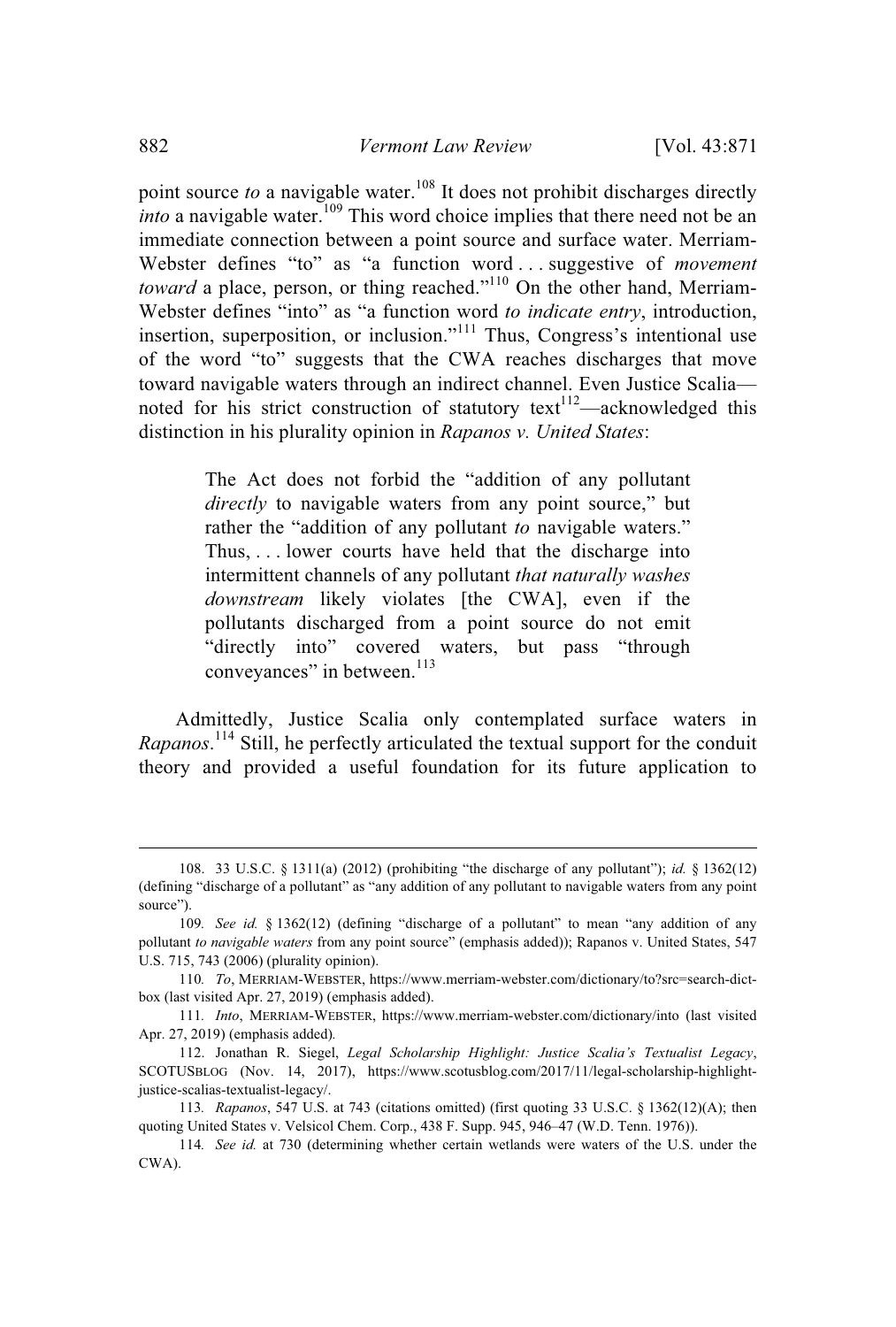groundwater.<sup>115</sup> This interpretation indicates that discharges to tributary groundwater do fall within CWA jurisdiction because tributary groundwater transmits pollutants "to" a navigable water.

CWA jurisdiction also requires that discharges stem "from a point source."<sup>116</sup> As the Fourth Circuit explained, "[j]ust as the CWA[] . . . does not require a discharge directly to navigable waters, neither does the Act require a discharge directly from a point source."<sup> $117$ </sup> The word "from" is "used as a function word *to indicate a starting point* of a physical movement."<sup>118</sup> When a facility discharges pollutants to groundwater, the pollutants *start* at the facility—the point source. <sup>119</sup> Though the pollutants may continue to travel through groundwater before reaching navigable waters, they nonetheless come *from* a point source.<sup>120</sup> The plain text of the CWA does not require any element of directness, $121$  nor does it require that groundwater itself "separately channelize<sup>[]"</sup> pollutants.<sup>122</sup> But for a point source discharge to tributary groundwater, there would be no discharge of pollutants to surface waters. Therefore—despite a brief journey through groundwater—discharges can still come from point sources.<sup>123</sup>

116. 33 U.S.C. § 1311(a) (prohibiting "the discharge of any pollutant"); *id.* § 1362(12)(A) (defining "discharge of a pollutant" as "any addition of any pollutant to navigable waters from any point source").

117. *Upstate Forever*, 887 F.3d at 650 (citation omitted).

118*. From*, MERRIAM-WEBSTER, https://www.merriam-webster.com/dictionary/from (last visited Apr. 27, 2019) (emphasis added).

119. Karl S. Coplan, *Citizen Litigants Citizen Regulators: Four Cases Where Citizen Suits Drove Development of Clean Water Law*, 25 COLO. NAT. RESOURCES, ENERGY & ENVTL. L. REV. 61, 70 (2014), http://digitalcommons.pace.edu/lawfaculty/934/.

120. Waterkeeper All., Inc. v. U.S. Envtl. Prot. Agency, 399 F.3d 486, 511 (2d Cir. 2005).

121*. See* 33 U.S.C. § 1362(12)(A) (defining "discharge of a pollutant" as "any addition of any pollutant to navigable waters from any point source").

122. *Waterkeeper All., Inc.*, 399 F.3d at 511 (reasoning that requiring otherwise "would be, in effect, to impose a requirement not contemplated by the Act: that pollutants be channelized not once but twice before the EPA can regulate them").

123*.* Upstate Forever v. Kinder Morgan Energy Partners, L.P., 887 F.3d 637, 650–51 (4th Cir.), *petition for cert. filed* (U.S. Aug. 28, 2018) (No. 18-268); Haw. Wildlife Fund v. Cty. of Maui, 886 F.3d 737, 746–47 (9th Cir. 2018), *cert. granted*, 139 S. Ct. 1164 (2019); *cf.* Peconic Baykeeper, Inc. v. Suffolk Cty., 600 F.3d 180, 188 (2d Cir. 2010) (finding CWA jurisdiction where trucks and helicopters discharged pesticides through air to water and holding "[t]he pesticides were discharged 'from' the

<sup>115</sup>*. See, e.g.*, Upstate Forever v. Kinder Morgan Energy Partners, L.P., 887 F.3d 637, 650 (4th Cir.) (relying on Justice Scalia's plurality opinion in *Rapanos* to support a reading of the CWA that encompasses indirect discharges through groundwater), *petition for cert. filed* (U.S. Aug. 28, 2018) (No. 18-268); Haw. Wildlife Fund v. Cty. of Maui, 886 F.3d 737, 748–49 (9th Cir. 2018) (relying on Justice Scalia's plurality opinion in *Rapanos* to support a reading of the CWA that encompasses indirect discharges through groundwater), *cert. granted*, 139 S. Ct. 1164 (2019). *But see* Ky. Waterways All. v. Ky. Utils. Co., 905 F.3d 925, 936 (6th Cir. 2018) (finding that Justice Scalia's opinion in *Rapanos* was not binding, and that, regardless, the opinion "sought to make clear that intermediary point sources do not break the chain of CWA liability[, but said] nothing of point-source-to-nonpoint-source dumping like that at issue [with groundwater]").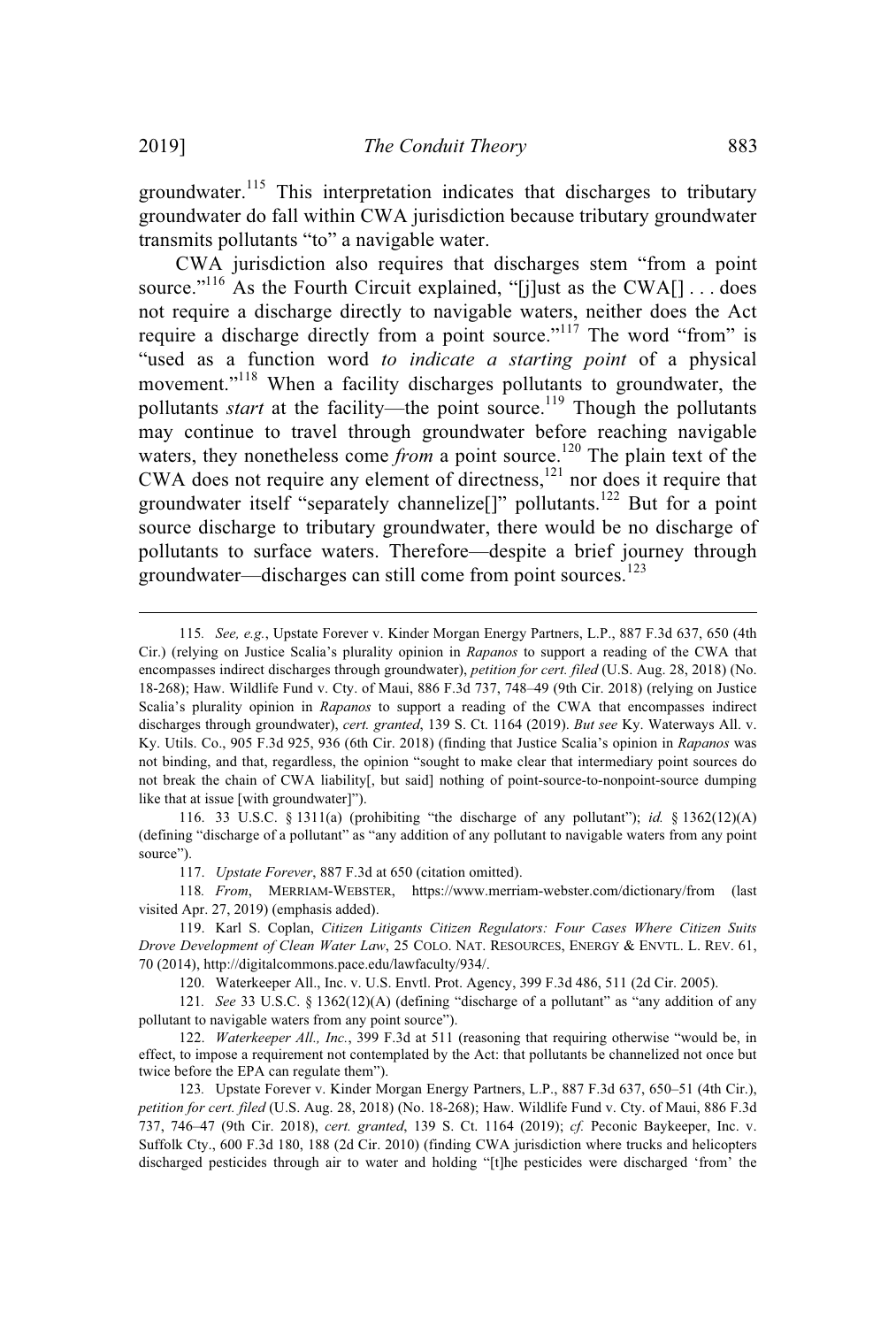## *B. The Purpose of the CWA*

The CWA's broad purpose implies that courts should construe it to cover discharges to tributary groundwater. Congress passed the CWA with the broad objective of "restor[ing] and maintain[ing] the chemical, physical, and biological integrity of the Nation's waters."<sup>124</sup> The Act also ambitiously set a goal of eliminating "the discharge of pollutants into . . . navigable waters . . . by 1985."<sup>125</sup> Excluding tributary groundwater from CWA jurisdiction would frustrate the purpose of the CWA.<sup>126</sup> Pollutants in navigable waters harm ecosystems, whether those pollutants directly entered a navigable water or traveled through groundwater first. As the court said in *Idaho Rural Council v. Bosma*, "whether pollution is introduced by a visible, above-ground conduit or enters the surface water through the aquifer matters little to the fish, waterfowl, and recreational users which are affected by the degradation of our nation's rivers and streams."<sup>127</sup>

Additionally, the failure to regulate tributary groundwater would be a significant loophole in the CWA. Companies could simply discharge pollutants into groundwater, thereby avoiding the need for a NPDES permit and escaping CWA regulation.<sup>128</sup> Nevertheless, those pollutants could eventually reach and contaminate navigable waters.<sup>129</sup> Take for example the following hypothetical: "Imagine a factory located adjacent to a river. To avoid the cost of water pollution control, the owner removes the pipe used to discharge waste to the river and instead pumps the waste through another pipe into a deep hole dug 50 feet from the river."<sup>130</sup> This alternative outlet might discharge pollutants into groundwater.<sup>131</sup> That groundwater could then migrate and become a source of recharge for the river, carrying the

124. 33 U.S.C. § 1251(a).

125*. Id.* § 1251(a)(1).

127. Idaho Rural Council v. Bosma, 143 F. Supp. 2d 1169, 1180 (D. Idaho 2001).

- 128. MILLER, ELEMENTS, *supra* note 35, at 54.
- 129. WINTER ET AL., *supra* note 5, at 66.
- 130. MILLER, ELEMENTS, *supra* note 35, at 54.

131*. See* WINTER ET AL., *supra* note 5, at 66 (discussing point source contamination of groundwater).

source, and not from the air"); *Waterkeeper All., Inc.*, 399 F.3d at 510 (upholding CWA regulation of Concentrated Animal Feeding Operations that discharge pollutants across fields to water and holding that "any discharge from a land area under the control of a CAFO is a point source discharge subject to regulation because it is a discharge from a CAFO"). *But see* Ky. Waterways All. v. Ky. Utils. Co., 905 F.3d 925, 934 (6th Cir. 2018) ("[W]hen the pollutants are discharged to the lake, they are not coming *from* a point source; they are coming from groundwater, which is a non-point-source conveyance.").

<sup>126</sup>*. See* Sierra Club v. Va. Elec. & Power Co*.* (*Virginia Electric I*), 247 F. Supp. 3d 753, 762 (E.D. Va.) (concluding that the goal of the CWA "would be defeated if the CWA's jurisdiction did not extend to discharges to [tributary] groundwater"), *appeal dismissed*, No. 17-1537, 2017 WL 5068149 (4th Cir. July 13, 2017), *aff'd in part*, 903 F.3d 403 (4th Cir. 2018).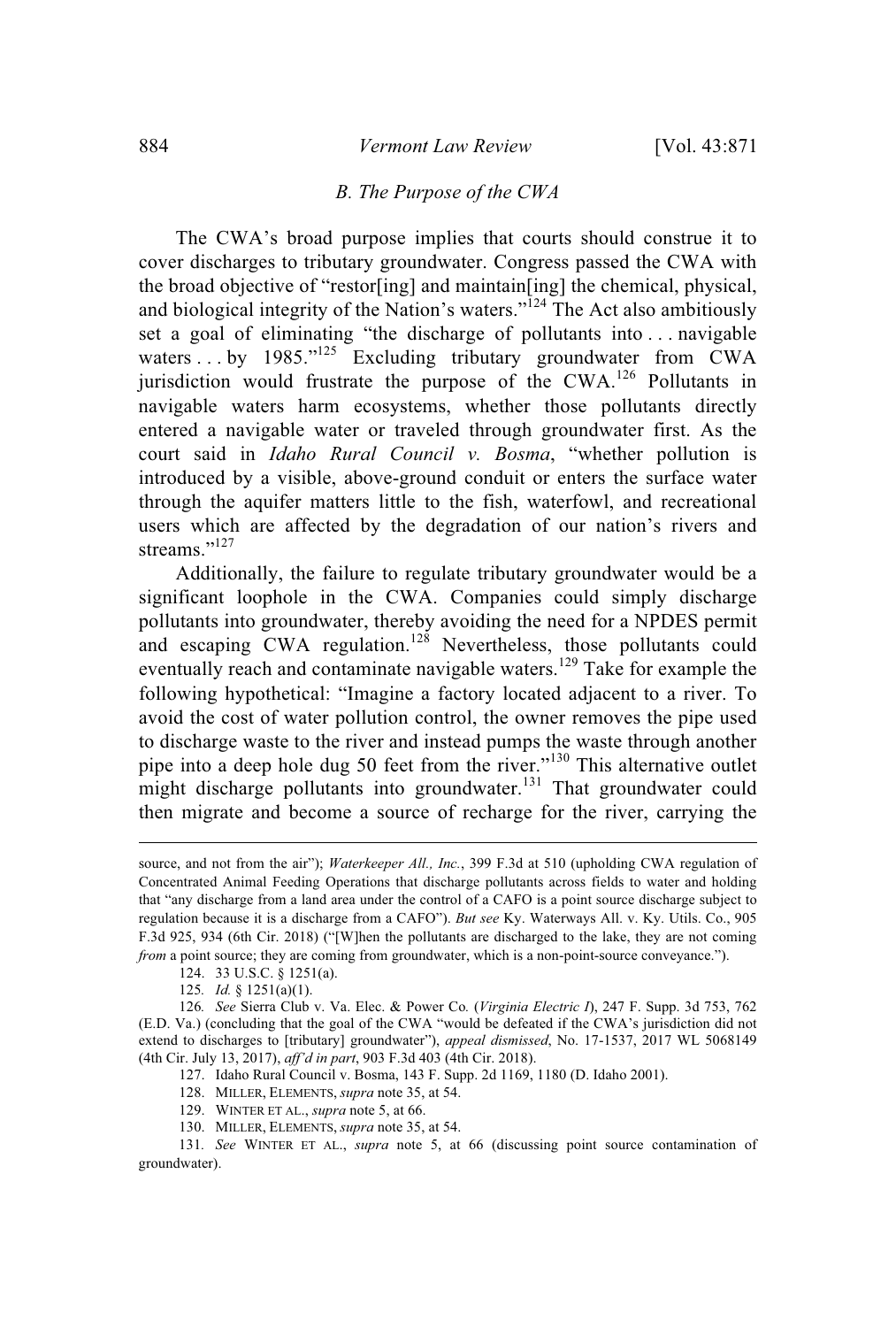waste along with it.<sup>132</sup> Ultimately, the river ecosystem would be harmed regardless of whether the pollutants came from the pipe or the hole.<sup>133</sup> Yet by digging a hole, the factory would avoid CWA regulation and enforcement.<sup>134</sup> Unless, that is, the CWA extends to tributary groundwater.

## *C. The Legislative History of the CWA*

The legislative history of the CWA does not shed much light on the issue of discharges to tributary groundwater. The most frequently invoked pieces of legislative history are the Aspin Amendment and the Senate Public Works Committee Report.<sup>135</sup> In 1972, Representative Les Aspin proposed an amendment to the CWA that would have added jurisdiction over groundwater.<sup>136</sup> The amendment failed to pass, and some courts have cited this failure as evidence that Congress did not intend for the CWA to cover groundwater.<sup>137</sup> However, its failure is not dispositive for the conduit theory. The Supreme Court has generally suggested that legislative inaction is not reliable evidence of Congressional intent because "[a] bill can be proposed for any number of reasons, and it can be rejected for just as many others."<sup>138</sup> For example, here, the Aspin Amendment would have also removed certain exemptions for oil and gas wells.<sup>139</sup> Accordingly, members of Congress may have voted against the amendment because they opposed the portion pertaining to oil and gas, rather than the portion pertaining to groundwater.<sup>140</sup> Additionally, the amendment would have extended CWA jurisdiction to both tributary and non-tributary groundwater.<sup>141</sup> Some legislators may have disagreed with the extension of jurisdiction to isolated

138. Solid Waste Agency of N. Cook Cty. v. U.S. Army Corps of Eng'rs, 531 U.S. 159, 170 (2001).

139. 118 CONG. REC. 10,666.

140. *See* Wood, *supra* note 9, at 614 ("Th[e oil and gas] part of the amendment spurred considerable controversy and likely caused the amendment's demise.").

141. *See* 118 CONG. REC. 10,666 (outlining a proposed amendment, which would have extended the CWA's jurisdiction to "navigable waters" and "ground waters").

<sup>132.</sup> *Id.* at 12, 23.

<sup>133</sup>*. See id.* at 66 ("[I]f the [groundwater] discharge of the contaminant plume is large or has high concentrations of contaminant, it could significantly affect the quality of the receiving surfacewater body.").

<sup>134.</sup> MILLER, ELEMENTS, *supra* note 35, at 54.

<sup>135.</sup> Allison L. Kvien, Note, *Is Groundwater That Is Hydrologically Connected to Navigable Waters Covered Under the CWA?: Three Theories of Coverage & Alternative Remedies for Groundwater Pollution*, 16 MINN. J. L. SCI. & TECH. 957, 965 (2015).

<sup>136.</sup> 118 CONG. REC. 10,666 (1972).

<sup>137</sup>*. See, e.g.*, United States v. GAF Corp., 389 F. Supp. 1379, 1384 (S.D. Tex. 1975) ("The failure of the proposed amendment 'strongly militates against a judgment that Congress intended a result that it expressly declined to enact.'" (quoting Gulf Oil Corp. v. Copp Paving Co., 419 U.S. 186, 200  $(1974))$ .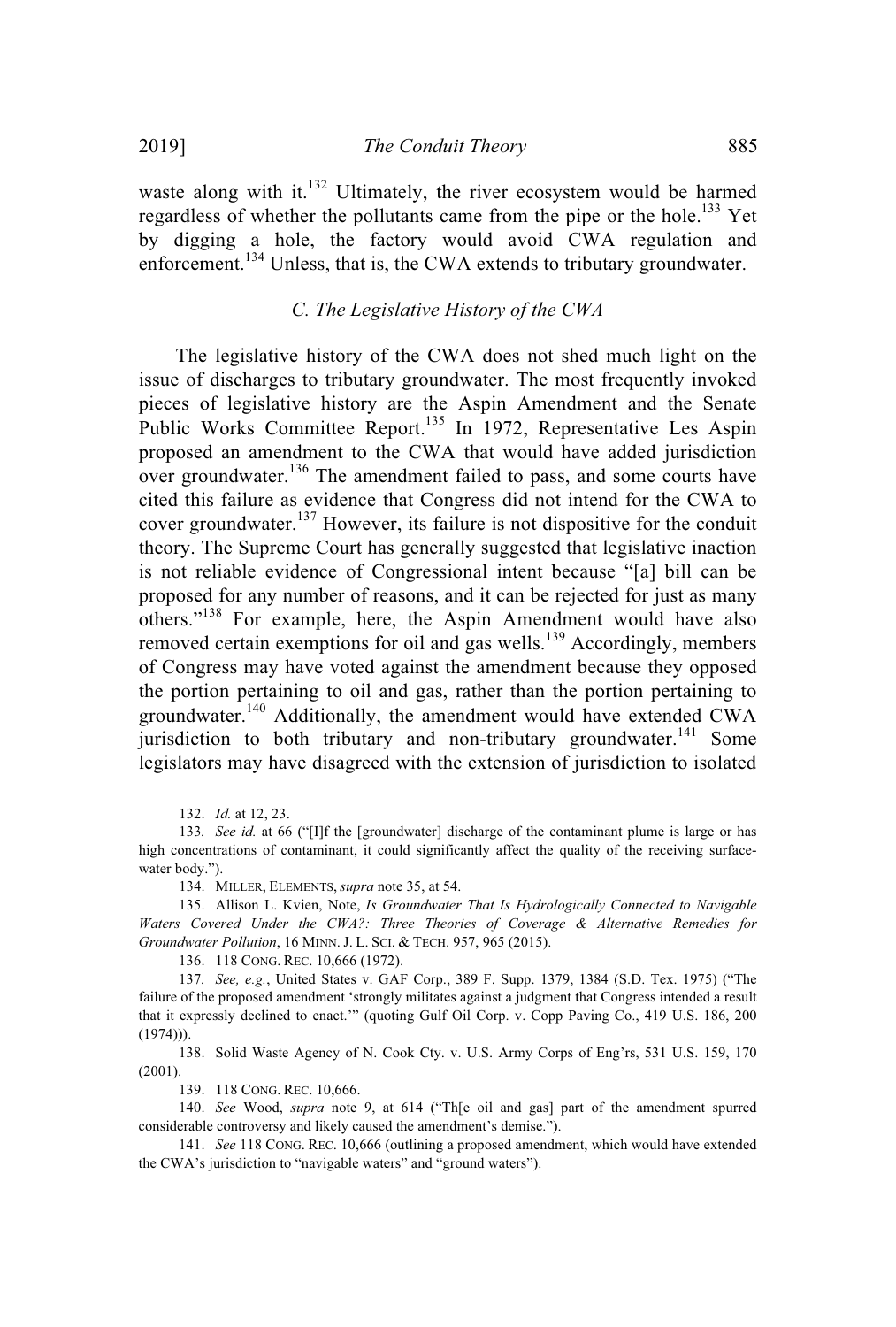groundwater. Others may have thought the CWA already covered tributary groundwater.<sup>142</sup> Because members of Congress could have had diverse motivations for striking down the Aspin Amendment, it is not a reliable source for discerning Congressional intent regarding CWA jurisdiction over discharges to tributary groundwater.<sup>143</sup>

The Senate Report is also frequently cited as evidence of Congressional intent, but similarly fails to provide concrete guidance here.<sup>144</sup> The report on the 1972 amendments to the CWA explains that the Senate Public Works Committee declined to incorporate bills that "provided authority to establish Federally approved standards for groundwaters . . . . Because the jurisdiction regarding groundwaters is so complex and varied from State to State."<sup>145</sup> Like the Aspin Amendment, this report generally references all groundwater, not just tributary groundwater.<sup>146</sup> Thus, the Senate Committee may have only intended to decline CWA jurisdiction over isolated groundwater.<sup>147</sup> Furthermore, the report later states that "[t]he importance of groundwater in the hydrological cycle cannot be underestimated," which suggests that Congress appreciated the significance of tributary groundwater and its capacity to affect surface waters.<sup>148</sup> However, this evidence is not particularly robust or revealing. The Senate Report is ultimately unclear and does not speak directly to the conduit theory.<sup>149</sup> As one court put it, "[i]n short, the interpretive history of the CWA only supports the unremarkable proposition with which all courts agree—that the CWA does not regulate 'isolated/nontributary groundwater' which has no [effect] on surface water."<sup>150</sup> The legislative history of the CWA therefore does not clarify whether its jurisdiction encompasses discharges to tributary groundwater.

148. S. REP. NO. 92-414, at 73*.*

<sup>142</sup>*. See* Wood, *supra* note 9, at 614 ("[M]embers of Congress could have assumed that groundwater was implicitly included within the definition of 'navigable waters' in section 402, thus rendering Aspin's amendment unnecessary.")

<sup>143</sup>*. Id.* at 613–14.

<sup>144</sup>*. See* Kvien, *supra* note 135, at 965–66 (discussing the legislative history of the CWA and suggesting that although the Senate Report is widely cited, it does not "foreclose the possibility of regulating [tributary] groundwater").

<sup>145.</sup> S. REP. NO. 92-414, at 73 (1971), *reprinted in* 1972 U.S.C.C.A.N. 3668, 3739.

<sup>146</sup>*. See id.* (referencing the whole "hydrological cycle").

<sup>147</sup>*. See* Wood, *supra* note 9, at 616 (noting that the Senate Committee may have simply "refrained from applying standards of any sort to isolated groundwater").

<sup>149</sup>*. See id.* (discussing groundwater generally and not distinguishing between tributary and isolated groundwater).

<sup>150.</sup> Idaho Rural Council v. Bosma, 143 F. Supp. 2d 1169, 1180 (D. Idaho 2001) (quoting Wash. Wilderness Coal. v. Hecla Mining Co., 870 F. Supp. 983, 990 (E.D. Wash. 1994)).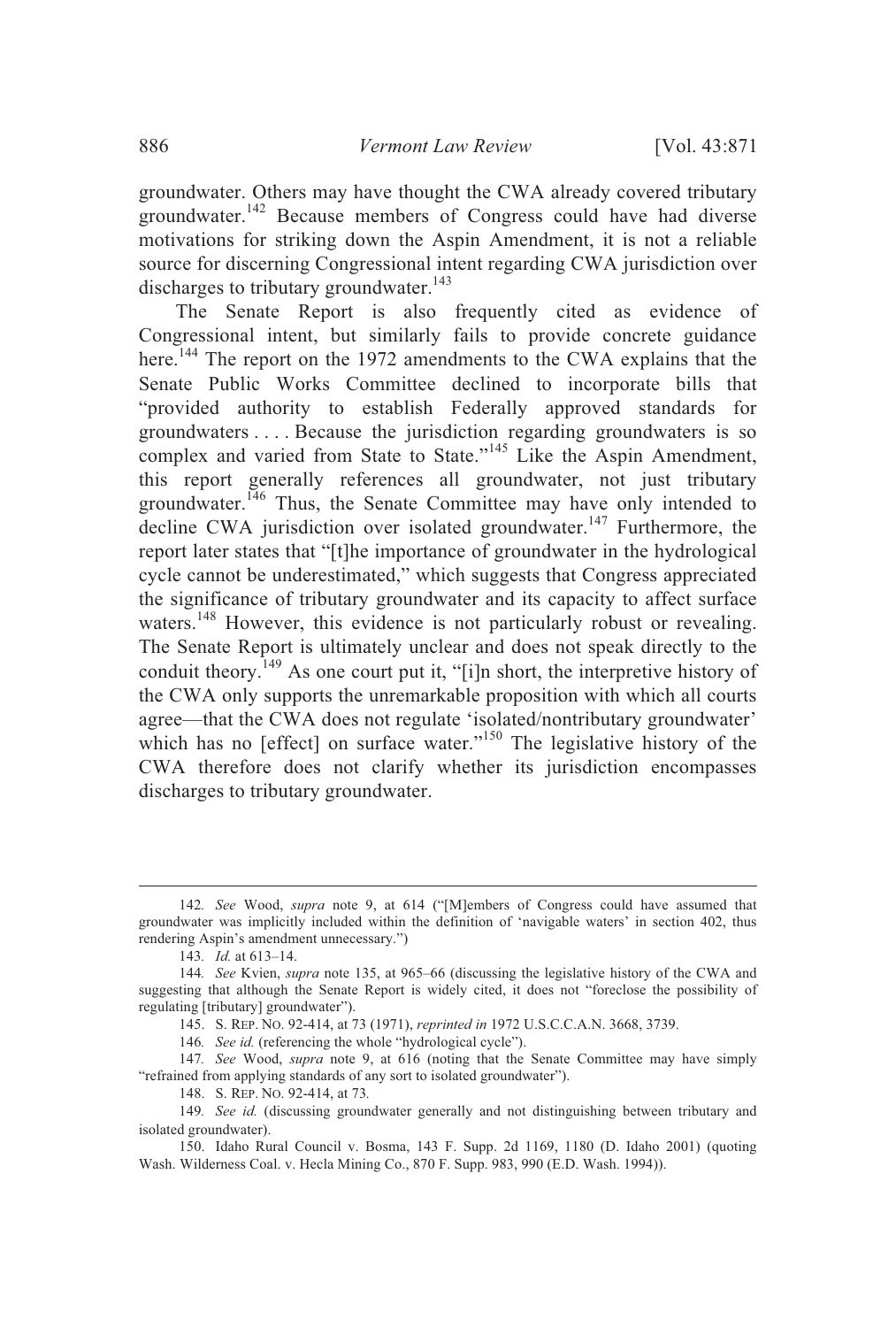#### 2019] *The Conduit Theory* 887

#### *D. Agency Interpretation of the CWA*

While the legislative history of the CWA fails to provide useful interpretive guidance, EPA's position on the conduit theory has been clear and consistent for many years.<sup>151</sup> In several preambles to CWA regulations, EPA has explicitly recognized jurisdiction over discharges to groundwater with a hydrological connection to navigable waters.<sup>152</sup> Like legislative history for statutes, preambles provide guidance for interpreting regulations.<sup>153</sup> Because preambles outline an agency's position and reasoning, courts often afford them some deference.<sup>154</sup>

First, in a preamble to a regulation establishing permit standards for stormwater discharges from point sources, EPA specified that "ground waters are not covered by this rulemaking (unless there is a hydrological connection between the ground water and a nearby surface water body). $155$ This preamble marks the first indication that EPA believes tributary groundwater falls within CWA jurisdiction. <sup>156</sup> Though, at this point, EPA did not explain its stance or provide any specificity.<sup>157</sup>

One year later, EPA took its position a step further by explicitly asserting CWA jurisdiction over tributary groundwater under the conduit theory.<sup>158</sup> In its preamble to a regulation for water quality standards on Native American reservations, EPA affirmed that the CWA requires NPDES permits for discharges to tributary groundwater.<sup>159</sup> The Agency further explained: "In these situations, the affected groundwaters are not

153. Kevin M. Stack, *Preambles as Guidance*, 84 GEO. WASH. L. REV. 1252, 1260 (2016).

155. National Pollutant Discharge Elimination System Permit Application Regulations for Storm Water Discharges, 55 Fed. Reg. at 47,997.

<sup>151.</sup> Shortly before this Note was published, EPA issued an interpretive statement on the conduit theory, concluding that the CWA does not cover the discharge of pollutants through tributary groundwater. MATTHEW Z. LEOPOLD & DAVID P. ROSS, ENVTL. PROTECTION AGENCY, INTERPRETIVE STATEMENT ON APPLICATION OF THE CLEAN WATER ACT NATIONAL POLLUTANT DISCHARGE ELIMINATION SYSTEM PROGRAM TO RELEASES OF POLLUTANTS FROM A POINT SOURCE TO GROUNDWATER 7 (Apr. 12, 2019), https://www.eenews.net/assets/2019/04/16/document\_gw\_02.pdf.

<sup>152.</sup> National Pollutant Discharge Elimination System Permit Application Regulations for Storm Water Discharges, 55 Fed. Reg. 47,990, 47,997 (Nov. 16, 1990) (to be codified at 40 C.F.R. pts. 122, 123, & 124); Amendments to the Water Quality Standards Regulation That Pertain to Standards on Indian Reservations, 56 Fed. Reg. 64,876, 64,892 (Dec. 12, 1991) (to be codified at 40 C.F.R. pt. 131); National Pollutant Discharge Elimination System Permit Regulation and Effluent Limitations Guidelines and Standards for Concentrated Animal Feeding Operations, 66 Fed. Reg. 2960, 3015 (proposed Jan. 12, 2001) (to be codified at 40 C.F.R. pts. 122 & 412).

<sup>154</sup>*. Id.* at 1281.

<sup>156.</sup> *Id.*

<sup>157.</sup> *Id.*

<sup>158.</sup> Amendments to the Water Quality Standards Regulation That Pertain to Standards on Indian Reservations, 56 Fed. Reg. 64,876, 64,892 (Dec. 12, 1991) (to be codified at 40 C.F.R. pt. 131).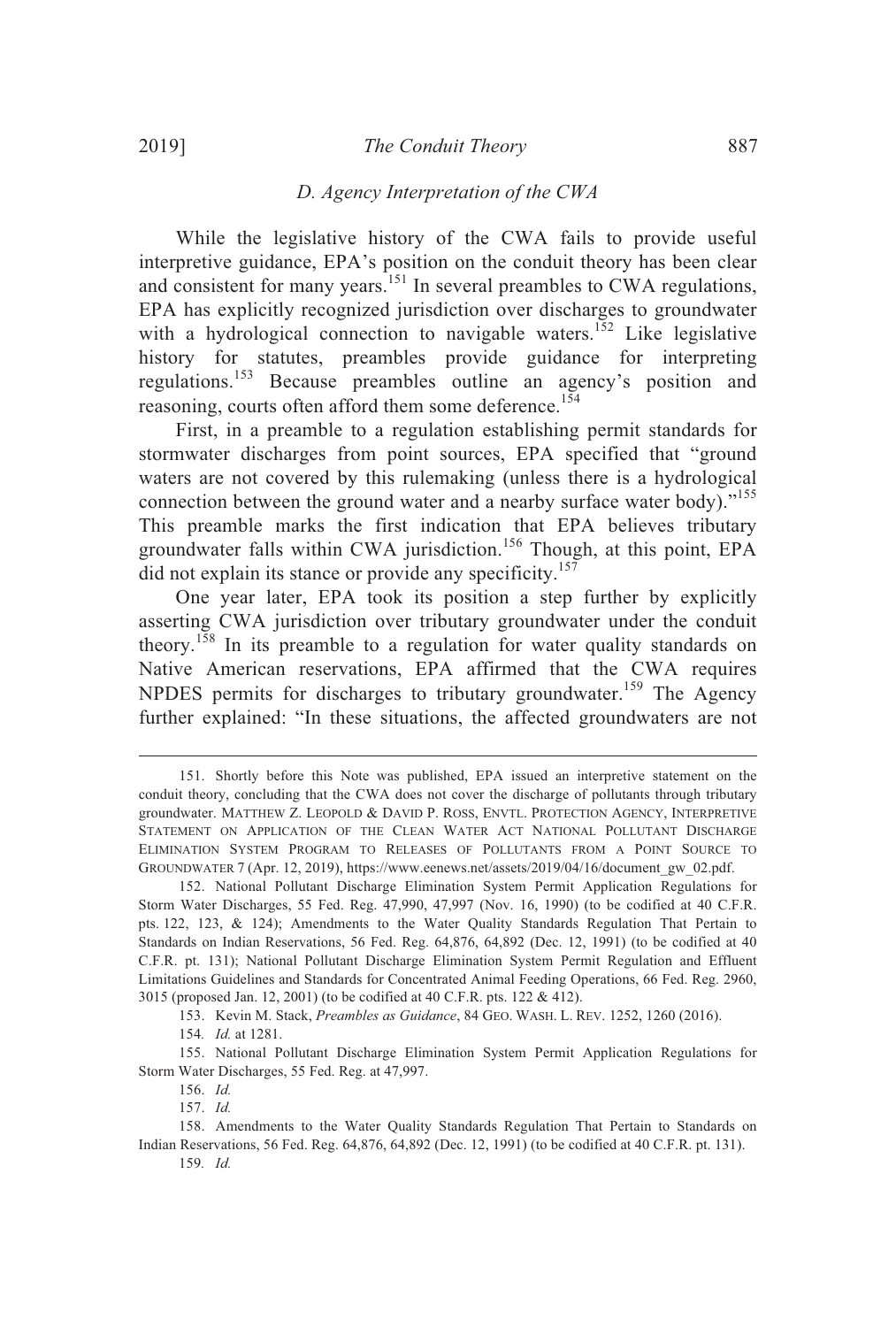considered 'waters of the United States' but discharges to them are regulated because such discharges are effectively discharges to the directly connected surface waters."<sup>160</sup> Here, EPA added specificity to its position. The Agency clarified that it is not regulating groundwater itself.<sup>161</sup> Instead, it is regulating discharges that reach navigable waters via groundwater.<sup>162</sup> In this way, EPA expressed clear support for the conduit theory.

Most recently, EPA reiterated its position in a preamble regarding NPDES permits for Concentrated Animal Feeding Operations. <sup>163</sup> The Agency reiterated its prior assertions and added: "EPA has made a determination that, in general, collected or channeled pollutants conveyed to surface waters via ground water can constitute a discharge subject to the Clean Water Act."<sup>164</sup> EPA also appeared to set itself up for a deference argument, explaining that in making this determination, it "utilized its expertise" by relying on matters of both science and policy.<sup>165</sup> Overall, these three preambles establish an increasingly definitive line of evidence that tributary groundwater falls within the purview of the CWA. As a result, EPA's position adds meaningful weight to the conduit theory. Indeed, several courts have relied on EPA's preambles in interpreting the CWA.<sup>166</sup> This reliance, in conjunction with other analyses, has convinced many courts to adopt the conduit theory. 167

EPA further affirmed its opinion in an amicus brief to the Ninth Circuit in *Hawai'i Wildlife Fund v. County of Maui.*<sup>168</sup> In its brief, EPA supported Plaintiff-Appellee Hawai'i Wildlife Fund and asserted that the CWA covers discharges to tributary groundwater.<sup>169</sup> The Agency definitively stated:

161*. See id.* (acknowledging that groundwater is not a "water[] of the United States" under the CWA).

166*. See, e.g.*, Upstate Forever v. Kinder Morgan Energy Partners, L.P., 887 F.3d 637, 651 (4th Cir.) ("This interpretation by the EPA of its statutory authority 'warrants respectful consideration,' especially in the context of a 'complex and highly technical regulatory program.'" (quoting Wis. Dep't of Health & Family Servs. v. Blumer, 534 U.S. 473, 497 (2002))), *petition for cert. filed* (U.S. Aug. 28, 2018) (No. 18-268); Wash. Wilderness Coal. v. Hecla Mining Co., 870 F. Supp. 983, 990–91 (E.D. Wash. 1994) ("[T]he preamble explains EPA's policy to require NPDES permits for discharges which may enter surface water via groundwater . . . .").

167*. See infra* Part IV.A (detailing cases in which courts have adopted the conduit theory).

168. Brief for the United States as Amicus Curiae in Support of Plaintiffs-Appellees at 12, Haw. Wildlife Fund v. Cty. of Maui, 886 F.3d 737 (2018) (No. 15-17447), 2016 WL 3098501, at \*12.

169. *Id.* at 5.

<sup>160</sup>*. Id.*

<sup>162</sup>*. See id.* (explaining that the CWA protects surface waters from discharges to hydrologically connected groundwater).

<sup>163.</sup> National Pollutant Discharge Elimination System Permit Regulation and Effluent Limitations Guidelines and Standards for Concentrated Animal Feeding Operations, 66 Fed. Reg. 2960, 3015 (proposed Jan. 12, 2001) (to be codified at 40 C.F.R. pts. 122 & 412).

<sup>164</sup>*. Id.* at 3015, 3017.

<sup>165</sup>*. Id.* at 3018.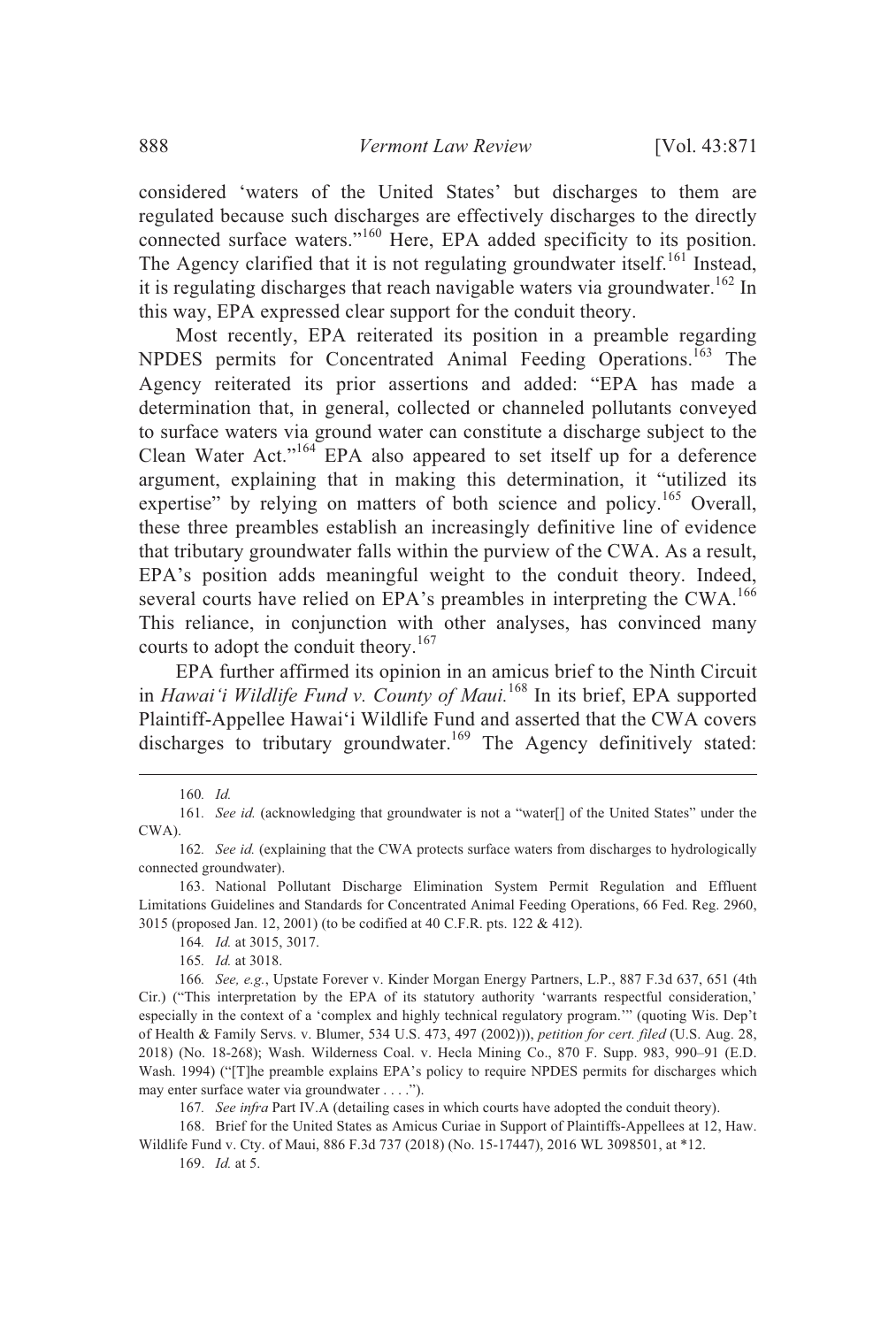"EPA's longstanding position is that a discharge from a point source to jurisdictional surface waters that moves through groundwater with a direct hydrological connection comes under the purview of the CWA's permitting requirements."<sup>170</sup> Moreover, EPA argued that its interpretation warranted Chevron deference.<sup>171</sup> This firm endorsement of the conduit theory cements EPA's position in favor of CWA jurisdiction.

The Agency's interpretation is subject to change however. In February 2018, EPA published a notice seeking comment on the conduit theory.<sup>172</sup> The notice asked for input on whether EPA has the authority to regulate discharges to tributary groundwater and, if so, "whether those releases would be better addressed through other federal authorities as opposed to the NPDES permit program." $173$  At this point, it is unclear whether the Agency plans to propose a regulation or issue a policy statement (or if it will ultimately decide not to act).<sup>174</sup> Until EPA acts, it is too speculative to contemplate what the ultimate outcome of this notice will be. For now, EPA's preambles remain its voice on the conduit theory.<sup>175</sup>

# IV. CONDUIT THEORY CASE LAW

Courts have applied the conduit theory for some time and have been more willing to recognize it than other theories.<sup>176</sup> Generally, courts adopting the conduit theory have done so because it is consistent with the CWA's purposes, EPA's position, and persuasive precedent.<sup>177</sup> Courts that have rejected the conduit theory have typically done so because they believe groundwater regulation should be left to the states.<sup>178</sup> Other courts

<sup>170</sup>*. Id.* (citing Amendments to the Water Quality Standards Regulation That Pertain to Standards on Indian Reservations, 56 Fed. Reg. 64,876, 64,892 (Dec. 12, 1991) (to be codified at 40 C.F.R. pt. 131)).

<sup>171</sup>*. Id.* at 24 ("EPA's interpretation is entitled to *Chevron* deference." (citing Chevron, U.S.A., Inc. v. Nat. Res. Def. Council, Inc., 467 U.S. 837, 842–43 (1984))).

<sup>172.</sup> Clean Water Act Coverage of "Discharges of Pollutants" Via a Direct Hydrologic

Connection to Surface Water, 83 Fed. Reg. 7126, 7126 (proposed Feb. 20, 2018) (to be codified at 40 C.F.R. pt. 122).

<sup>173</sup>*. Id.* at 7128.

<sup>174</sup>*. See id.* ("EPA seeks comment on what format or process EPA should use to revise or clarify its previous statement (*e.g.*, through memorandum, guidance, or in the form of rulemaking) if the Agency pursues further action in response to this request for comment.").

<sup>175</sup>*. See supra* note 151 and accompanying text (noting that shortly before this Note was published, EPA issued an interpretive statement rejecting the conduit theory).

<sup>176</sup>*.* MILLER, WATER POLLUTION CONTROL, *supra* note 45, at 223; *see, e.g.*, Wash. Wilderness Coal. v. Hecla Mining Co., 870 F. Supp. 983, 990 (E.D. Wash. 1994) (applying the conduit theory to groundwater more than two decades ago).

<sup>177</sup>*. See infra* Part IV.A (detailing cases in which courts have adopted the conduit theory).

<sup>178</sup>*. See infra* Part IV.B (detailing cases in which courts have rejected the conduit theory).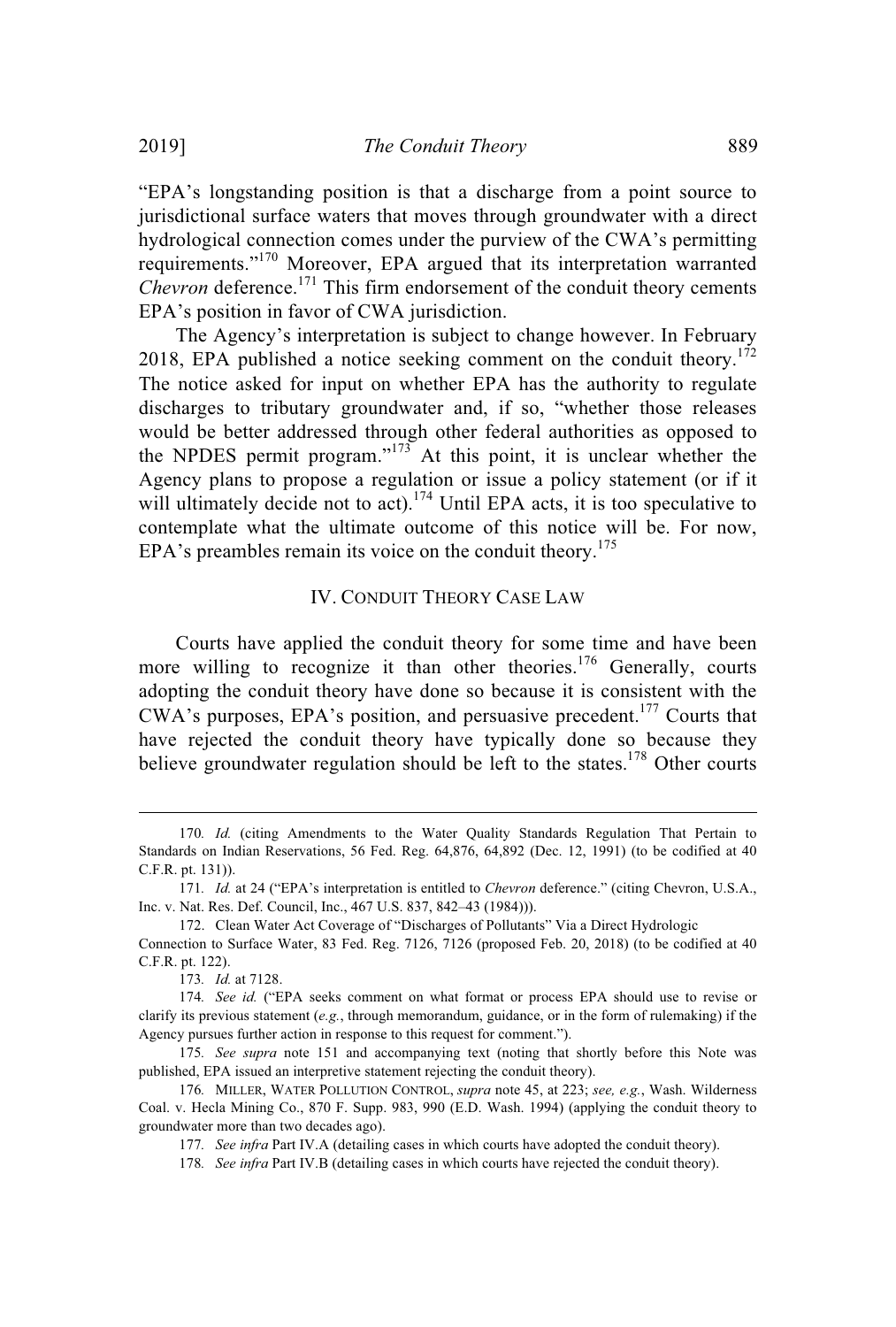were seemingly confused by the difference between the conduit theory and the navigable waters theory.<sup>179</sup> Adding to this muddle, although the Fourth and Ninth Circuits recently agreed that the conduit theory is valid, they disagreed over the appropriate test to apply.<sup>180</sup>

## *A. Why Courts Have Adopted the Conduit Theory*

Many courts that adopted the conduit theory did so in part because of the CWA's purpose. For example, in *Upstate Forever v. Kinder Morgan Energy Partners, L.P.*, the Fourth Circuit emphasized the CWA's sweeping goal and its strict liability regime.<sup>181</sup> The court found that it would frustrate the purpose of the CWA if facilities could avoid liability by discharging to groundwater.<sup>182</sup> Similarly, in *Northern California River Watch v. Mercer Fraser Co.*, the Northern District of California found that because the CWA applies to people who discharge pollutants directly into a navigable water, it should also apply to people who discharge those "same pollutants into a man-made settling basin . . . and then allow[] the pollutants to seep into the river via the groundwater."<sup>183</sup> Likewise, in *Idaho Rural Council v. Bosma*, the District of Idaho explained that water pollution would harm the environment, whether it enters surface waters directly or travels indirectly though groundwater.<sup>184</sup> These cases exemplify the reasoning of many courts that have adopted the conduit theory. They agree that the purpose of the CWA is to protect the nation's waters, and that it would be impossible to fulfill that goal without regulating discharges to tributary groundwater.

A number of courts have also relied on EPA's preambles to justify the conduit theory. For example, in *Upstate Forever*, the Fourth Circuit cited two EPA preambles that assert jurisdiction over hydrologically connected groundwater.<sup>185</sup> The court decided that EPA's position "'warrant[ed]

<sup>179</sup>*. See infra* notes 220–37 and accompanying text (detailing cases in which courts failed to consider the conduit theory).

<sup>180</sup>*. Compare* Upstate Forever v. Kinder Morgan Energy Partners, L.P., 887 F.3d 637, 651 (4th Cir.) (requiring a direct connection between a point source, groundwater, and navigable waters), *petition for cert. filed* (U.S. Aug. 28, 2018) (No. 18-268), *with* Haw. Wildlife Fund v. Cty. of Maui, 886 F.3d 737, 749 (9th Cir. 2018) (requiring that a pollutant be "fairly traceable . . . such that the discharge is the functional equivalent of a discharge into the navigable water"), *cert. granted*, 139 S. Ct. 1164 (2019); *see also infra* Part IV.C (explaining the different tests offered by the Fourth and Ninth Circuits).

<sup>181</sup>*. Upstate Forever*, 887 F.3d at 652.

<sup>182</sup>*. Id.*

<sup>183.</sup> N. Cal. River Watch v. Mercer Fraser Co., No. C–04–4620, 2005 WL 2122052, at \*2 (N.D. Cal. Sept. 1, 2005).

<sup>184.</sup> Idaho Rural Council v. Bosma, 143 F. Supp. 2d 1169, 1179 (D. Idaho 2001).

<sup>185</sup>*. Upstate Forever*, 887 F.3d at 651 (first citing National Pollutant Discharge Elimination System Permit Regulation and Effluent Limitations Guidelines and Standards for Concentrated Animal Feeding Operations, 66 Fed. Reg. 2960, 3015 (proposed Jan. 12, 2001) (to be codified at 40 C.F.R. pts.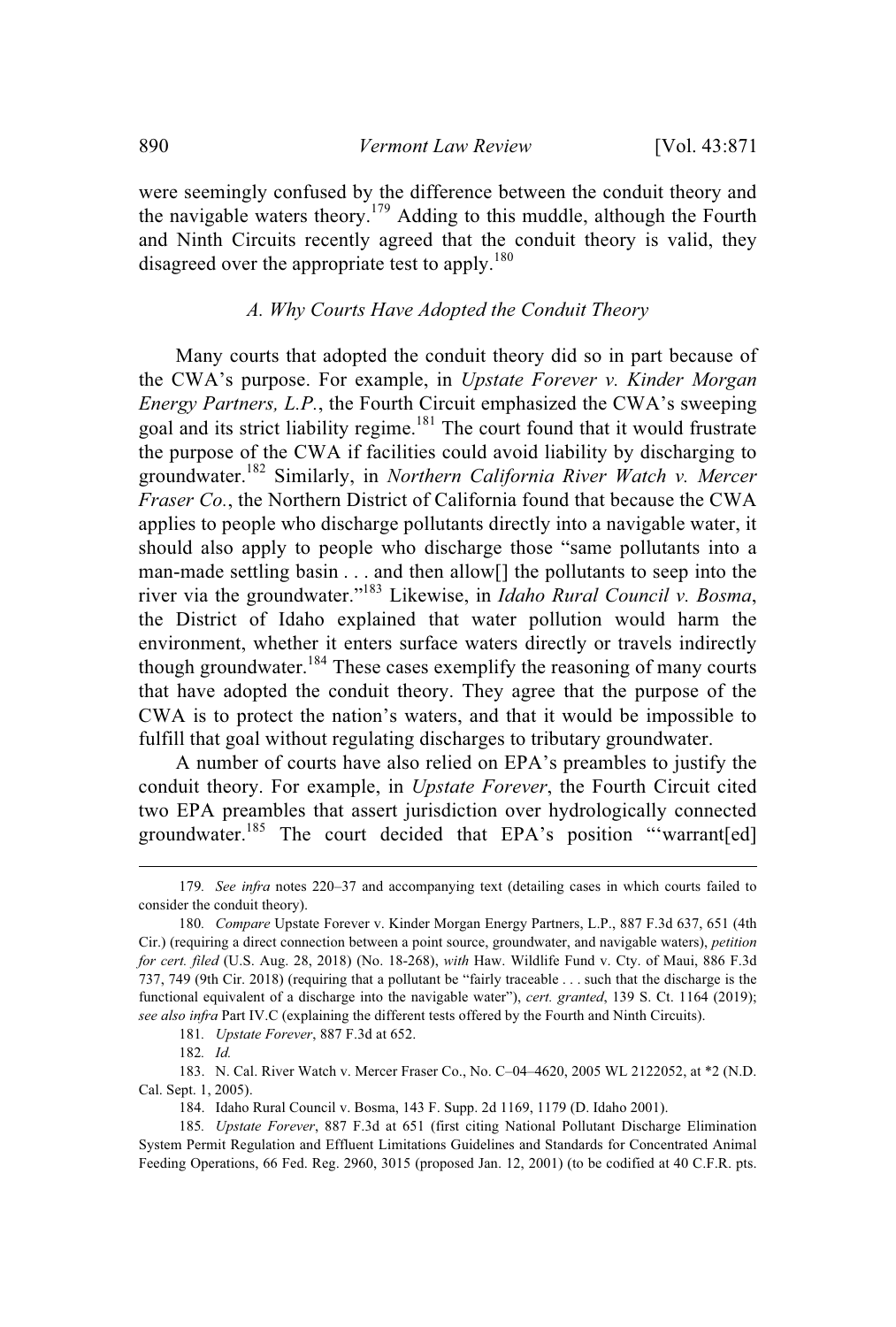respectful consideration,' especially in the context of a 'complex and highly technical regulatory program.'"<sup>186</sup> The court in *Sierra Club v. Virginia Electric* & *Power Co.* also looked to EPA's preambles.<sup>187</sup> There, the Eastern District of Virginia found that "even viewing the preamble as simply persuasive authority, the combination of the case law and minimal deference" was sufficient evidence that CWA jurisdiction extends to tributary groundwater.<sup>188</sup> Additionally, in *Washington Wilderness Coalition v. Hecla Mining Co.*, the Eastern District of Washington rejected another court's opinion that these preambles were merely a "collateral reference to a problem."<sup>189</sup> Instead, the court found the preambles to be a clear and convincing statement of policy.<sup>190</sup> The reasoning in these cases is characteristic of the courts that relied on EPA's preambles in assessing the conduit theory. Even without any clear deference to EPA, these courts found EPA's position persuasive.

In addition to the CWA's purpose and EPA's preambles, many courts looked to precedent. For example, in *Hawai'i Wildlife Fund v. County of Maui*, the Ninth Circuit recently held that discharges to tributary groundwater fall within the CWA.<sup>191</sup> In that case, the Ninth Circuit applied the conduit theory, which it called the "indirect discharge theory," to hold the County of Maui liable for discharging effluent to the ocean via groundwater.<sup>192</sup> The court relied largely on prior case law.<sup>193</sup> For instance, the court looked to Justice Scalia's interpretation of the CWA in *Rapanos*, where he explained that the Act covers indirect discharges.<sup>194</sup> The court also cited cases finding CWA jurisdiction over discharges that traveled

186*. Id.* (quoting Wis. Dep't of Health & Family Servs. v. Blumer, 534 U.S. 473, 497 (2002)).

188*. Id.*

189. Wash. Wilderness Coal. v. Hecla Mining Co., 870 F. Supp. 983, 990–91 (E.D. Wash. 1994) (quoting Village of Oconomowoc Lake v. Dayton Hudson Corp., 24 F.3d 962, 966 (7th Cir. 1994)).

190*. Id.*

191. Haw. Wildlife Fund v. Cty. of Maui, 886 F.3d 737, 749 (9th Cir. 2018), *cert. granted*, 139 S. Ct. 1164 (2019).

192*. Id.* at 747, 749.

193*. Id.* at 747–48 (first citing Concerned Area Residents for Env't v. Southview Farm, 34 F.3d 114, 119 (2d Cir. 1994); then citing Sierra Club v. Abston Constr. Co., 620 F.2d 41, 45 (5th Cir. 1980); and then citing Peconic Baykeeper, Inc. v. Suffolk Cty., 600 F.3d 180, 188 (2d Cir. 2010); and finally citing Rapanos v. United States, 547 U.S. 715, 743 (2006) (plurality opinion)).

194*. Id.* at 748 (citing *Rapanos*, 547 U.S. at 743); *see supra* Part III.A (discussing Justice Scalia's opinion in *Rapanos*).

<sup>122</sup> & 412); then citing Amendments to the Water Quality Standards Regulation That Pertain to Standards on Indian Reservations, 56 Fed. Reg. 64,876, 64,892 (Dec. 12, 1991) (to be codified at 40 C.F.R. pt. 131)).

<sup>187.</sup> Sierra Club v. Va. Elec. & Power Co. (*Virginia Electric I*), 247 F. Supp. 3d 753, 762 (E.D. Va.), *appeal dismissed*, No. 17-1537, 2017 WL 5068149 (4th Cir. July 13, 2017), *aff'd in part*, 903 F.3d 403 (4th Cir. 2018).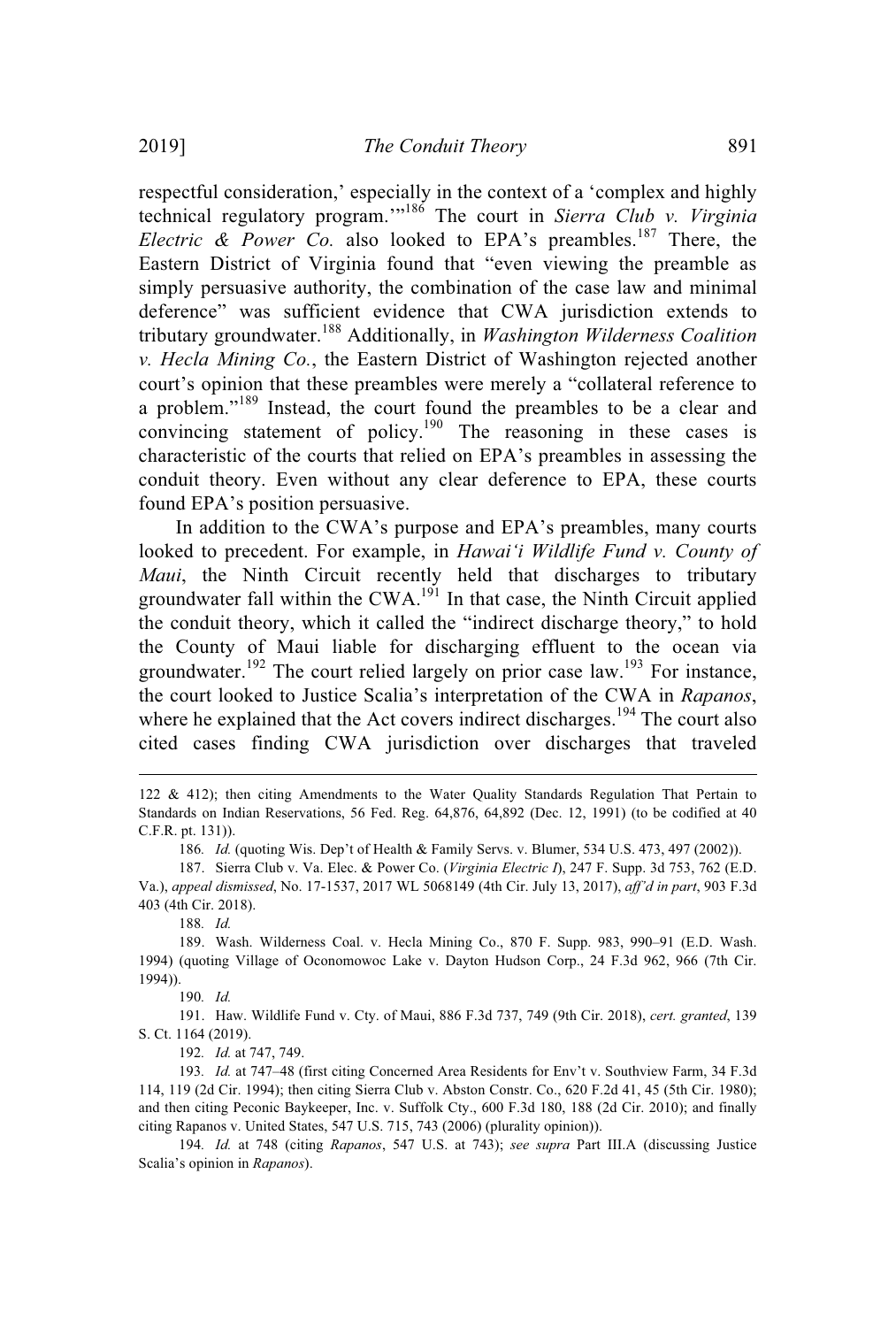indirectly through non-aqueous mediums. <sup>195</sup> One of these cases, *Peconic Baykeeper Inc. v. Suffolk County*, held that the CWA applied to discharges of pesticides from trucks and helicopters when the pollutants traveled through the air before reaching jurisdictional waters.<sup>196</sup> By analogy, the Ninth Circuit found the CWA must also extend to discharges that move through groundwater.<sup>197</sup> To decide otherwise, the court said, would be to render previous conduit cases meaningless.<sup>198</sup>

# *B. Why Courts Have Rejected the Conduit Theory*

While some courts have adopted the conduit theory, others have rejected it, finding that the CWA does not extend to discharges to tributary groundwater. In a pair of cases, the Sixth Circuit departed from its sister circuits and dubbed the conduit theory invalid.<sup>199</sup> The court primarily provided its reasoning in *Kentucky Waterways Alliance v. Kentucky Utilities Co*.—holding that jurisdiction is unsupported by the CWA's text and its commitment to cooperative federalism.<sup>200</sup>

First, the Sixth Circuit found that the text of the CWA requires that point sources discharge pollutants directly into navigable waters.<sup>201</sup> Whereas the Fourth and Ninth Circuits interpreted the term "discharge,"<sup>202</sup> the Sixth Circuit interpreted the term "effluent limitation,"<sup>203</sup> which appears in a different part of the statute.<sup>204</sup> The CWA defines "effluent limitation" as a restriction on discharges "from point sources into navigable waters."<sup>205</sup> The court found that the use of the word "into" in this definition "indicates directness" and "leaves no room for intermediary mediums to carry ... pollutants."<sup>206</sup> Discharges through groundwater would be

<sup>195</sup>*. Haw. Wildlife Fund*, 886 F.3d at 747–48.

<sup>196</sup>*. Id.* (citing Peconic Baykeeper, Inc. v. Suffolk Cty., 600 F.3d 180, 188 (2d Cir. 2010)).

<sup>197</sup>*. Id.*

<sup>198</sup>*. Id.* at 748.

<sup>199.</sup> Ky. Waterways All. v. Ky. Utils. Co., 905 F.3d 925, 938 (6th Cir. 2018); Tenn. Clean Water Network v. Tenn. Valley Auth., 905 F.3d 436, 446 (6th Cir. 2018), *petition for cert. filed* (U.S. Apr. 15, 2019) (No. 18-1307).

<sup>200</sup>*. Ky. Waterways All.*, 905 F.3d at 934, 936–37.

<sup>201</sup>*. Id.* at 934.

<sup>202</sup>*. See* Upstate Forever v. Kinder Morgan Energy Partners, L.P., 887 F.3d 637, 650 (4th Cir.) (citing 33 U.S.C. § 1362(12) (2012)) (referencing the definition of "discharge"), *petition for cert. filed* (U.S. Aug. 28, 2018) (No. 18-268); Haw. Wildlife Fund v. Cty. of Maui, 886 F.3d 737, 748 (9th Cir. 2018) (citing Rapanos v. United States, 547 U.S. 715, 743 (2006) (plurality opinion)) (referencing Justice Scalia's interpretation of "discharge" in *Rapanos*), *cert. granted*, 139 S. Ct. 1164 (2019).

<sup>203</sup>*. Ky. Waterways All.*, 905 F.3d at 934 (citing 33 U.S.C. § 1362(11)).

<sup>204.</sup> 33 U.S.C. § 1314(b).

<sup>205</sup>*. Id.* § 1362(11).

<sup>206</sup>*. Ky. Waterways All.*, 905 F.3d at 934.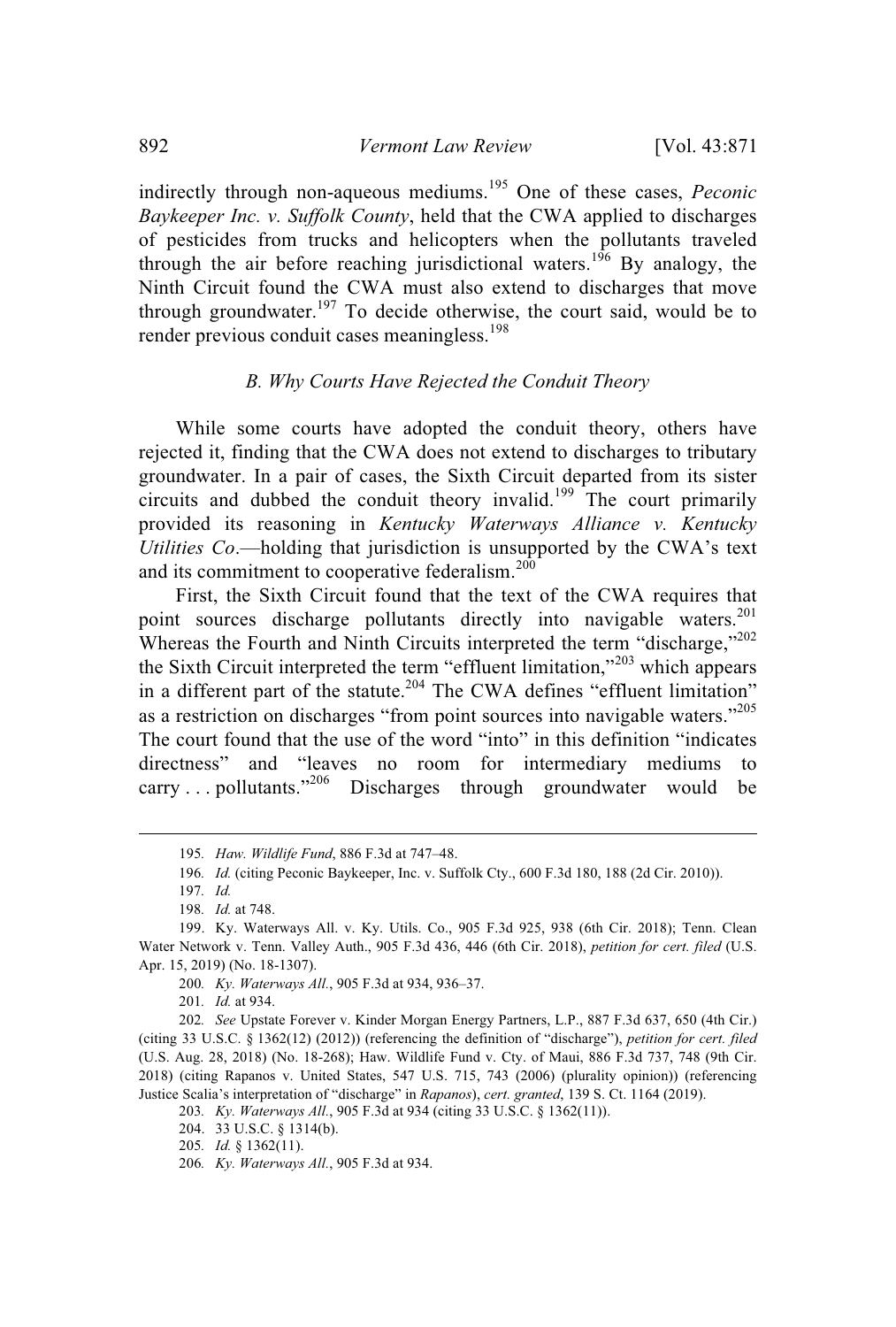incompatible with this interpretation of the CWA's text, and thus, the conduit theory could not stand.<sup>207</sup>

Next, the Sixth Circuit looked to the CWA's prohibition against discharges "from" point sources.<sup>208</sup> The court noted that groundwater is not a point source and determined that when discharges travel through groundwater, they come "from" the groundwater.<sup>209</sup> Even if a point source initially discharged pollutants, the groundwater would be the ultimate nonpoint—conveyance.<sup>210</sup> The Eastern District of Kentucky (the lower court in this case) expressed the same concern.<sup>211</sup> The court feared that adopting the conduit theory would lead to the regulation of nonpoint sources, theorizing that many nonpoint discharges could be "reformulated . . . by going up the causal chain to identify the initial point sources."<sup>212</sup> In this way, the conduit theory would extend CWA jurisdiction too far, effectively eliminating the point source requirement. $^{213}$ 

Moreover, the Sixth Circuit found that its decision was consistent with the CWA's commitment to cooperative federalism.<sup>214</sup> The court noted that the Act has two purposes: (1) to protect navigable waters and (2) to protect states' rights.<sup>215</sup> The CWA leaves some regulation solely to the states, such as non-navigable waters and nonpoint sources.<sup>216</sup> Therefore, the court determined it was logical that the CWA would also leave to the states the regulation of indirect discharges.<sup>217</sup> The Eastern District of Kentucky applied a similar analysis, reasoning that "[i]f the CWA pursued the goal of protecting surface water quality at all costs . . . . the distinction between point- and non-point sources would appear untenable."<sup>218</sup> But the court did not intend to protect navigable waters "at all costs"—it left much regulation to the states.<sup>219</sup> The court accordingly rejected the argument that the CWA must cover discharges to tributary groundwater or else the CWA's purpose would be frustrated.<sup>220</sup> It held that under the Act's cooperative federalism

209*. Id.*

210*. Id.*

215*. Id.*

216*. Id.* at 937 (citing 33 U.S.C. §§ 1311(a), 1342(b), 1362(12)).

217*. Id.*

219*. Id.*

<sup>207</sup>*. Id.*

<sup>208</sup>*. Id.* (quoting 33 U.S.C. § 1362(12)(A)).

<sup>211.</sup> Ky. Waterways All. v. Ky. Utils. Co., 303 F. Supp. 3d 530, 544 (E.D. Ky. 2017), *aff'd in part*, 905 F.3d 925 (6th Cir. 2018).

<sup>212</sup>*. Id.* (quoting 26 Crown Assocs., LLC v. Greater New Haven Reg'l Water Pollution Control Auth., No. 3:15-cv-1439, 2017 WL 2960506, at \*8 (D. Conn. July 11, 2017)).

<sup>213</sup>*. Id.*

<sup>214</sup>*. Ky. Waterways All.*, 905 F.3d at 936–37.

<sup>218.</sup> *Ky. Waterways All.*, 303 F. Supp. 3d at 545 (citation omitted).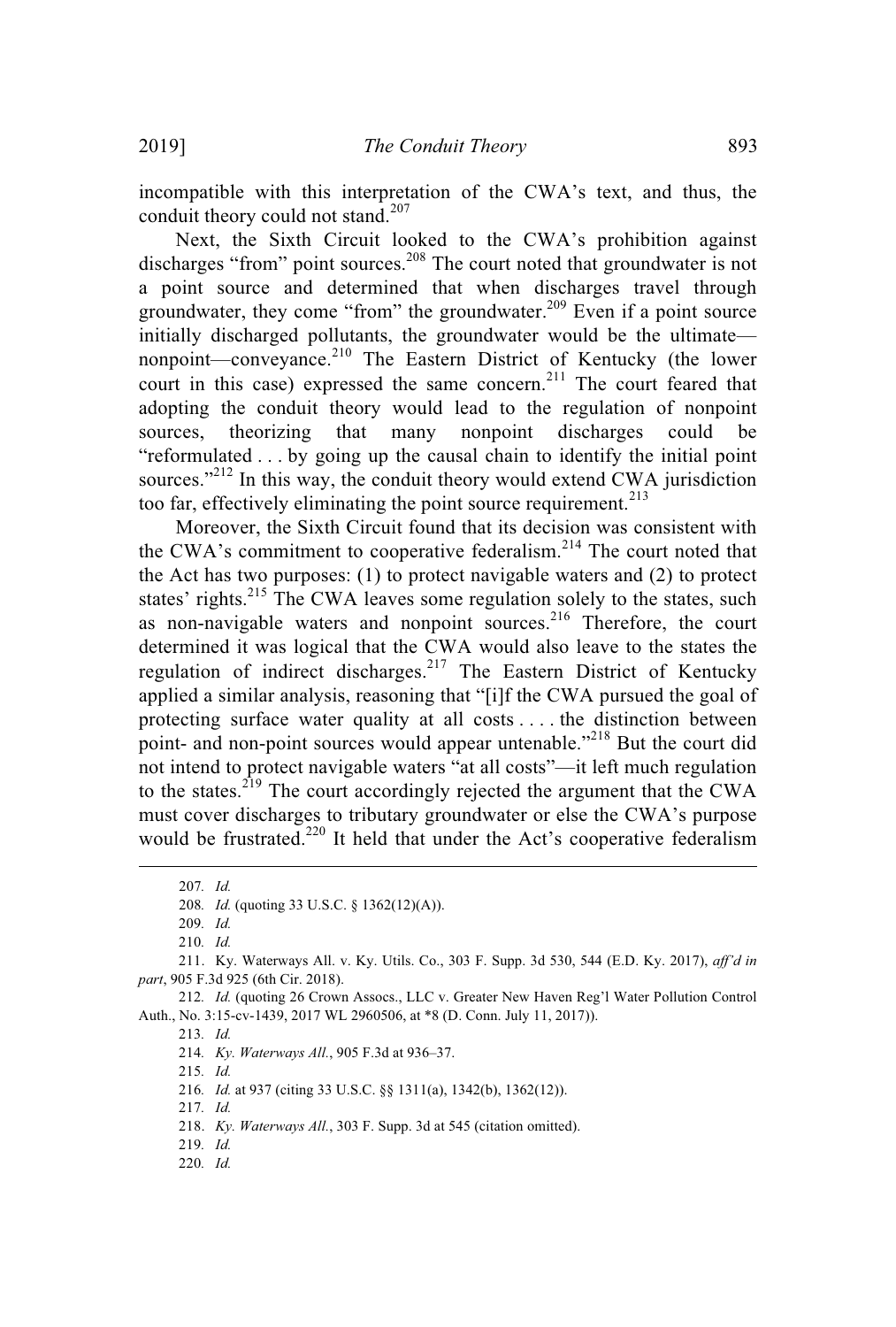regime, Congress intended that states regulate all discharges to groundwater.<sup>221</sup>

While some courts rejected the conduit theory due to the CWA's text and purpose, others simply appeared to misunderstand the conduit theory. These courts conflated regulating groundwater itself with regulating discharges that travel through groundwater.<sup>222</sup> The district court in *Hawai'i Wildlife Fund v. County of Maui* noticed this pattern, explaining:

> While there appears to be a split in authority over whether groundwater pollution violates the Clean Water Act, this split may largely flow from a lack of clarity by [the] courts as to whether they are determining that groundwater itself may or may not be regulated under the Clean Water Act or are determining that groundwater may or may not be regulated when it serves as a conduit to water that is indeed regulated.<sup>223</sup>

For instance, in the district court opinion in *Upstate Forever v. Kinder Morgan Energy Partners, L.P.*, the court failed to see the difference between cases rejecting the navigable waters theory and cases adopting the conduit theory.<sup>224</sup> Instead, the court grouped together the two lines of interpretation in a long string of citations. <sup>225</sup> For example, it cited *Cape Fear River Watch, Inc. v. Duke Energy Progress, Inc.*, which considered the navigable waters theory and found the CWA does not regulate groundwater as a "water of the United States."<sup>226</sup> Then, the court cited *Yadkin Riverkeeper, Inc. v. Duke Energy Carolinas, LLC*, which considered the conduit theory and found the CWA "regulates the discharge of pollutants to navigable waters via groundwater. $\frac{3227}{227}$  However, the court in Upstate Forever did not see the difference between these two cases.<sup>228</sup> It summarily decided that "a narrower interpretation of 'navigable waters' is more persuasive," indicating that the court believed all the cited cases

<sup>221</sup>*. Id.*

<sup>222.</sup> Haw. Wildlife Fund v. Cty. of Maui, 24 F. Supp. 3d 980, 996 (D. Haw. 2014), *aff'd*, 886 F.3d 737 (9th Cir. 2018), *cert. granted*, 139 S. Ct. 1164 (2019).

<sup>223.</sup> *Id.*

<sup>224.</sup> Upstate Forever v. Kinder Morgan Energy Partners, L.P., 252 F. Supp. 3d 488, 497 (D.S.C. 2017), *vacated and remanded*, 887 F.3d 637 (4th Cir.), *petition for cert. filed* (U.S. Aug. 28, 2018) (No. 18-268).

<sup>225</sup>*. Id.*

<sup>226.</sup> Cape Fear River Watch, Inc. v. Duke Energy Progress, Inc., 25 F. Supp. 3d 798, 805, 810 (E.D.N.C. 2014).

<sup>227.</sup> Yadkin Riverkeeper, Inc. v. Duke Energy Carolinas, LLC, 141 F. Supp. 3d 428, 445 (M.D.N.C. 2015).

<sup>228</sup>*. See Upstate Forever*, 252 F. Supp. 3d at 497 (grouping together, erroneously, navigable waters and conduit theory cases).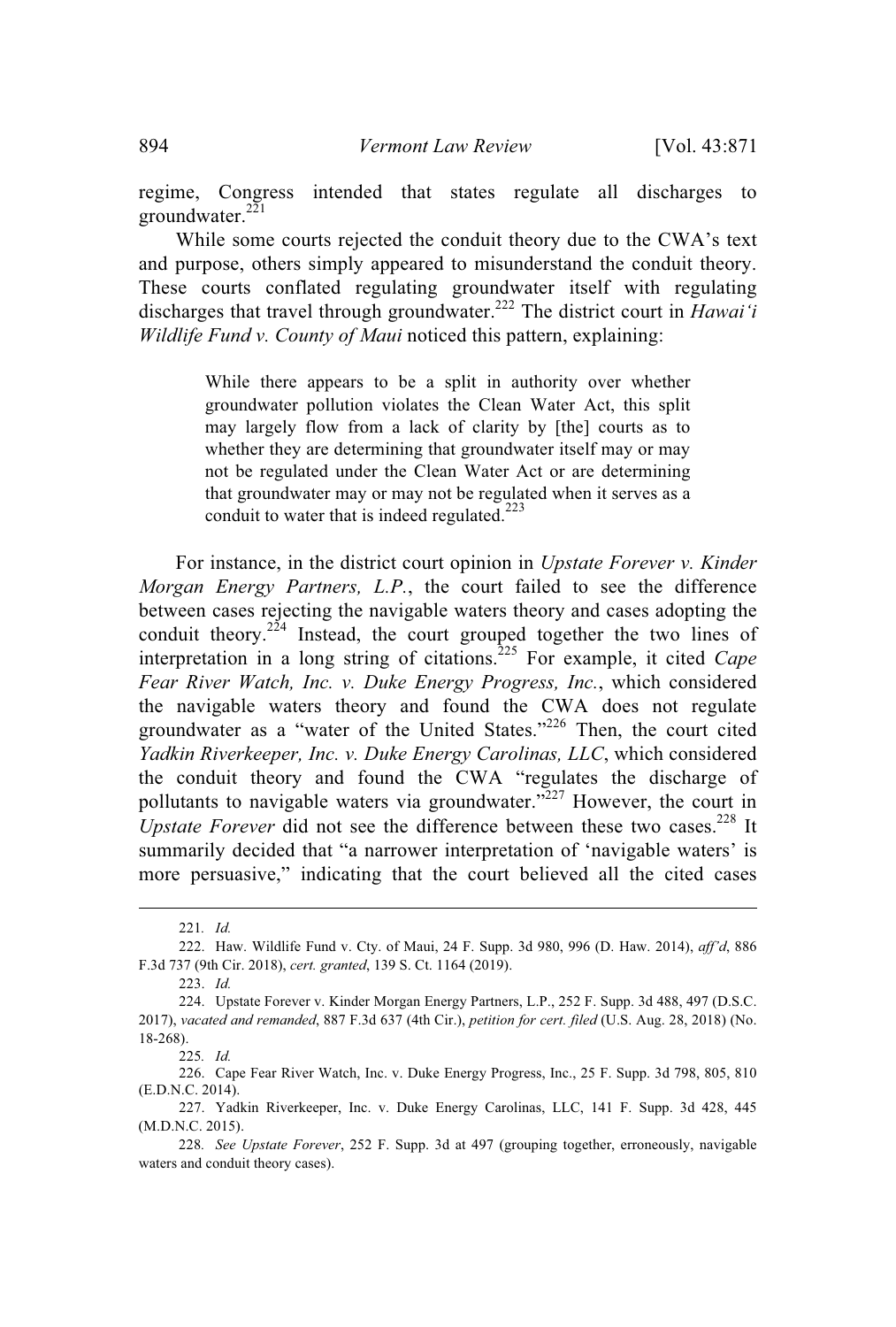applied the navigable waters theory.<sup>229</sup> The district court also suggested that the cited cases evidenced a split on whether groundwater is navigable, when in fact, the cases were split on which theory courts applied.<sup>230</sup> Because the court failed to see this discrepancy, it missed the chance to consider the conduit theory.<sup>231</sup> In the end, the Fourth Circuit corrected this error on appeal, analyzing and adopting the conduit theory.<sup>232</sup>

The Central District of Illinois has also missed the distinction between the navigable waters theory and the conduit theory. In *Prairie Rivers Network v. Dynegy Midwest Generation, LLC*, the court relied on a Seventh Circuit case to reject CWA jurisdiction.<sup>233</sup> The Seventh Circuit case, however, merely rejected the navigable waters theory.<sup>234</sup> The court's analysis frequently invoked the term "waters of the United States" and only held that the CWA does not "assert[] authority over ground waters" themselves. <sup>235</sup> The plaintiff in *Prairie Rivers Network* attempted to point this out to the Central District of Illinois: "Plaintiff responds that *Oconomowoc* is inapposite . . . because that case 'governs discharges *into groundwater itself*, absent evidence that the groundwater discretely conveys pollution into a navigable water.' Plaintiff contends that 'is a separate question not at issue here. $\frac{1}{2}$ <sup>236</sup>

Nonetheless, the court still failed to comprehend this nuanced distinction. It merely concluded that "[t]he Seventh Circuit affirmatively

<sup>229</sup>*. Id.*

<sup>230</sup>*. Compare Cape Fear River Watch*, 25 F. Supp. 3d at 810 (rejecting CWA jurisdiction over groundwater under the navigable waters theory), *and* Chevron, U.S.A., Inc. v. Apex Oil Co., 113 F. Supp. 3d 807, 816–17 (D. Md. 2015) (rejecting Oil Pollution Act jurisdiction over groundwater under the navigable waters theory), *with* Sierra Club v. Va. Elec. & Power Co. (*Virginia Electric I*), 247 F. Supp. 3d 753, 762 (E.D. Va.) (finding CWA jurisdiction over tributary groundwater under the conduit theory), *appeal dismissed*, No. 17-1537, 2017 WL 5068149 (4th Cir. July 13, 2017), *aff'd in part*, 903 F.3d 403 (4th Cir. 2018), *and Yadkin Riverkeeper, Inc.*, 141 F. Supp. 3d at 445 (finding CWA jurisdiction over tributary groundwater under the conduit theory), *and* Ohio Valley Envtl. Coal. Inc. v. Pocahontas Land Corp., No. 3:14-11333, 2015 WL 2144905, at \*8 (S.D. W. Va. 2015) (finding CWA jurisdiction over tributary groundwater under the conduit theory).

<sup>231</sup>*. See Upstate Forever,* 252 F. Supp. 3d at 497 (rejecting the navigable waters theory of CWA jurisdiction without considering the conduit theory).

<sup>232.</sup> Upstate Forever v. Kinder Morgan Energy Partners, L.P., 887 F.3d 637, 651 (4th Cir.), *petition for cert. filed* (U.S. Aug. 28, 2018) (No. 18-268).

<sup>233.</sup> Prairie Rivers Network v. Dynegy Midwest Generation, LLC, No. 18-CV-2148, 2018 WL 6042805, at \*6 (C.D. Ill. Nov. 14, 2018) (citing Village of Oconomowoc Lake v. Dayton Hudson Corp., 24 F.3d 962 (7th Cir. 1994)), *appeal docketed* (7th Cir. Dec. 14, 2018) (No. 18-3644).

<sup>234</sup>*. Village of Oconomowoc Lake*, 24 F.3d at 965.

<sup>235</sup>*. See id.* (stating, for example, that "[t]wo courts have held that ground waters are not part of the (statutory) 'waters of the United States'" (first citing Exxon Corp. v. Train, 554 F.2d 1310 (5th Cir. 1977); then citing Kelley v. United States, 618 F. Supp. 1103 (W.D. Mich. 1985))).

<sup>236</sup>*. Prairie Rivers Network*, 2018 WL 6042805, at \*5 (quoting Plaintiff's Response in Opposition to Motion to Dismiss with Inc. Memorandum of Law at 2, *Prairie Rivers Network*, No. 18- CV-2148 (C.D. Ill. Sept. 26, 2018)).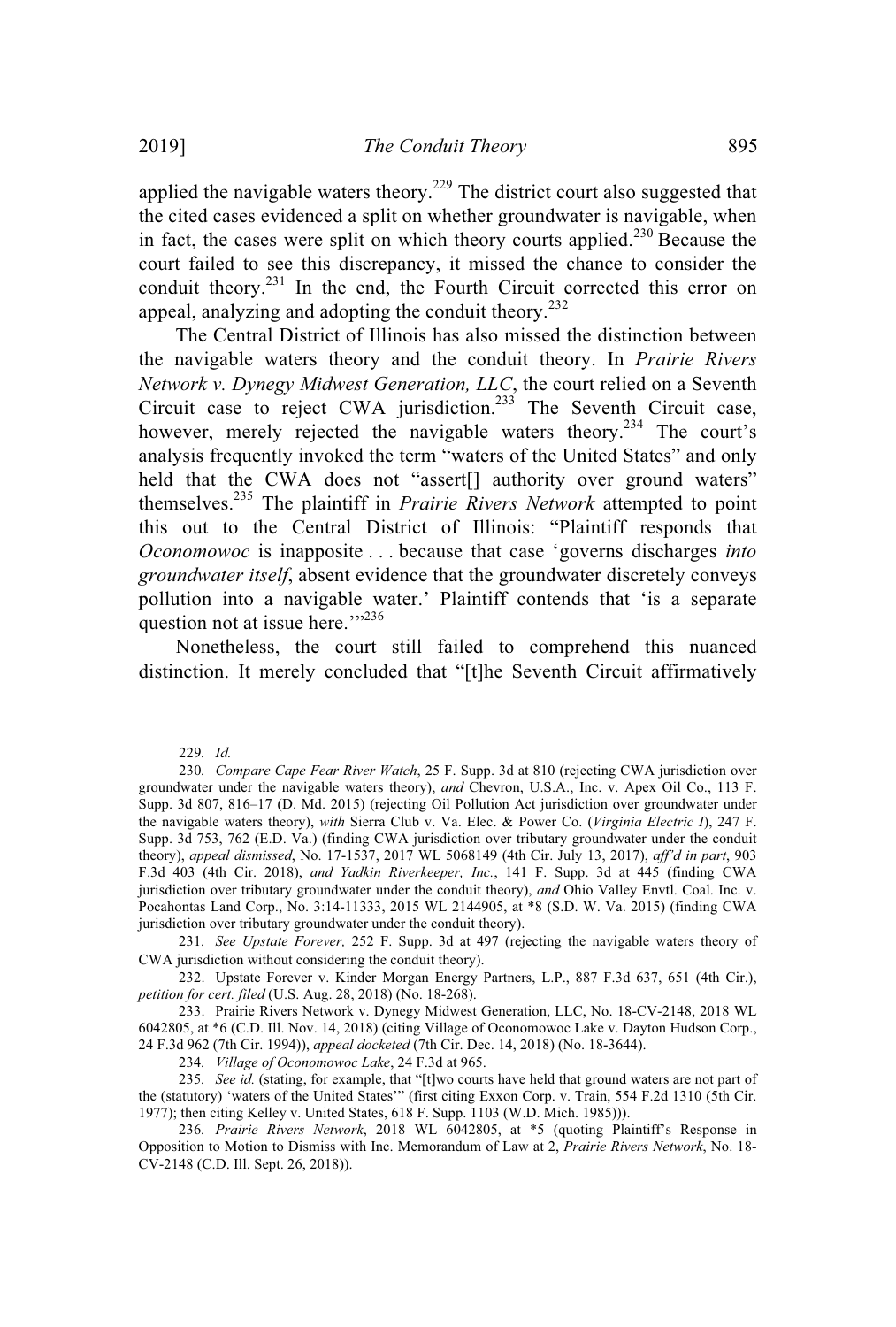held that the CWA did not assert authority *over groundwaters*."<sup>237</sup> The court never considered whether the CWA asserts authority *over navigable waters* when pollutants arrive indirectly through groundwater.<sup>238</sup> However, the plaintiff filed an appeal with the Seventh Circuit, which will have the opportunity to correct this error and analyze the conduit theory.<sup>239</sup>

# *C. Circuit Court Tests for the Conduit Theory*

CWA jurisdiction over discharges to tributary groundwater is currently ambiguous at best, given that courts are split over the validity of the conduit theory. Adding to this uncertainty, the courts finding jurisdiction simultaneously disagree over how far that jurisdiction reaches.<sup>240</sup> The Fourth and Ninth Circuits have each offered their own test for determining whether a hydrological connection is sufficiently proximate.<sup>241</sup> The Ninth Circuit created a broad "fairly traceable" standard, while the Fourth Circuit created a narrower "direct hydrological connection" test.<sup>242</sup>

The Ninth Circuit was the first circuit court to address the issue of discharges through tributary groundwater.<sup>243</sup> The court found that CWA jurisdiction includes discharges to groundwater when pollutants are "fairly traceable from the point source to a navigable water such that the discharge is the functional equivalent of a discharge into the navigable water."<sup>244</sup> Furthermore, the quantity of pollutants reaching navigable waters must be "more than *de minimis*."<sup>245</sup> The court borrowed its traceability test from Article III standing requirements.<sup>246</sup> It cited Spokeo v. Robins,<sup>247</sup> in which the Supreme Court held that plaintiffs only have standing if they allege an injury that is "fairly traceable to the challenged conduct of the defendant."<sup>248</sup> The Ninth Circuit found that the principles of standing "are especially relevant in the CWA context because the law authorizes citizen

<sup>237</sup>*. Id.* at \*6 (emphasis added).

<sup>238.</sup> *Id.*

<sup>239.</sup> *Id.* at \*6.

<sup>240.</sup> Haw. Wildlife Fund v. Cty. of Maui, 886 F.3d 737, 749 (9th Cir. 2018), *cert. granted*, 139 S. Ct. 1164 (2019); Upstate Forever v. Kinder Morgan Energy Partners, L.P., 887 F.3d 637, 651 (4th Cir.), *petition for cert. filed* (U.S. Aug. 28, 2018) (No. 18-268).

<sup>241</sup>*. Haw. Wildlife Fund*, 886 F.3d at 749; *Upstate Forever*, 887 F.3d at 651–52.

<sup>242</sup>*. Haw. Wildlife Fund*, 886 F.3d at 749; *Upstate Forever*, 887 F.3d at 651.

<sup>243</sup>*. See Haw. Wildlife Fund*, 886 F.3d at 745–49 (analyzing whether the CWA encompasses discharges to groundwater that is hydrologically connected to surface water).

<sup>244</sup>*. Id.* at 749.

<sup>245</sup>*. Id.*

<sup>246</sup>*. Id.* at 749 n.3.

<sup>247</sup>*. Id.* (citing Spokeo, Inc. v. Robins, 136 S. Ct. 1540, 1547 (2016)).

<sup>248.</sup> *Spokeo*, 136 S. Ct. at 1547.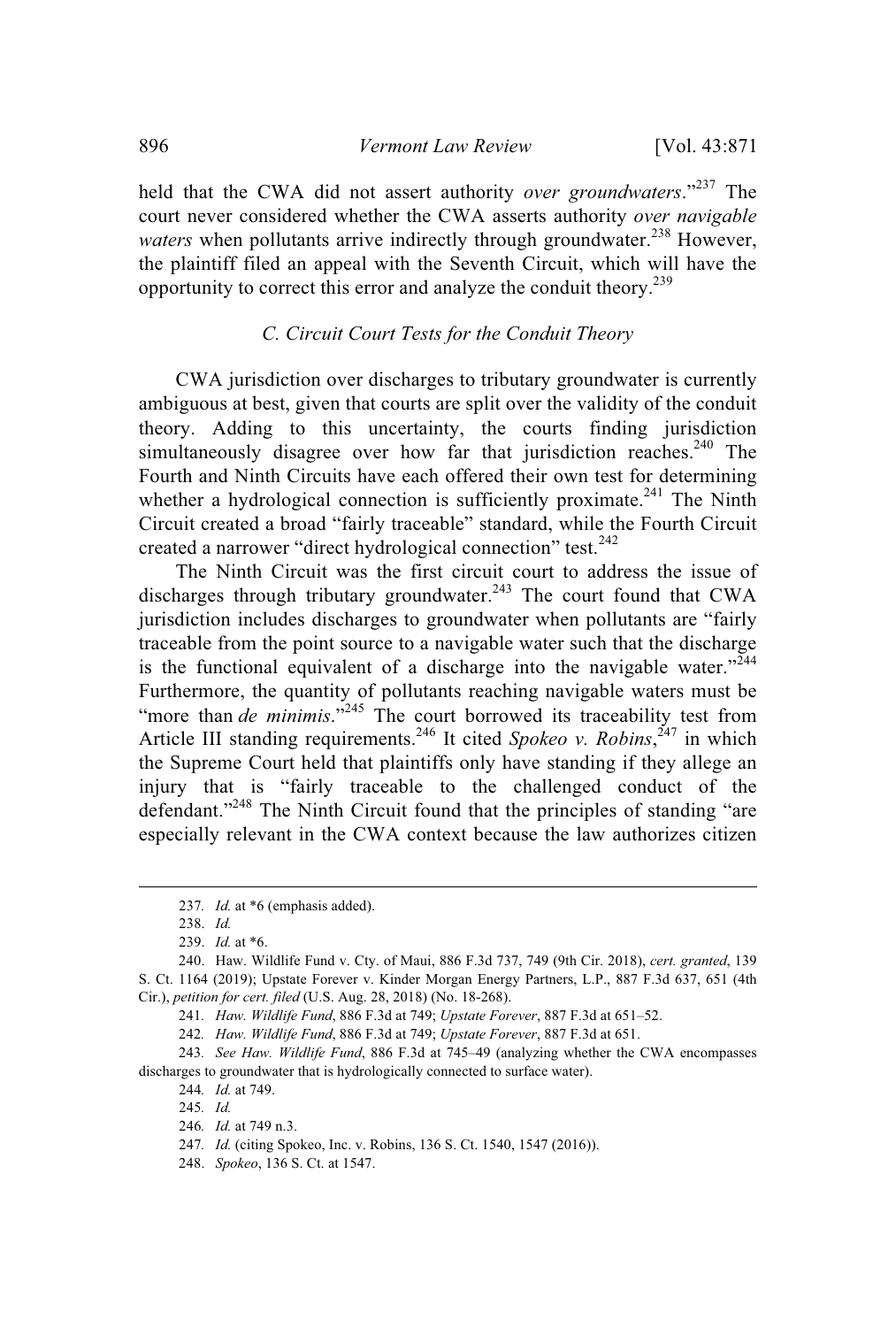suits to enforce its provisions."<sup>249</sup> The court also noted that this test is consistent with the CWA's distinction between point and nonpoint sources of pollution, which is "based on whether pollutants can be 'traced' or are 'traceable' back to a point source."<sup>250</sup>

In adopting the "fairly traceable" standard, the Ninth Circuit explicitly rejected another narrower test offered by EPA.<sup>251</sup> The Agency wrote an amicus brief in *Hawai'i Wildlife Fund*, suggesting that the Ninth Circuit adopt a "rule requiring a 'direct hydrological connection' between the point source and the navigable water."<sup>252</sup> The court declined this suggestion, concluding that even if EPA's position was entitled deference, the rule would not stand.<sup>253</sup> The court explained that, in its view, the test added the words "direct" and "hydrological" into the CWA.<sup>254</sup> Accordingly, the Ninth Circuit adopted its "fairly traceable" test instead.<sup>255</sup>

The Fourth Circuit, however, adopted EPA's "direct hydrological connection" test.<sup>256</sup> The court noted that EPA used the terminology in its preambles to NPDES programs discussing the conduit theory.<sup>257</sup> The court effectively deferred to EPA in light of its CWA authority and the complexity of the subject matter.<sup>258</sup> Additionally, the Fourth Circuit acknowledged that it was departing from the Ninth Circuit's standard.<sup>259</sup> The court stated that there is "no functional difference between [the two tests]," except that the Fourth Circuit's test is narrower.<sup>260</sup> In applying the "direct hydrological connection" test, the Fourth Circuit emphasized the short 1000-foot distance that the pollutants traveled through groundwater.<sup>261</sup>

250*. Id.*

251*. Id.*

252*. Id.*

254*. Id.*

259*. Id.* at 651 n.12.

260*. Id.* ("[T]he direct hydrological connection concept may be viewed as a narrower application of the [Ninth Circuit's test].").

261*. Id.* at 652.

<sup>249</sup>*. Haw. Wildlife Fund*, 886 F.3d at 749 n.3 (citing 33 U.S.C. § 1365 (2012)).

<sup>253</sup>*. Id.*

<sup>255</sup>*. Id.* at 749.

<sup>256.</sup> Upstate Forever v. Kinder Morgan Energy Partners, L.P., 887 F.3d 637, 651–52 (4th Cir.), *petition for cert. filed* (U.S. Aug. 28, 2018) (No. 18-268).

<sup>257</sup>*. Id.* at 651 (first citing National Pollutant Discharge Elimination System Permit Regulation and Effluent Limitations Guidelines and Standards for Concentrated Animal Feeding Operations, 66 Fed. Reg. 2960, 3015 (proposed Jan. 12, 2001) (to be codified at 40 C.F.R. pts. 122 & 412); then citing Amendments to the Water Quality Standards Regulation that Pertain to Standards on Indian Reservations, 56 Fed. Reg. 64,876, 64,892 (Dec. 12, 1991) (to be codified at 40 C.F.R. pt. 131)).

<sup>258</sup>*. See id.* ("This interpretation by the EPA of its statutory authority 'warrants respectful consideration,' especially in the context of a 'complex and highly technical regulatory program.'" (quoting Wis. Dep't of Health & Family Servs. v. Blumer, 534 U.S. 473, 497 (2002))).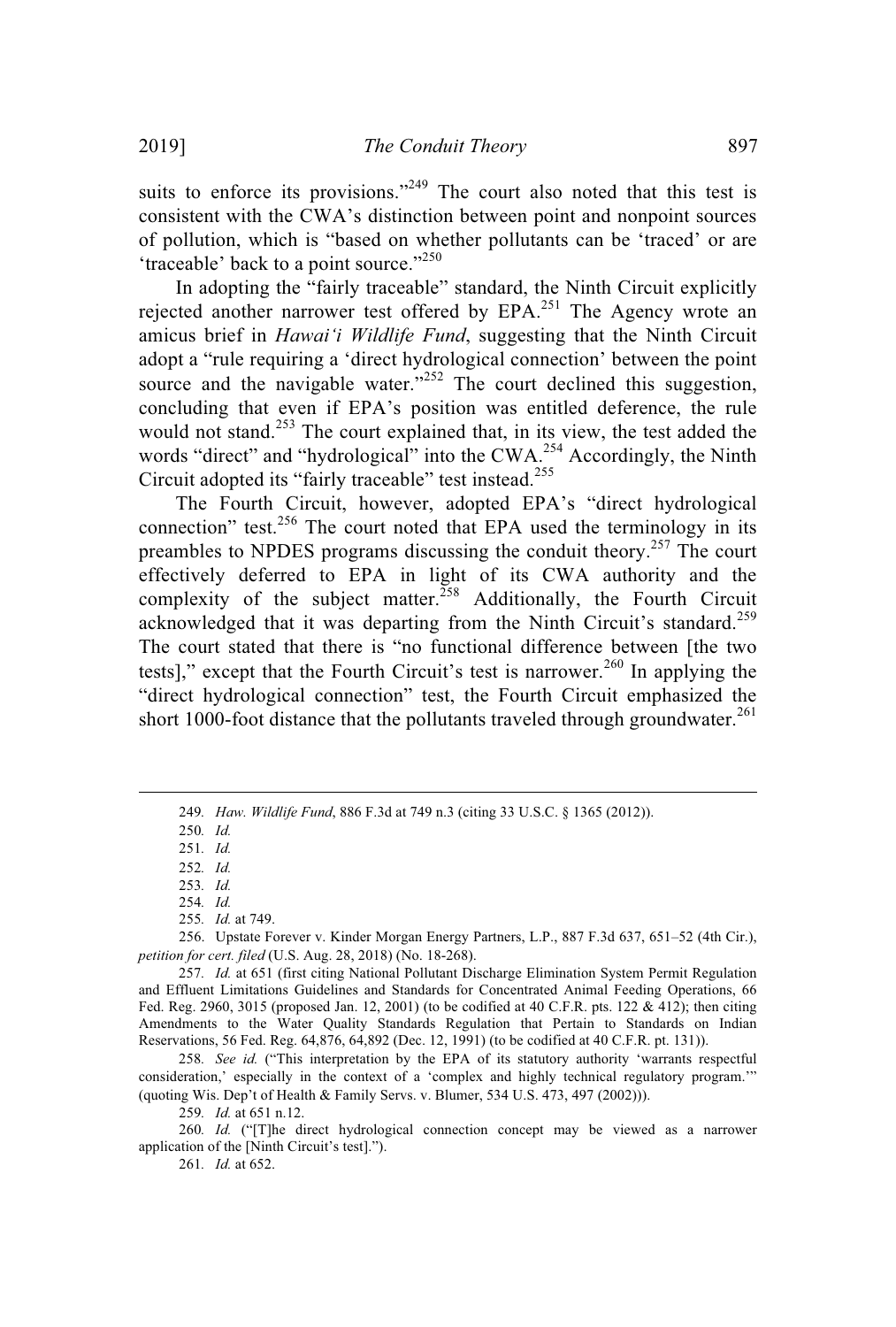While the exact bounds of the test remain undefined, the test does appear quite narrow—and certainly narrower than the Ninth Circuit's test.

Petitions for certiorari have been filed in the Fourth,<sup>262</sup> Sixth,<sup>263</sup> and Ninth Circuits,<sup>264</sup> and the Supreme Court has decided it will hear the Ninth Circuit case in its 2019–2020 term. <sup>265</sup> The Fourth and Sixth Circuit petitions are still pending, likely so the Court can remand them in light of a decision in the Ninth Circuit case.<sup>266</sup> With many changes to the Court since its last major case regarding CWA jurisdiction, one can only speculate as to what the Court's decision will be.<sup>267</sup> The Court may decidedly come down on one side of the issue, clearly stating whether the conduit theory is valid, and if so, which test applies. On the other hand, the Court could produce a *Rapanos*-like plurality<sup>268</sup> that only perpetuates the "spaghetti jungle" of conduit theory case law.<sup>269</sup>

#### V. MAJOR CHALLENGES FOR PRACTITIONERS

Practitioners arguing cases under the conduit theory will primarily face three challenges. First, they will need adequate evidence showing the groundwater is proximately hydrologically connected to a navigable water.<sup>270</sup> Second, in order to acquire that evidence, they will likely need access to private property (which will be especially challenging in citizen

265. Parenteau, *Maui*, *supra* note 21.

268. Patrick A. Parenteau, *Channeling Scalia: Does the Clean Water Act Regulate Indirect Discharges 'to' Navigable Waters Via Groundwater?*, AM. C. ENVTL. LAW. (Dec. 11, 2018), http://www.acoel.org/post/2018/12/11/Channeling-Scalia-Does-the-Clean-Water-Act-Regulate-Indirect-Discharges-%E2%80%9Cto%E2%80%9D-Navigable-Waters-Via-Groundwater.aspx.

269. Amena H. Saiyid, *Groundwater Pollution 'Spaghetti Jungle' Tees Up High Court Review*, BLOOMBERG ENV'T & ENERGY REP. (Sept. 25, 2018), https://www.bna.com/groundwater-pollutionspaghetti-n73014482804/ [https://webcache.googleusercontent.com/search?q=cache:D6h6hc0jl20J: https://www.bna.com/groundwater-pollution-spaghetti-n73014482804/+&cd=1&hl=en&ct=clnk&gl= us] (quoting Professor Patrick Parenteau of Vermont Law School); *Supreme Court to Decide Limits of Clean Water Act*, WATER & WASTES DIG. (Sept. 26, 2018), https://www.wwdmag.com/groundwater/supreme-court-decide-limits-clean-water-act?utm\_source= feedburner&utm\_medium=feed&utm\_campaign=Feed%3A+Wwdmagnews+%28WWDmag.com+New s%29.

<sup>262.</sup> Upstate Forever v. Kinder Morgan Energy Partners, L.P., 887 F.3d 637, 651 (4th Cir.), *petition for cert. filed* (U.S. Aug. 28, 2018) (No. 18-268).

<sup>263.</sup> Tenn. Clean Water Network v. Tenn. Valley Auth., 905 F.3d 436 (6th Cir. 2018), *petition for cert. filed* (U.S. Apr. 15, 2019) (No. 18-1307).

<sup>264.</sup> Haw. Wildlife Fund v. Cty. of Maui, 886 F.3d 737, 749 (9th Cir.), *petition for cert. filed* (U.S. Aug. 27, 2018) (No. 18-260), *cert. granted*, 139 S. Ct. 1164 (2019).

<sup>266.</sup> *Id.*

<sup>267.</sup> David S. Rauf, *Clean Break: Kennedy Supreme Court Exit Could Upend Environmental Safeguards*, SCI. AM. (Jul. 3, 2018), https://www.scientificamerican.com/article/clean-break-kennedysupreme-court-exit-could-upend-environmental-safeguards/.

<sup>270</sup>*. See infra* Part V.A (explaining the evidentiary challenges in conduit theory cases).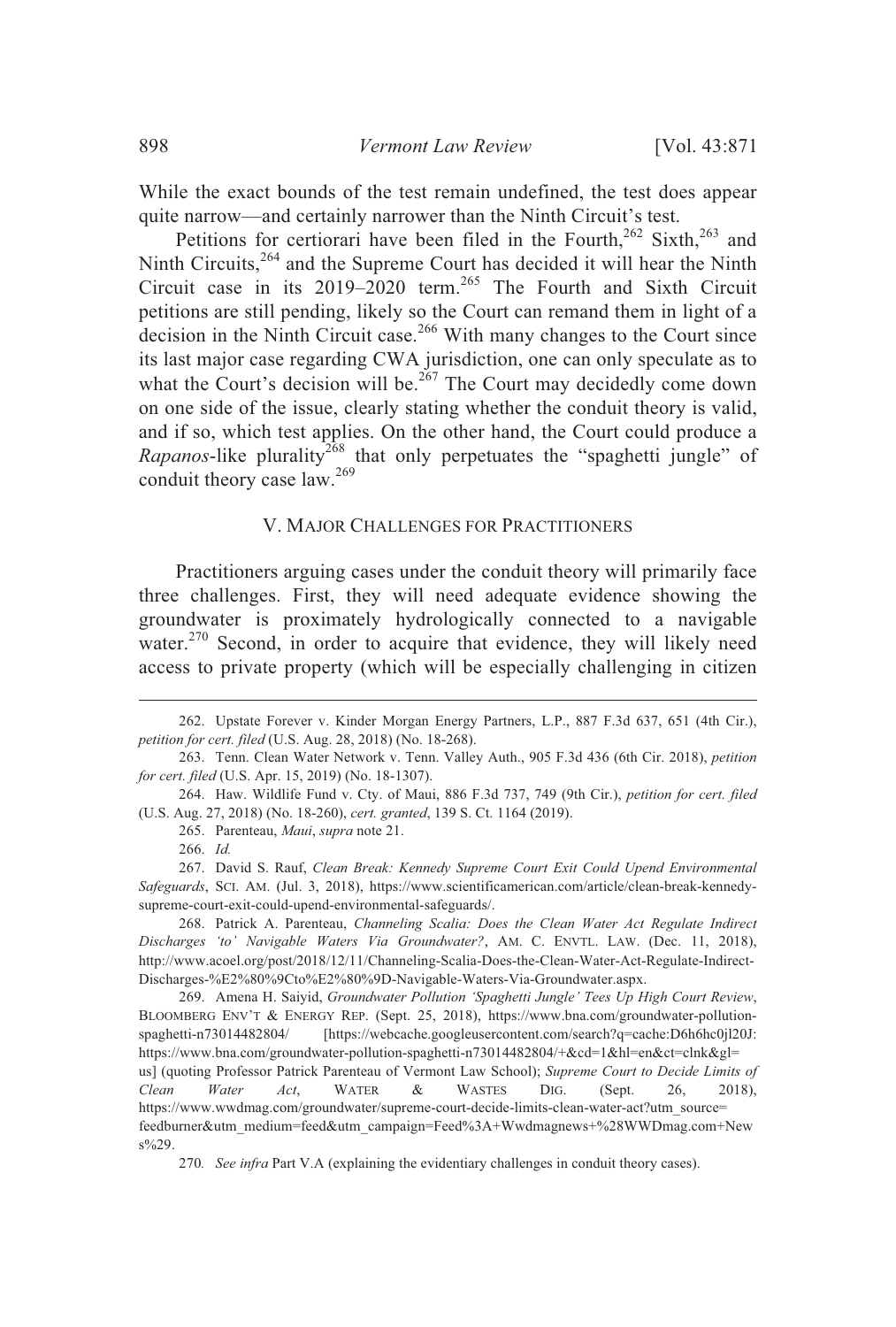suits). $271$  Third, they may struggle to obtain meaningful remedies, even when courts adopt the conduit theory.<sup>272</sup>

#### *A. Evidence of a Hydrological Connection*

Whether the CWA encompasses discharges to tributary groundwater "ultimately involves an ecological judgment about the relationship between surface waters and groundwaters." $^{273}$  Accordingly, the most important facet of the conduit theory is evidence. All groundwater cases will necessarily include fact-based inquiries into the hydrological connection at issue.<sup>274</sup> Plaintiffs will need to show: (1) that there is a hydrological connection and (2) that it is sufficiently proximate.<sup>275</sup>

First, plaintiffs must provide evidence that the groundwater at issue is hydrologically connected to a navigable surface water.<sup>276</sup> The "mere possibility" of a hydrological connection "is an insufficient basis for regulation."<sup>277</sup> Speculation will not suffice.<sup>278</sup> Furthermore, the connection must lead to a specific navigable water.<sup>279</sup> A hydrological connection cannot be established by asserting that all waters are ultimately connected.<sup>280</sup> Instead, the pollutants must travel along a "fairly traceable" or "direct" path starting at the point source, migrating through the groundwater, and ending in a navigable surface water. <sup>281</sup> This connection

273. Town of Norfolk v. U.S. Army Corps of Eng'rs, 968 F.2d 1438, 1451 (1st Cir. 1992).

279. *Wash. Wilderness Coal.*, 870 F. Supp. at 990.

<sup>271</sup>*. See infra* Part V.B (explaining the challenges with accessing private property to support a claim under the conduit theory).

<sup>272</sup>*. See infra* Part V.C (demonstrating the difficulty of obtaining a useful remedy under the conduit theory).

<sup>274.</sup> *See, e.g.*, Haw. Wildlife Fund v. Cty. of Maui, 886 F.3d 737, 749 (9th Cir. 2018) (relying on a tracer dye study to determine that a hydrological connection existed between a point source and the Pacific Ocean), *cert. granted*, 139 S. Ct. 1164 (2019).

<sup>275</sup>*. See id.* (finding liability because the pollutants were "fairly traceable from the point source to a navigable water" but suggesting that in some cases the connection could be "too tenuous to support liability").

<sup>276</sup>*. See, e.g.*, Wash. Wilderness Coal. v. Hecla Mining Co., 870 F. Supp. 983, 990–91 (E.D. Wash. 1994) (requiring evidence of a hydrological connection).

<sup>277.</sup> N. Cal. River Watch v. Mercer Fraser Co., No. C–04–4620, 2005 WL 2122052, at \*3 (N.D. Cal. Sept. 1, 2005) (citing Village of Oconomowoc Lake v. Dayton Hudson Corp., 24 F.3d 962, 965 (7th Cir. 1994)).

<sup>278</sup>*. Id.*

<sup>280</sup>*. Id.*

<sup>281</sup>*. See* Haw. Wildlife Fund v. Cty. of Maui, 886 F.3d 737, 749 & n.3 (9th Cir. 2018) (requiring a "'fairly traceable' connection"), *cert. granted*, 139 S. Ct. 1164 (2019); Upstate Forever v. Kinder Morgan Energy Partners, L.P., 887 F.3d 637, 652 (4th Cir.) (requiring a "direct hydrological connection"), *petition for cert. filed* (U.S. Aug. 28, 2018) (No. 18-268).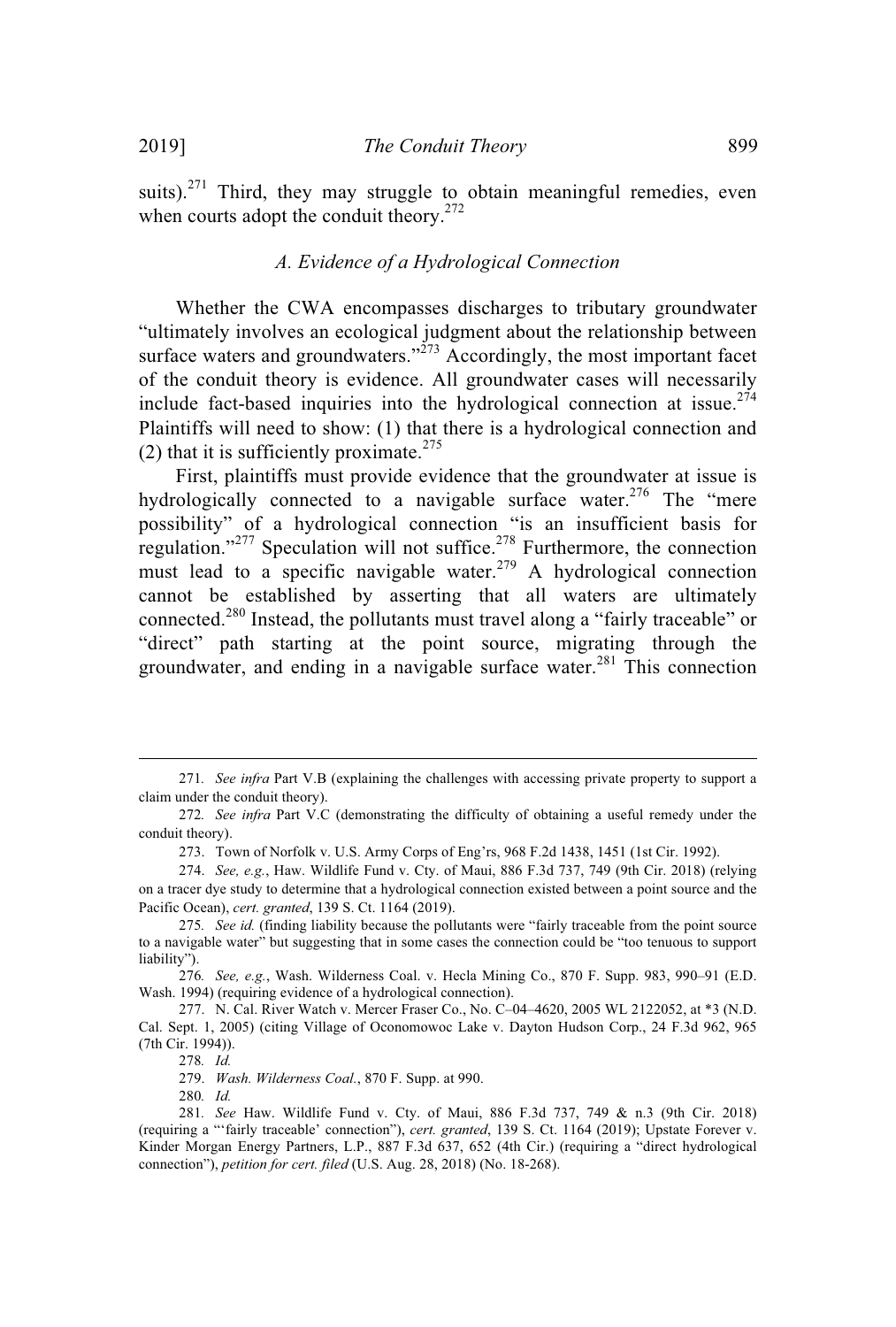does not need to be mapped perfectly and in its entirety.<sup>282</sup> But there should be evidence of its existence.<sup>283</sup>

Second, plaintiffs must prove that the hydrological connection is relatively direct. The directness of the connection "will be affected by many site specific factors, such as geology, flow, and slope,"<sup>284</sup> as well as "topography, climate, [and] distance to surface water."<sup>285</sup> Thus, the conduit theory is ultimately a question of time and space. At this time, it is unclear precisely how direct a connection must be.<sup>286</sup> The Ninth and Fourth Circuits have issued different tests, creating significant ambiguity.<sup>287</sup> Practitioners will need to keep abreast of case law as the courts continue to refine the conduit theory.

In fact, many conduit theory cases have failed for lack of concrete evidence. For example, in *Rice v. Harken Exploration Co.*, the Fifth Circuit considered the conduit theory, but determined that there was no concrete evidence of a hydrological connection.<sup>288</sup> The plaintiffs only provided a "general assertion" from their expert witness who stated that the groundwater would eventually seep into navigable surface waters.<sup>289</sup> There was no evidence of the groundwater's path or that the pollutants had actually contaminated the navigable water.<sup>290</sup> Practitioners should be cautious to avoid the mistake in *Rice* by providing the court with material evidence of a hydrological connection.

Plaintiffs can provide this evidence by mapping groundwater or completing tracer studies. $291$  The amount of evidence required will likely

285. Waterkeeper All., Inc. v. U.S. Envtl. Prot. Agency, 399 F.3d 486, 515 (2d Cir. 2005).

286*. See supra* Part IV.C (explaining the different tests offered by the Fourth and Ninth Circuits).

287. *Haw. Wildlife Fund*, 886 F.3d at 749; *Upstate Forever*, 887 F.3d at 652.

288. Rice v. Harken Expl. Co., 250 F.3d 264, 267–68 (5th Cir. 2001). Although this case was about the Oil Pollution Act, some language in the Oil Pollution Act mirrors that of the CWA, and interpretations of each act can enlighten the other by analogy. *See id.* ("[T]he existing case law interpreting the CWA is a significant aid in our present task of interpreting the OPA.").

289*. Id.* at 272.

<sup>282</sup>*. See Haw. Wildlife Fund*, 886 F.3d at 749 (finding a tracer dye study to be sufficient evidence of a fairly traceable hydrological connection).

<sup>283</sup>*. See Upstate Forever*, 887 F.3d at 652 ("The traceability of a pollutant in measurable quantities is an important factor in the determination whether a particular discharge is covered by the CWA.").

<sup>284.</sup> Greater Yellowstone Coal. v. Larson, 641 F. Supp. 2d 1120, 1138 (D. Idaho 2009), *aff'd sub nom.*, Greater Yellowstone Coal. v. Lewis, 628 F.3d 1143 (9th Cir. 2010), *as amended*, (Jan. 25, 2011).

<sup>291.</sup> *See* U.S. DEP'T OF INTERIOR, U.S. GEOLOGICAL SURVEY, U.S. GEOLOGICAL SURVEY GROUNDWATER MODELING SOFTWARE: MAKING SENSE OF A COMPLEX NATURAL RESOURCE 2–3 (2009), https://pubs.usgs.gov/fs/2009/3105/pdf/2009-3105.pdf (providing methods for modeling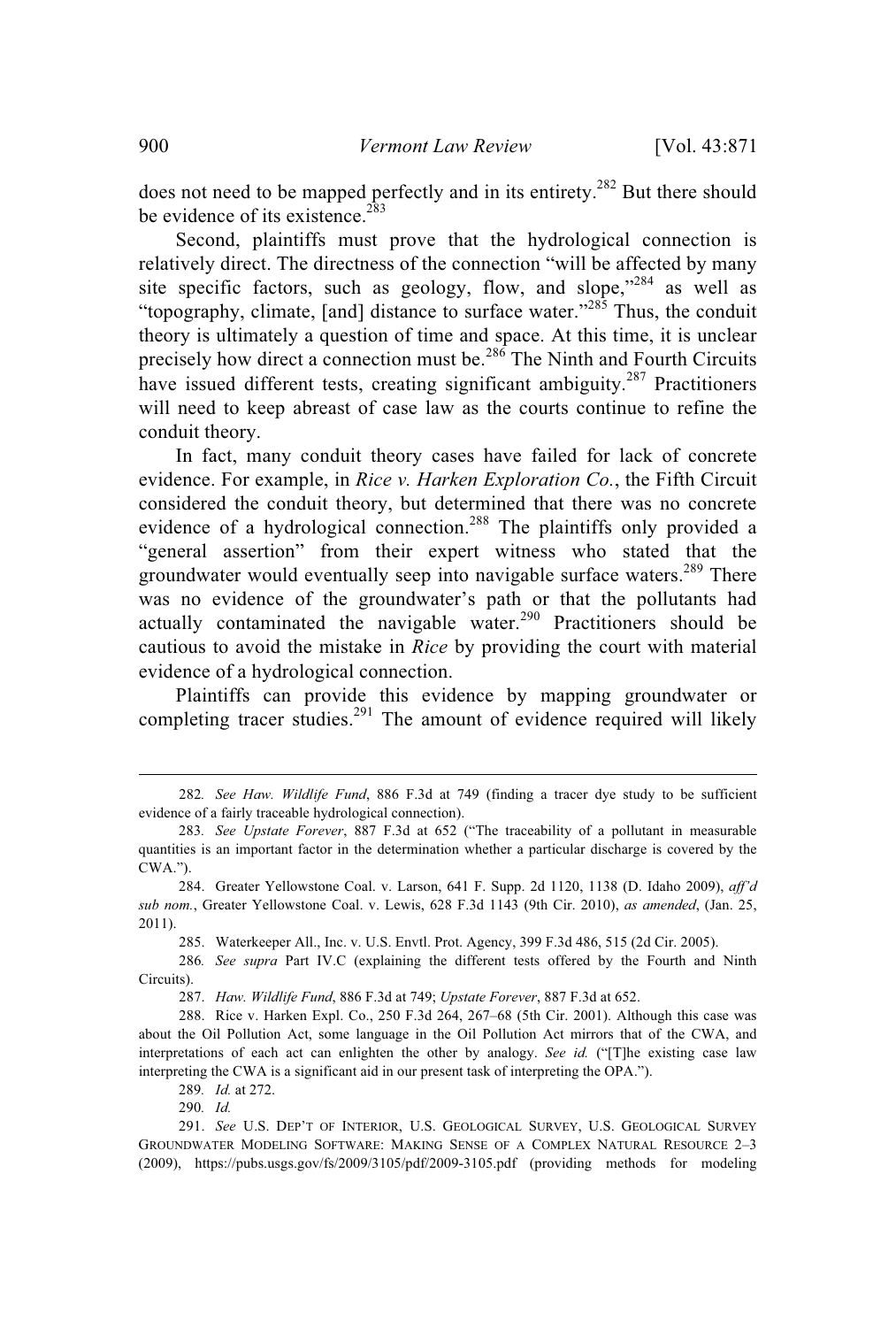vary based on the complexity of the system. Some groundwater travels over hundreds of miles and multiple centuries before it reaches a navigable water.<sup>292</sup> For these complex systems, gathering enough evidence to prove the directness of a hydrological connection can be extremely expensive and time-consuming.<sup>293</sup> On the other hand, some groundwater travels quickly over short distances.<sup>294</sup> For these more direct connections, a less expensive (yet qualitative) method of proof is a tracer test.<sup>295</sup> These tests either trace naturally occurring properties of water $296$  or dye dispensed at the point source and measured at the navigable water.<sup>297</sup> For now, tracer tests appear to be enough to pass at least the Ninth Circuit's "fairly traceable" standard of proof.<sup>298</sup> Indeed, the plaintiffs in *Hawai'i Wildlife Fund* relied on a tracer dye study to prove a hydrological connection existed between the point source and the ocean.<sup>299</sup> However, if courts adopt a more demanding test in the future (e.g., requiring groundwater mapping) the burden of proof could become too high, making it difficult for plaintiffs with limited resources to

# bring CWA suits.

### *B. Access to Private Property*

To complete the evidentiary tests described above, practitioners will sometimes require access to private property. For typical CWA cases, access is often unnecessary.<sup>300</sup> For example, when a pipe discharges directly to a navigable water, plaintiffs can lawfully reach that pipe due to the benefits of the public trust doctrine.<sup>301</sup> In contrast, this will not be true for

groundwater flow); WINTER ET AL., *supra* note 5, at 30 (explaining that tracer studies can help identify sources, measure flow, and calculate how long a chemical has been dissolved in water).

<sup>292.</sup> James W. Hayman, *Regulating Point-Source Discharges to Groundwater Hydrologically Connected to Navigable Waters: An Unresolved Question of Environmental Protection Agency Authority Under the Clean Water Act*, 5 BARRY L. REV. 95, 123 (2005).

<sup>293</sup>*. Id.* at 124 ("For more complex situations, the time and cost of connecting pollutant source to pollutant impact can be measured in years and seven- or eight-digit dollar figures.").

<sup>294</sup>*. Id.* at 123.

<sup>295.</sup> George F. Arsnow et al., *Dye Tracer Study—Tried and True Method Yields Surprising Results*, 15 PROC. ANN. INT'L CONF. ON SOILS, SEDIMENTS, WATER & ENERGY 337, 350 (2010).

<sup>296.</sup> WINTER ET AL., *supra* note 5, at 30.

<sup>297</sup>*. See* Haw. Wildlife Fund v. Cty. of Maui, 886 F.3d 737, 749 (9th Cir. 2018) (using a tracer dye study to prove a groundwater connection between the defendant's wells and the Pacific Ocean), *cert. granted*, 139 S. Ct. 1164 (2019).

<sup>298</sup>*. See id.* at 749 (requiring a "fairly traceable" connection between a point source and a navigable water).

<sup>300.</sup> Coplan, *supra* note 119.

<sup>301</sup>*. Id.* The public trust doctrine holds that states own the beds and banks of navigable waters in trust for public use. Ill. Cent. R.R. v. Illinois, 146 U.S. 387, 458 (1892). Accordingly, members of the public have a right to use public trust waters and lands for navigation, recreation, and other activities.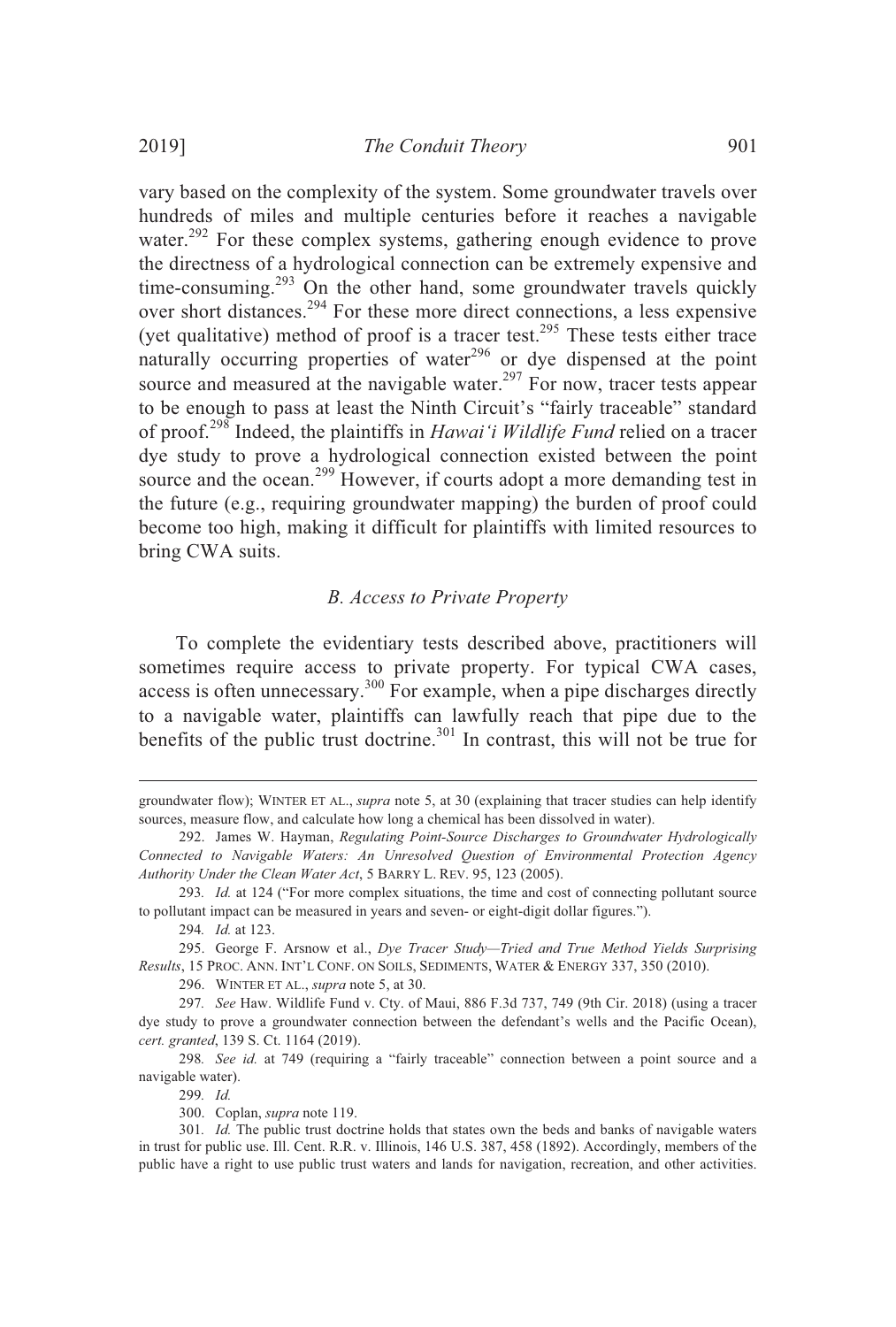groundwater cases when the discharge occurs on private property and subsequently moves underground.<sup>302</sup> Therefore, plaintiffs in groundwater cases will likely require access to private property to obtain evidence.

This step will be easier for EPA than for citizens, as EPA has a right of entry under the CWA (subject to limitations, such as the Fourth Amendment).<sup>303</sup> However, access is not guaranteed; private landowners retain the right to deny entry to EPA.<sup>304</sup> In those cases, EPA must issue a compliance order or commence a civil action to gain access.<sup>305</sup> These processes add steps that require additional time and resources, thereby delaying enforcement. Moreover, EPA's right of entry does not extend to citizens.<sup>306</sup> As a result, citizens will likely struggle to obtain access to private property. Without access, citizens may be unable to reach the point source, effectively impeding tracer dye studies. Thus, one of the biggest struggles for citizen suits will be obtaining evidence.

#### *C. Cautionary Tales from* Sierra Club v. Virginia Electric

Although courts have generally been increasingly responsive to the conduit theory,<sup>307</sup> several cautionary tales demonstrate major challenges in this field. *Sierra Club v. Virginia Electric* illustrates two significant obstacles that practitioners will face when arguing cases under the conduit theory.<sup>308</sup> First, the case reveals that convincing courts to adopt the conduit theory is only the first step. <sup>309</sup> Although the district court found CWA jurisdiction, it also declined to issue the requested injunction.<sup>310</sup> Second, the

*See* Donna Sheehan Fitzgerald, *Extending Public Trust Duties to Vermont's Agencies: A Logical Interpretation of the Common Law Public Trust Doctrine*, 19 VT. L. REV. 509, 514 (1995) (listing the public rights protected within the traditional scope of the public trust doctrine).

<sup>302.</sup> Even in Hawaii, where the public trust includes groundwater, it does not protect *public access* to groundwater. *See In re* Water Use Permit Applications (*Waiãhole Ditch*), 9 P.3d 409, 447–48 (Haw. 2000) (explaining that the public trust doctrine applies differently to groundwater than to navigable waters and holding that the public trust doctrine imposed a duty on the state to protect groundwater as a consumptive resource).

<sup>303.</sup> 33 U.S.C. § 1318(a)(B)(i) (2012); *see* New York v. Burger, 482 U.S. 691, 699–700 (1987) (providing that the Fourth Amendment applies to searches by administrative agencies).

<sup>304.</sup> EPA, THE CLEAN WATER ACT: COMPLIANCE/ENFORCEMENT GUIDANCE MANUAL 3-12 (1985).

<sup>305.</sup> 33 U.S.C. § 1319(a)–(b).

<sup>306</sup>*. See id.* § 1318(a)(A) (providing a right of entry and access to "the Administrator" of EPA).

<sup>307</sup>*. See supra* Part IV.A (highlighting decisions in which courts adopted the conduit theory).

<sup>308.</sup> Sierra Club v. Va. Elec. & Power Co. (*Virginia Electric I*), 247 F. Supp. 3d 753, 764–65

<sup>(</sup>E.D. Va.), *appeal dismissed*, No. 17-1537, 2017 WL 5068149 (4th Cir. July 13, 2017), *aff'd in part*, 903 F.3d 403 (4th Cir. 2018).

<sup>309</sup>*. Id.* at 763–65 (declining to issue an injunction despite finding a violation of the CWA under the conduit theory).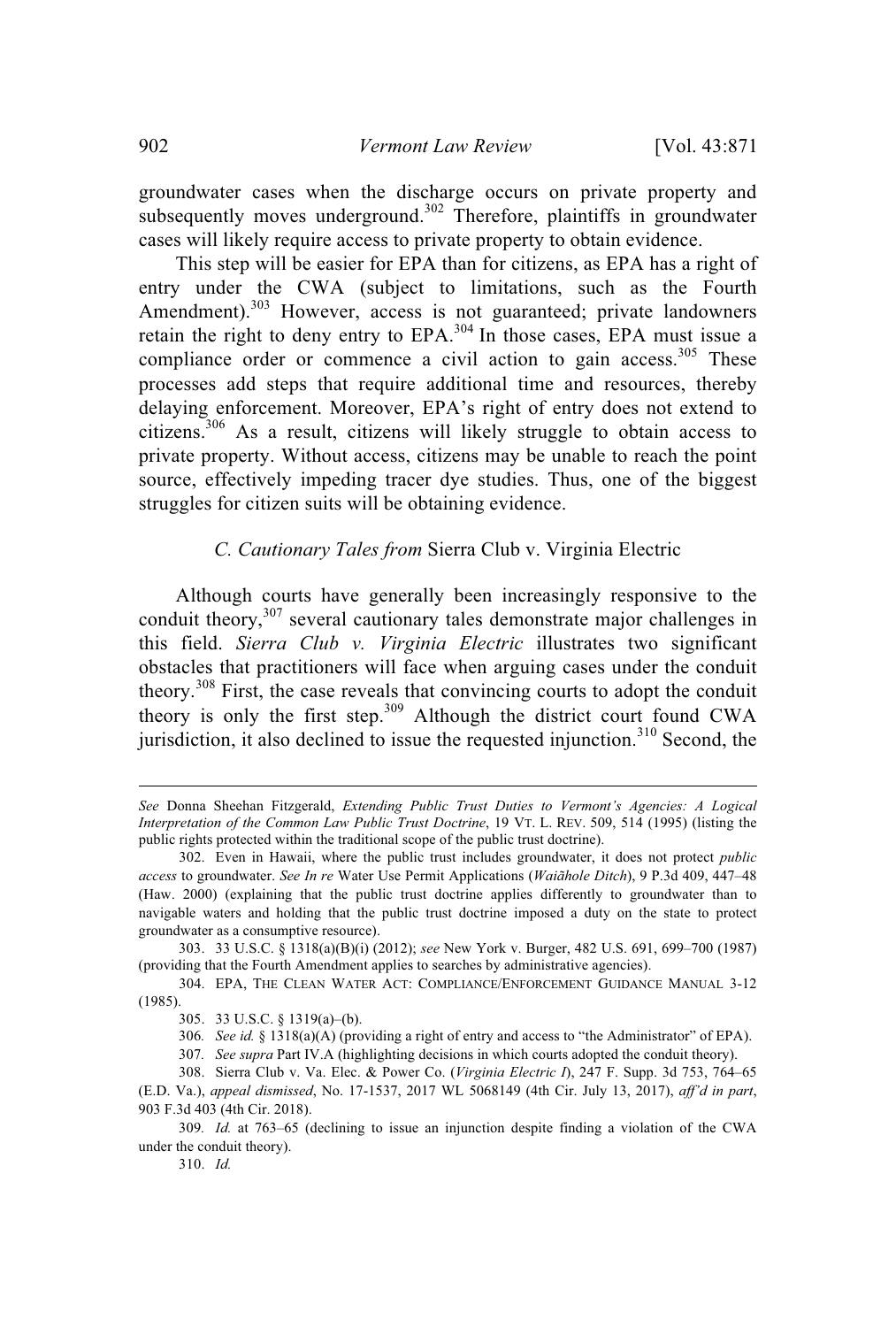case serves as an important reminder that the conduit theory is not separate from other elements of a CWA offense.<sup>311</sup> On appeal, the Fourth Circuit remanded this case because it determined that coal ash pits—the source of pollution—were not a point source.<sup>312</sup>

First, in *Virginia Electric I*, the Eastern District of Virginia adopted the conduit theory.<sup>313</sup> Relying on the purpose of the CWA and EPA's preambles, the court held that "discharges to groundwater [that is] hydrologically connected to surface water are covered by the CWA."314 Applying this theory, the court found that the Virginia Electric Power Company (VEPCO) violated the CWA because its coal ash pits leaked pollutants into groundwater that fed into a nearby river.<sup>315</sup>

Nonetheless, the court declined to impose civil penalties or a permanent injunction. <sup>316</sup> The court in *Virginia Electric I* found that an injunction would force VEPCO to remove more than three million tons of coal ash from its facility, which would cost over \$600 million. <sup>317</sup> If VEPCO had to pay such a price, it would likely raise its utility rates and require its customers to pay more for services.<sup>318</sup> Because VEPCO would transfer the cost of compliance onto consumers, the court concluded that a permanent injunction would not be in the public interest.<sup>319</sup> Instead, the court merely ordered VEPCO to conduct monitoring at the coal ash pit and nearby waters.<sup>320</sup>

This part of the court's decision should caution practitioners. Removal costs are frequently high,  $321$  as is the bar for a permanent injunction.  $322$  The test for a permanent injunction allows courts to balance the hardships between the parties and to consider the public interest.<sup>323</sup> Courts will be

<sup>311.</sup> Sierra Club v. Va. Elec. & Power Co. (*Virginia Electric II*), 903 F.3d 403, 411 (4th Cir. 2018).

<sup>313</sup>*. Virginia Electric I*, 247 F. Supp. 3d. at 762.

<sup>314</sup>*. Id.*

<sup>315</sup>*. Id.* at 763.

<sup>316</sup>*. Id.* at 764–65.

<sup>317</sup>*. Id.* at 760, 764–65.

<sup>318</sup>*. Id.* at 765.

<sup>319</sup>*. Id.* 320*. Id.* at 766.

<sup>321.</sup> *See* U.S. ENVTL. PROTECTION AGENCY, RESOURCE DOCUMENT FOR THE GROUND-WATER MONITORING STRATEGY WORKSHOP X-3 (1985) [hereinafter GROUND-WATER MONITORING] (noting that "corrective action can be tens of millions of dollars or more" for groundwater contamination at a single site).

<sup>322</sup>*. See Virginia Electric I*, 247 F. Supp. 3d at 765 ("Injunctive relief . . . is a 'drastic and extraordinary' remedy, available only in unusual situations." (first quoting Monsanto Co. v. Geertson Seed Farms, 561 U.S. 139, 165 (2010); then quoting Vollette v. Watson, 978 F. Supp. 2d 572, 583 (E.D. Va. 2013))).

<sup>323</sup>*. See* eBay Inc. v. MercExchange, L.L.C., 547 U.S. 388, 391 (2006) (providing the test for a permanent injunction).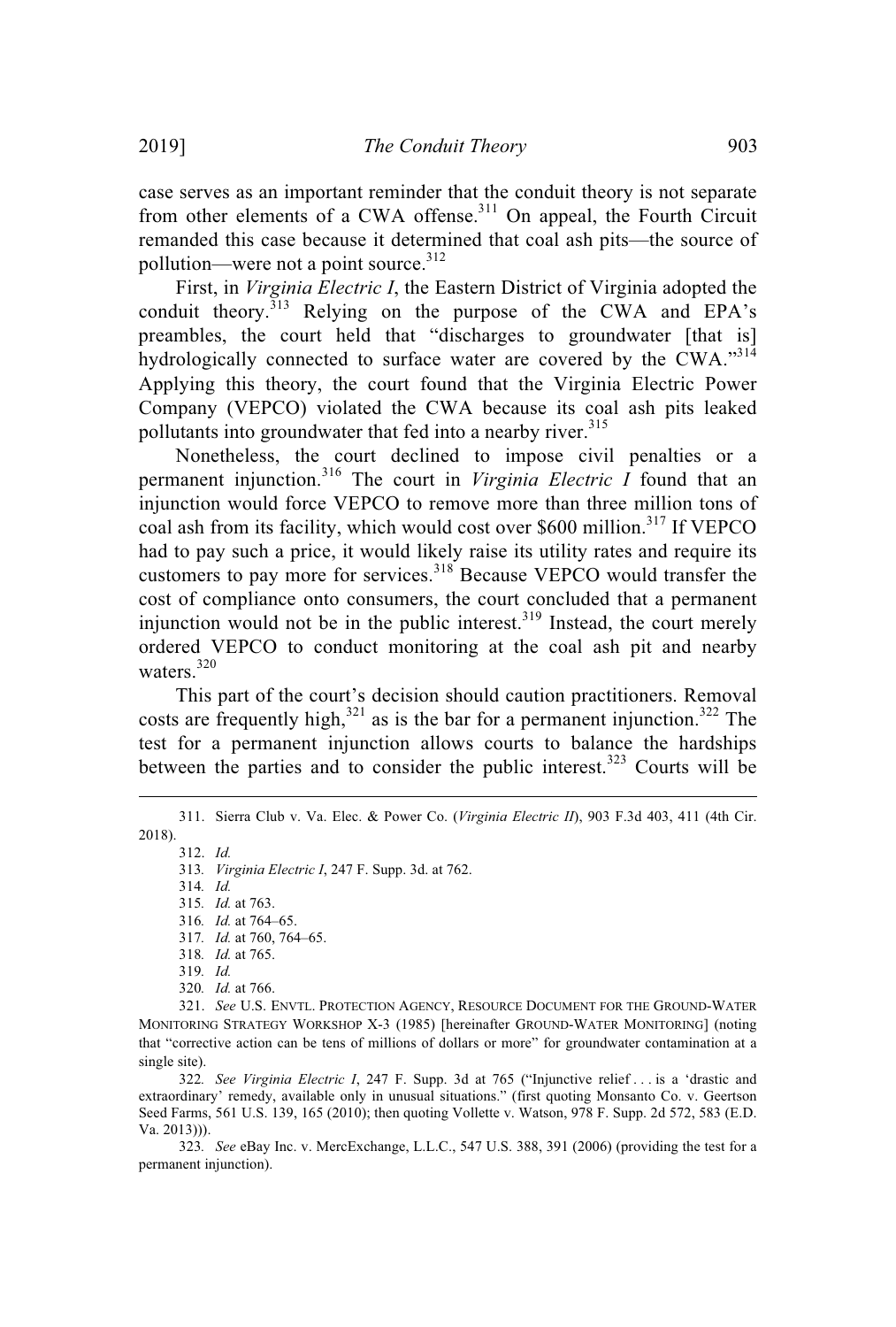able to use this test to deny permanent injunctions<sup>324</sup> and, instead, simply order monitoring like in *Virginia Electric I* or opt for no remedy at all.<sup>325</sup>

Another hurdle practitioners may face is convincing courts that removal projects are viable. For example, the court in *Virginia Electric I* was concerned with the feasibility of removing millions of tons of coal ash to a landfill.<sup>326</sup> The court feared that the coal ash would spill out of trucks as it moved locations or that the trucks would crash and disperse waste across roads and motorists.<sup>327</sup> The court also added that Sierra Club did not provide evidence that a landfill would accept VEPCO's coal ash waste.<sup>328</sup> Because Sierra Club did not address these concerns, the court determined that the requested remedy raised too many uncertainties, and thus it denied injunctive relief.<sup>329</sup>

Practitioners can overcome this hurdle by providing suggestions for removal that reduce uncertainty. However, practitioners should also argue that *Virginia Electric I*'s concerns about removal costs were unreasonable. In 2016, EPA oversaw 226 removal actions at Superfund sites alone, 330 despite the inherently associated risks.<sup>331</sup> And while removal may bear risks, it removes the threat of further environmental contamination. As another court explained, "[a]s long as the ash remains where it is . . . there is every reason to think that the dangers, uncertainties, and conflicts giving rise to this case will survive another twenty years, forty-five years, or more."<sup>332</sup> By addressing upfront the risks associated with removal and nonremoval, practitioners may be able to convince courts that the balance falls in favor of an injunction. <sup>333</sup> Then again, as illustrated by *Virginia Electric I*,

331*. Superfund Remedial Annual Accomplishments: Fiscal Year 2016 Superfund Remedial Program Accomplishments Report*, U.S. ENVTL. PROTECTION AGENCY, https://www.epa.gov/superfund/superfund-remedial-annual-accomplishments#metrics (last visited Apr. 27, 2019) (follow "2016" hyperlink; then follow "Superfund Annual Accomplishment Metrics" hyperlink).

332. Tenn. Clean Water Network v. Tenn. Valley Auth., 273 F. Supp. 3d 775, 846 (M.D. Tenn. 2017), *rev'd*, 905 F.3d 436 (6th Cir. 2018), *petition for cert. filed* (U.S. Apr. 15, 2019) (No. 18-1307).

333. In this way, plaintiffs can add weight to their argument that removal is in the public interest and thereby support their request for a permanent injunction. *See Virginia Electric I*, 247 F. Supp. 3d at

<sup>324</sup>*. See, e.g.*, *Virginia Electric I*, 247 F. Supp. 3d at 765 (finding that the "factors [of the permanent injunction test] weigh against the drastic injunctive relief sought by the plaintiff").

<sup>325</sup>*. See id.* at 766 ("The Court, therefore, will grant an injunction adopting a middle course . . . . Dominion will conduct more extensive monitoring of the CEC site . . . .").

<sup>326</sup>*. Id.* at 764–65.

<sup>327</sup>*. Id.* at 765.

<sup>328</sup>*. Id.* at 764–65.

<sup>329</sup>*. Id.* at 765.

<sup>330.</sup> Superfund, also known as "CERCLA[,] is a comprehensive federal law governing the remediation of sites contaminated with pollutants." Consol. Edison Co. of New York v. UGI Utils., Inc., 423 F.3d 90, 94 (2d Cir. 2005); Resource Conservation and Recovery Act of 1976 § 102, 42 U.S.C. § 9602.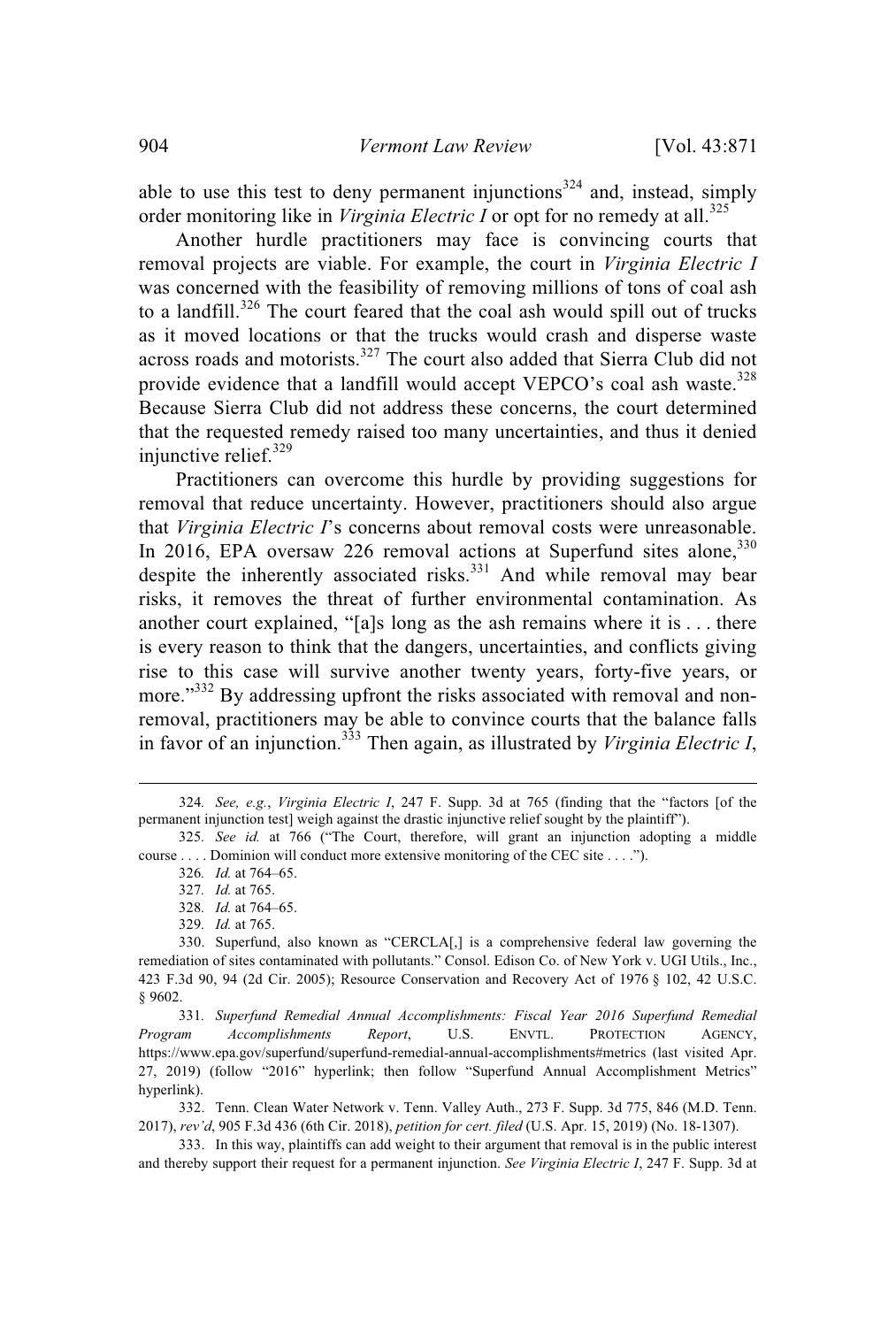courts may remain uncomfortable with uncertainties, and many practitioners will face challenges in persuading courts to permanently enjoin polluters. 334

Overall, the decision in *Virginia Electric I* indicates that even if courts accept the conduit theory, they may still be reluctant to afford practitioners significant relief.<sup>335</sup> The court found jurisdiction, but it also declined to issue an injunction.<sup>336</sup> The court applied a cost-benefit analysis test that allows companies to escape liability easily, $337$  as remediating contaminated sites often costs millions of dollars.<sup>338</sup> Therefore, practitioners should view *Virginia Electric I* as a cautionary tale for obtaining remedies under the conduit theory.

The second phase of this case illustrates an additional forewarning for practitioners. On appeal, the Fourth Circuit reversed the decision in *Virginia Electric*  $I^{339}$  The court held that although the conduit theory was valid, $3^{340}$  it did not apply in this case.  $3^{31}$  VEPCO's coal ash pits were leaching pollutants, but the pits did not constitute point sources under the CWA.<sup>342</sup> According to the court, "the landfill and ponds were not created to convey anything." $343$  Instead, they were merely "static recipients of the precipitation and groundwater that flowed through them."<sup>344</sup> Consequently, these coal ash pits were not discrete conveyances of pollutants as required by the definition of point source.<sup>345</sup>

334*. Id.* at 764 (calling Sierra Club's request for injunctive relief "draconian").

<sup>765</sup> (identifying the balancing test for granting a permanent injunction, in which the fourth factor is "that the public interest would not be disserved by a permanent injunction").

<sup>335</sup>*. See id.* at 764–65 (denying Sierra Club's request for civil penalties and a permanent injunction).

<sup>336</sup>*. See id.* at 763, 765 (giving considerable weight to the economic burden on the defendant under the test for a permanent injunction).

<sup>337</sup>*. See id.* at 764–65 (comparing the effect of arsenic discharges against the cost and time that remediation would require).

<sup>338.</sup> GROUND-WATER MONITORING, *supra* note 321 (noting that "corrective action can be tens of millions of dollars or more" for groundwater contamination at a single site).

<sup>339.</sup> Sierra Club v. Va. Elec. & Power Co. (*Virginia Electric II*), 903 F.3d 403, 411 (4th Cir. 2018).

<sup>340</sup>*. Id.* at 409.

<sup>341</sup>*. Id.* at 411.

<sup>342</sup>*. Id.*

<sup>343</sup>*. Id.*

<sup>344</sup>*. Id.*

<sup>345</sup>*. Id.* Even if coal ash pits are not point sources (and are therefore outside the scope of the CWA), other tactics may exist for practitioners. The Fourth Circuit noted in *Virginia Electric II* that the plaintiffs "could have sought to employ . . . RCRA's citizen-suit provision." *Id.* at 415. Similarly, the Sixth Circuit has found that RCRA is an appropriate tool when coal ash pits discharge pollutants to tributary groundwater. Ky. Waterways All. v. Ky. Utils. Co., 905 F.3d 925, 940 (6th Cir. 2018). RCRA may thereby provide a workaround in cases that fall outside CWA jurisdiction. However, it will not always apply. Take for example the Ninth Circuit's *Hawai'i Wildlife Fund* case. There, a wastewater treatment plant was discharging effluent—pollution that is exempt from regulation under RCRA.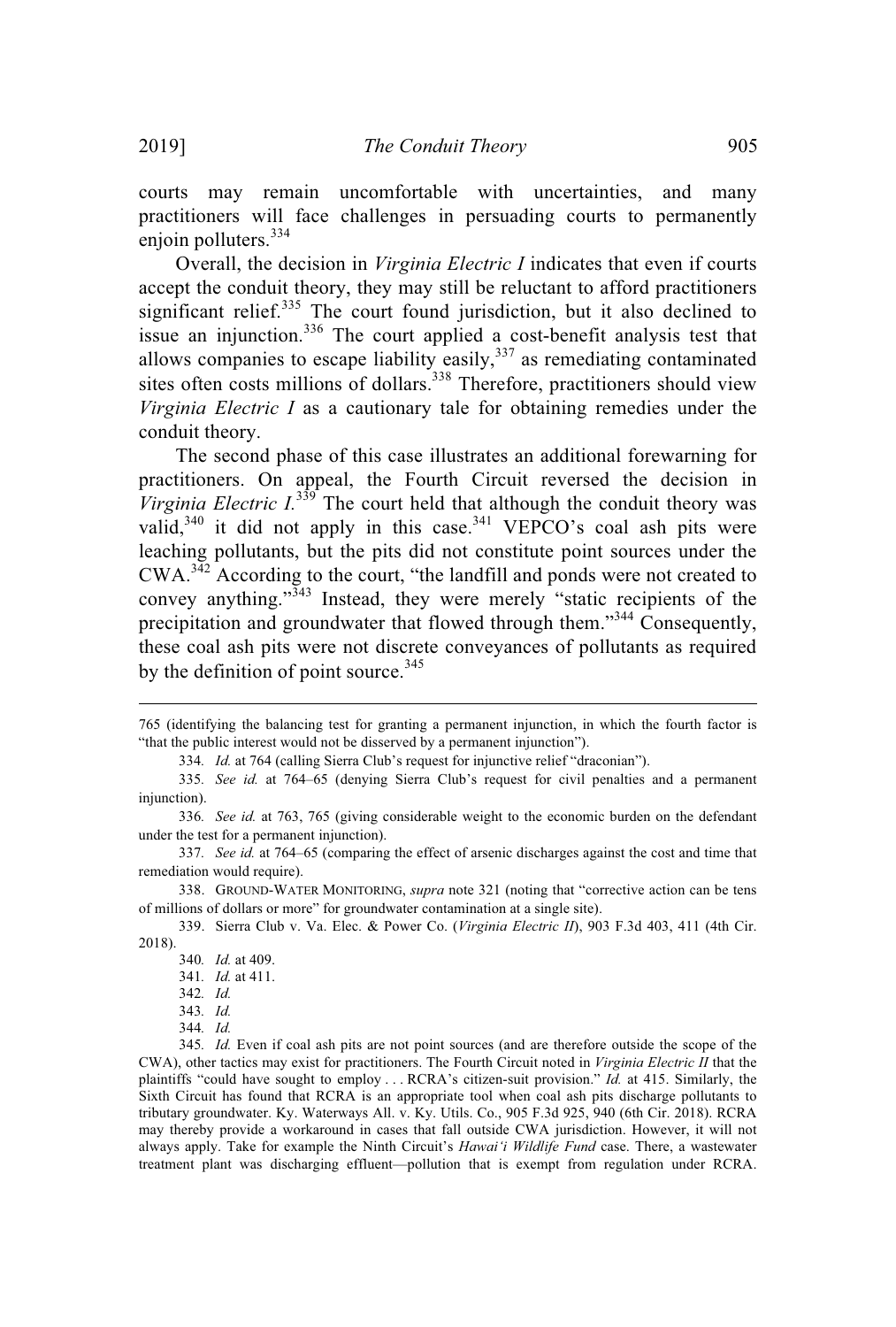This case should remind practitioners that the conduit theory is only one piece of the puzzle in a CWA case. When courts adopt the conduit theory, it simply opens the door to proving the elements of a CWA violation.<sup>346</sup> Plaintiffs still must show that the discharger is a point source and that the pollutants end up in a navigable water.<sup>347</sup> Though the conduit theory is essential for imposing liability, in practice it requires more than a theoretical consideration of jurisdiction.<sup>348</sup> It requires evidence substantiating each individual element under § 301. $^{349}$ 

#### **CONCLUSION**

The current system of environmental law does not plainly regulate the discharge of pollutants to tributary groundwater.<sup>350</sup> However, tributary groundwater should fall within CWA jurisdiction, as it provides a conduit for pollution to travel from point sources to navigable waters. Several courts have embraced this theory, including most notably and recently the Fourth and Ninth Circuits.<sup>351</sup> Nonetheless, challenges remain. Some courts, including the Sixth Circuit, have rejected CWA jurisdiction, favoring state authority over groundwater protection.<sup>352</sup> Other courts have conflated the conduit theory and the navigable waters theory, missing the nuanced distinction between the two.<sup>353</sup> These issues may soon be resolved by the Supreme Court, which will hear a conduit theory case in its 2019–2020 term.<sup>354</sup> If it determines that CWA jurisdiction exists, the next era of litigation will likely focus on evidence. It can be extremely difficult and expensive to prove the existence of a hydrological connection between

350. Wood, *supra* note 9.

351. Upstate Forever v. Kinder Morgan Energy Partners, L.P., 887 F.3d 637, 651 (4th Cir.), *petition for cert. filed* (U.S. Aug. 28, 2018) (No. 18-268); Haw. Wildlife Fund v. Cty. of Maui, 886 F.3d 737, 749 (9th Cir. 2018), *cert. granted*, 139 S. Ct. 1164 (2019).

352*. See, e.g.*, Ky. Waterways All. v. Ky. Utils. Co., 905 F.3d 925, 937–38 (6th Cir. 2018) (rejecting the conduit theory).

353*. See* Haw. Wildlife Fund v. Cty. of Maui, 24 F. Supp. 3d 980, 996 (D. Haw. 2014) (noting that some courts appear confused about the theories of CWA jurisdiction over tributary groundwater), *aff'd*, 886 F.3d 737 (9th Cir. 2018), *cert. granted*, 139 S. Ct. 1164 (2019).

354. *Id.*; Upstate Forever v. Kinder Morgan Energy Partners, L.P., 887 F.3d 637, 651 (4th Cir.), *petition for cert. filed* (U.S. Aug. 28, 2018) (No. 18-268).

Resource Conservation and Recovery Act of 1976 § 1004, 42 U.S.C. § 6903(27); Haw. Wildlife Fund v. Cty. of Maui, 886 F.3d 737, 742 (9th Cir. 2018), *cert. granted*, 139 S. Ct. 1164 (2019).

<sup>346</sup>*. See, e.g.*, *Virginia Electric II*, 903 F.3d at 409, 411 (recognizing the conduit theory but nevertheless concluding that "the landfill and ponds" were not point sources).

<sup>347.</sup> 33 U.S.C. §§ 1311(a), 1362(12) (2012).

<sup>348</sup>*. See supra* Part V.A (detailing the evidence plaintiffs need to show a hydrological connection).

<sup>349</sup>*. See supra* note 31 and accompanying text (explaining that plaintiffs must prove each element of a CWA violation).